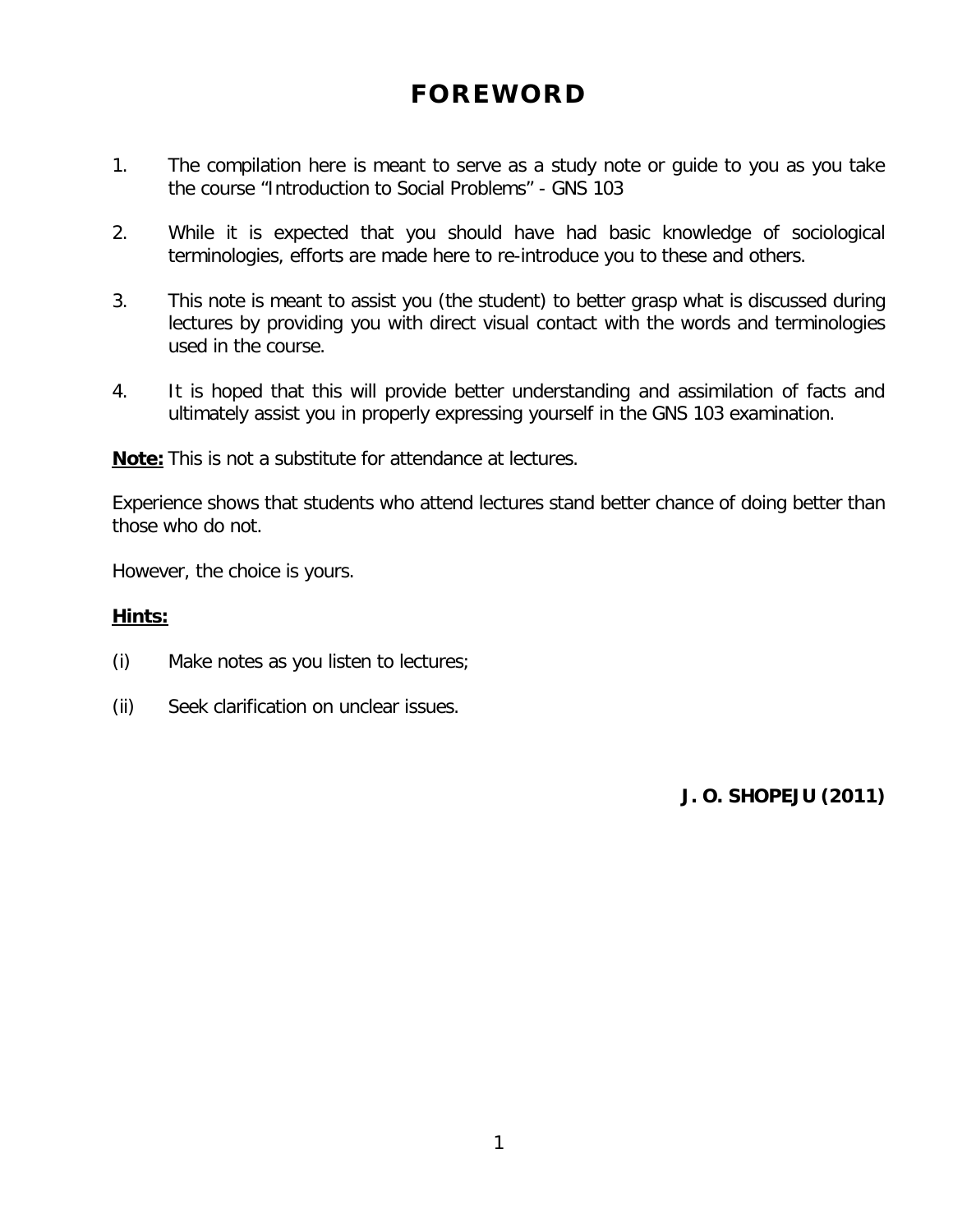## **INTRODUCTION TO SOCIAL PROBLEMS**

## **What is Social Problems?**

Poverty, crime, tribalism, religious bigotry, unemployment strikes, examination malpractice, drug abuse, etc., fill our newspapers and these are sources of concern to parents, teachers, and all stake holders in all peace loving societies.

- What makes these things social problems?
- To understand the predisposing factors to social problems, and how to solve them, we must understand;
	- (1) what the term social problems means;
	- (2) how issues come to be referred to as social problems.

Social problems - can be defined in 3 parts / be given a 3-part definition:

- It is (a) widely regarded as undesirable or as a source of difficulties;
	- (b) caused by the actions or inactions of people or of society;
	- (c) affects or its thought to affect a large number of people.

In short, there must be the public perception of the condition as undesirable.

## (1) **Awareness of the condition**

Conditions for social problems:

It must be widely recognised and regarded as undesirable. This means that a sizeable number of people, or influential people must consider it to be a problem.

## **Implications**

- something cannot be a social problem if nobody is aware of it.
- no matter how many undesirable effects a condition is capable of having, there must be awareness of it before it can emerge as a social problem.

## (2) **Belief that the condition is undesirable**

This means that there must be a significant belief that the condition constitutes a problem for society. For example, issue of unequal sex roles and equal opportunity vary with time. Also, tradition inhibits freedom of choice. The implications are that if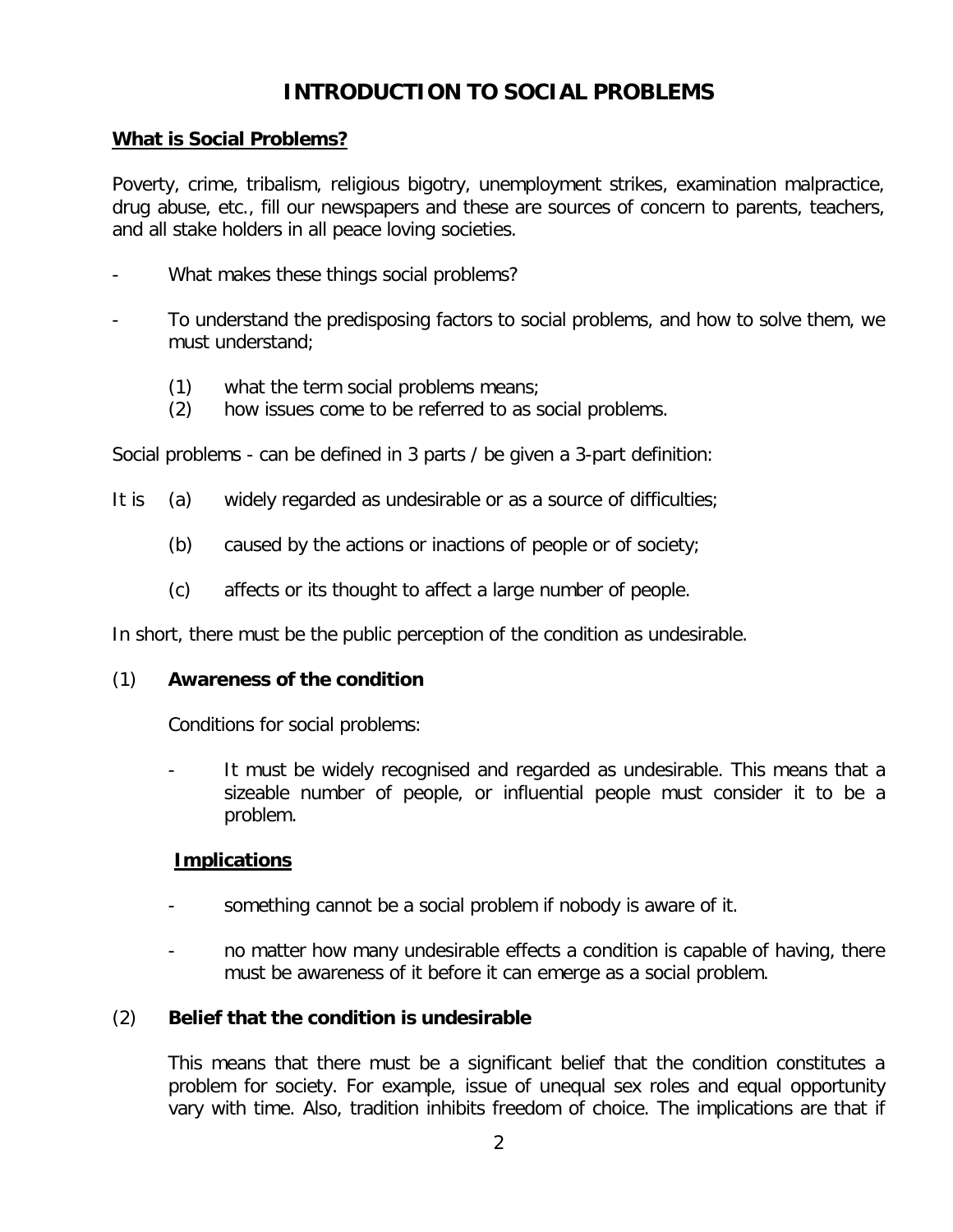the realities or the conditions do not change over time, that they (conditions) may be social problems at one time but not at another.

- Also, people do not always agree on what is and is not social problems.

## **The role of values in defining social problems**

- No scientific way of deciding what is right.
- The answer is more of values.

Personal belief about what is good or bad, right, wrong. In short, peoples' values determine what gets defined as social problems.

## **Whose values count?**

- Power becomes important in the definition of social problems particularly when disagreement occurs.
- so also are wealth, political power, influence in the media.
- Thus the questions we should ask is:
	- (a) In whose view is this particular condition a problem?
	- (b) Is there any other group of people who might define the problem differently?
	- (c) Who benefits from the accepted definition?

## **Social Problems versus other kinds of problems**

- Pubic consciousness plays an important role in the definition of social problems. However, public consciousness does not by itself make a problem a social problem, e.g. storm and natural problems because they are not caused by people, they are acts of God.
- To be considered a social problem, a condition must be at least partly the product of human or societal action or in-action; i.e. removal of oil subsidy, SAP, student unrest, Ogoni/Shell issues, Gboko Haraam, occultism and so on.
- Natural problems are not social problems in themselves but our degree of readiness for them and our response to them may very well be social. Thus, failure to act or irresponsibility resulting in, for instance, fire, burglary or disaster, are proofs that human actions/inactions exacerbated or sustained the problem. Further examples can be garnered from the review of the following cases: Tsunami in the Mynenma, Hurricane Katrina in the USA and the nuclear reactor problems in Japan.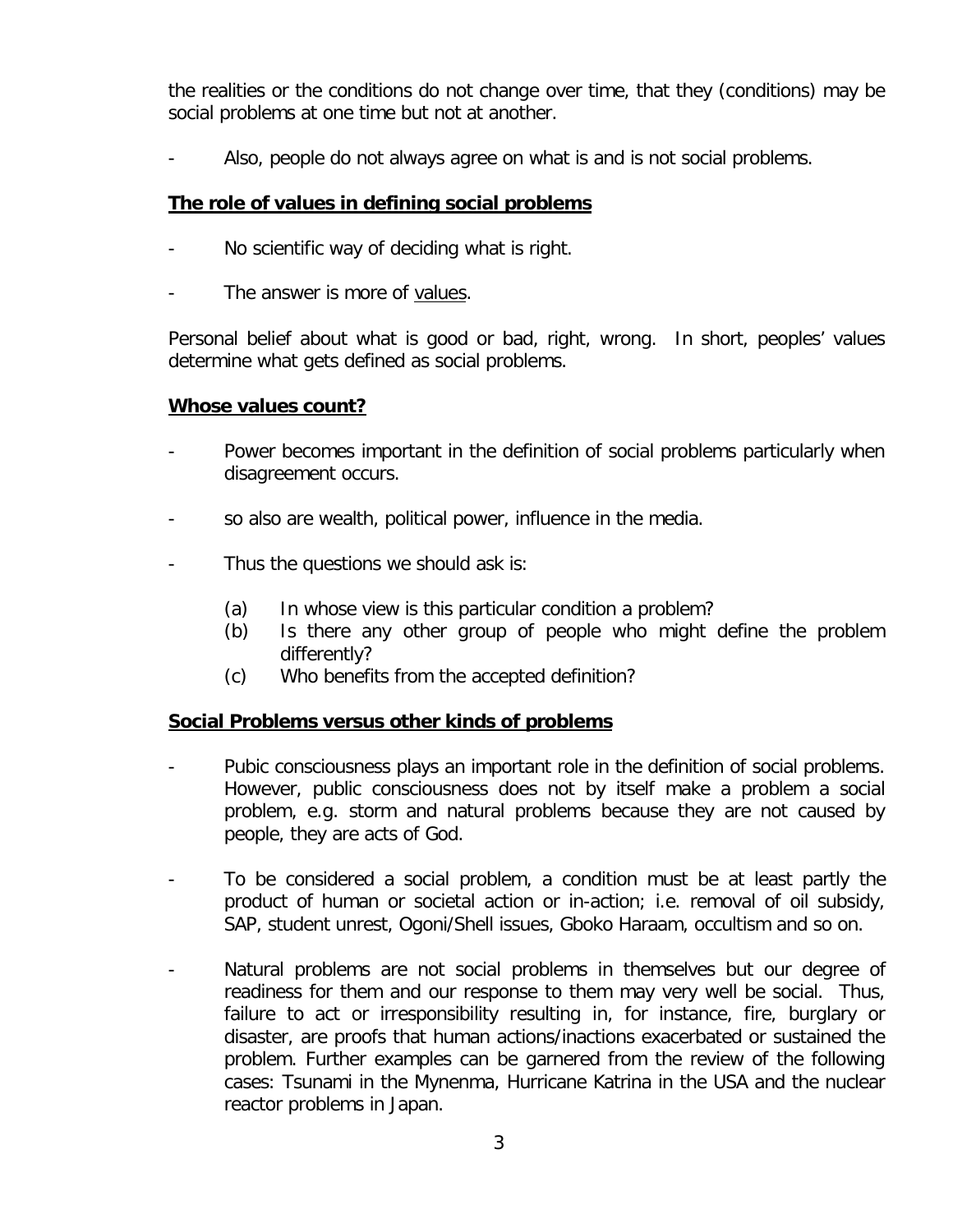## **Social Problems versus Private or Individual Problems**

Individual problems or problems between individuals may not fit into the definition of social problems i.e. problems with marriage, examinations/school work. However, if thousands of students fail a certain course or examination, there may well be a social problem or if several families have problems with their marriages. The word **may,** should be noted because as mentioned earlier, values and power are very important determinants of social problems.

## **SUMMARY**

There are three crucial elements in the definition of social problems: the

- (a) Condition must be widely regarded as undesirable;
- (b) Condition must be at least partly human in origin;
- (c) The problem must affect a larger number of people;

Definitely, the condition must not be the product of merely one person's mistake or personal situation but of human action or in-action on the societal scale.

Each of the three elements of the definition is a necessary condition for the presence of a social problem and each must be present in order for something to be a social problem.

## **SOCIOLOGICAL APPROACH TO THE STUDY OF SOCIAL PROBLEMS**

## **Predictability of Human Behaviour**

Sociology is interested in the scientific study of human behaviour.

(1) Assumes that there are enough patterns/regularities in human behaviour to make it possible to study such behaviour scientifically; i.e. with enough information about the situation, it is possible to predict human behaviour with at least some degree of accuracy, i.e. assumptions about human behaviour.

For example, in relation to lecture time - students will attend lecture, if ..................

- Thus, it follows that with some information/knowledge about a situation which includes knowledge about:
	- (a) experience of the people entering the situation, (then);
	- (b) a good deal of behaviour in that situation is predictable.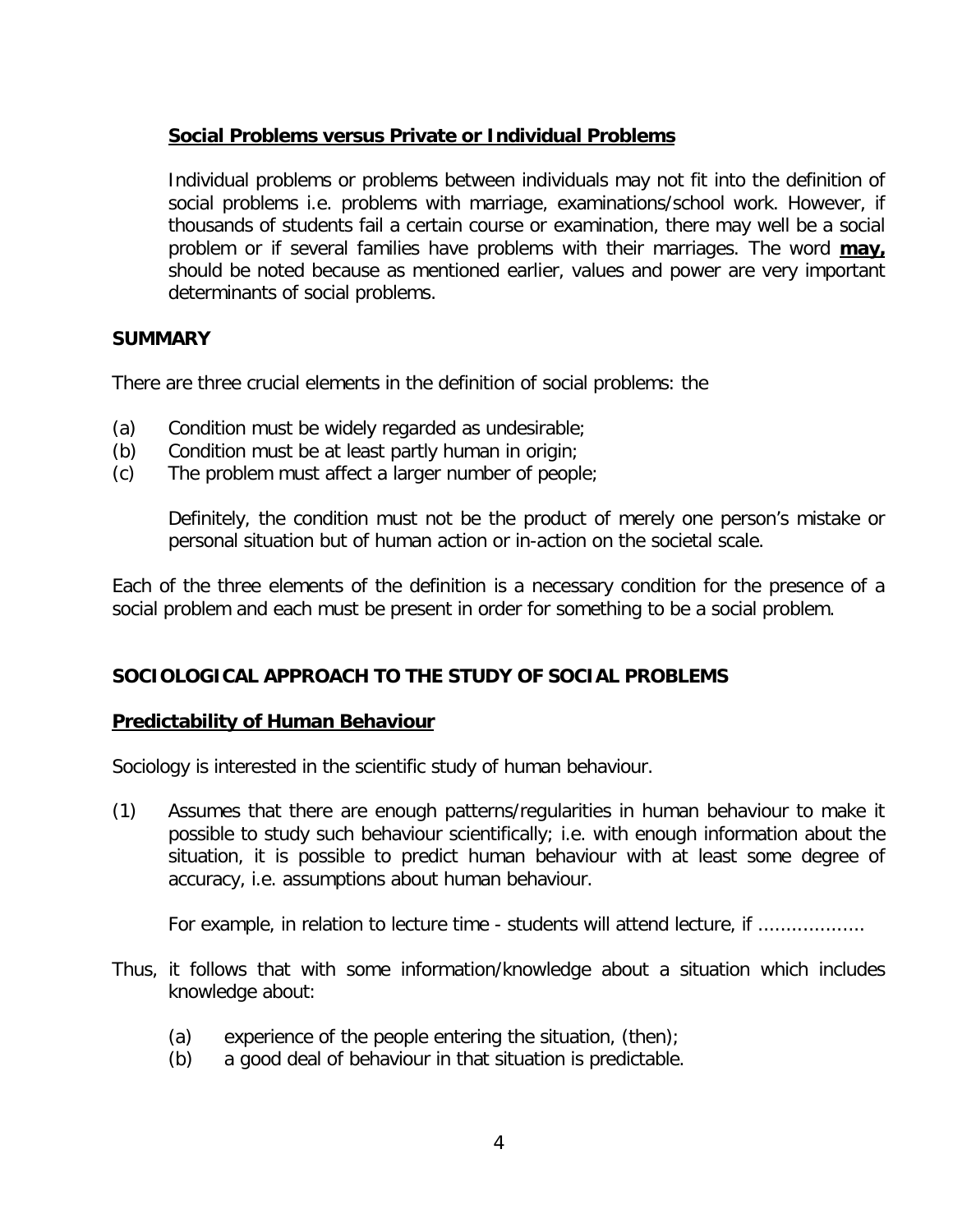It has been demonstrated that with adequate information, human behaviour can be predicted at a level of accuracy beyond random or even intuitive guessing.

## **Scientific Method**

Sociology uses the scientific method to predict and explain human behaviour. Essentially, the scientific method uses repeated observation of people in similar situations to develop and test theories about how people behave in those situations.

- the theories stand, fail or are modified on the basis of what those repeated observations show to be true about human behaviour in those situations.
- however, on the basis of those observations new theories are developed to:
	- (a) explain why people behave as they do in particular situations;
	- (b) make testable predictions about how people will behave in related or similar situations.

Sociologists are interested mainly in those factors in human behaviour that are related to social structure.

Social structure includes:

- (1) the various social roles and positions (such as doctor, mother, student, labourer, church goer) that make up society;
- (2) the expectations rewards, and material goods that are attached to those positions;
- (3) the various relationships (dominance, inter-dependence, cooperation, conflict, division of labour) that exist among those positions;
- (4) the groups of people, both organised and unorganised who share a common position in society, a common set of values (for example, women, Muslims, Christians, republicans).
- Each of the above has an important effect on human behaviour.
- Each operates collectively:
	- (a) that is, effect is upon massive number of people in the society;
	- (b) also the effects come not from the action of one or 2 individuals but from the actions and inter-relationships of many people.
- The general idea is that how people behave is influenced largely by: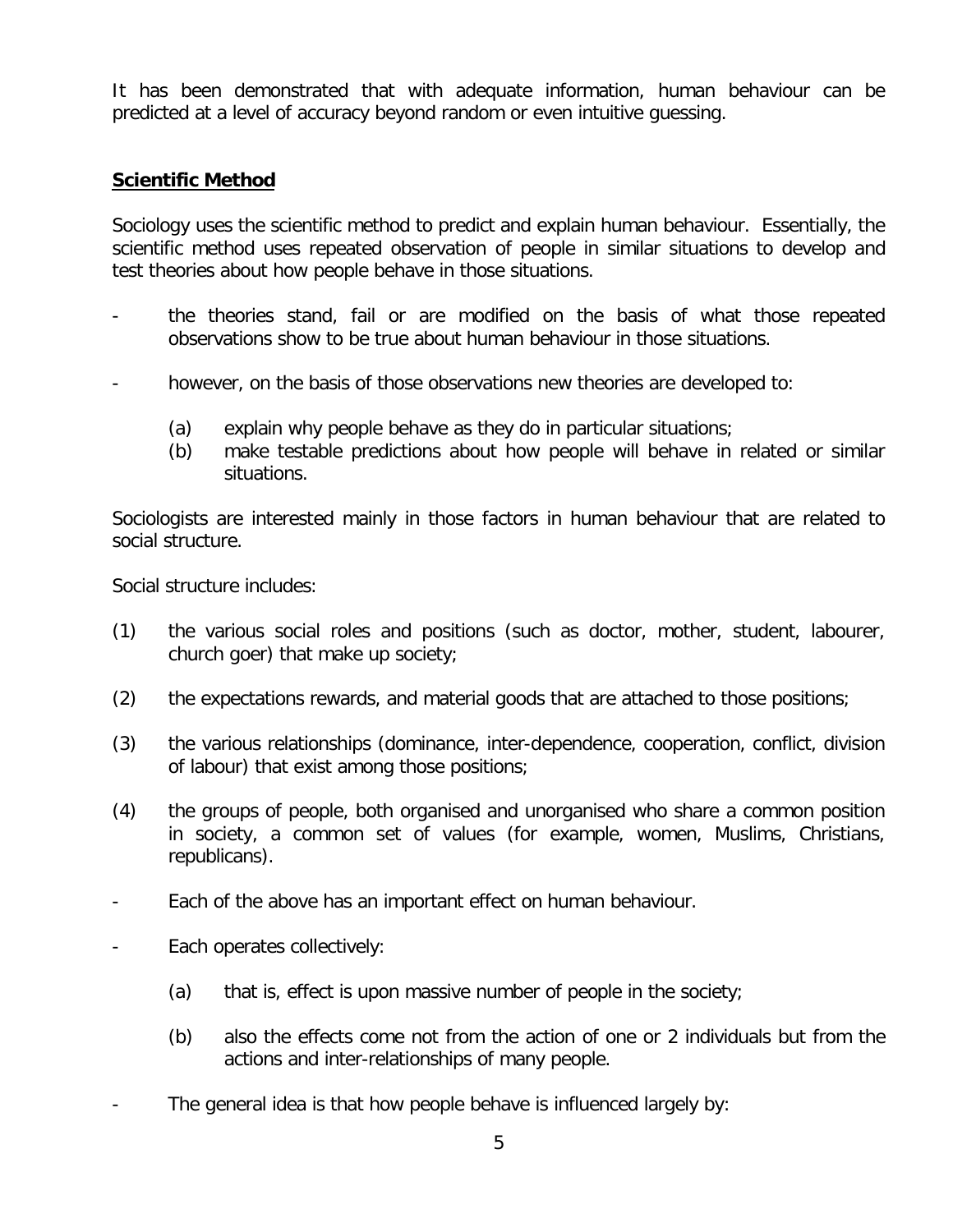- (1) the kind of social structure, the society has; and
- (2) their position(s) in that social structure.

## **Kind of Society**

Thus, it is logical to expect that people will tend to think and behave differently in different societies, i.e. communist, Islamic, Christian, capitalist, American, Nigerian etc. societies.

- Even though there are broad categories and variations, societies in the same category have at least some things in common with other societies.
- This produces similarities in thought and behaviour among societies in each category, i.e. societies in economic, technological systems, and taking into consideration other kinds of variations such as religious, ethnic etc. variations.

## **Position of People within Society**

It is not only the kind of society that influences behaviour the position of people within any given social structure (also influences behaviour).

For example, we would expects (and do find) tremendous differences in both thought and behaviour among corporate executives, assembly-line workers, university professors and the garage boys.

- Each occupies a distinct position within our social structure
- Resultant effect is that each group has:
	- (a) a different collective set of experience;
	- (b) a different set of self-interests;
	- (c) different kinds of (and severity of) social problems.

It is the collective influence such as these that are of primary interest to the sociologists who study social problems.

We are, therefore, in this course, interested in how these collective, or social-structural, influences may;

- (1) lead to the development of social problems;
- (2) offer, potential ways of solving or alleviating social problems.

Also we shall be interested in the influence of individual characteristics on social problems only in so far as such characteristics interact with the social influences, e.g. how an individual relate to society is mainly in the purview of social psychology.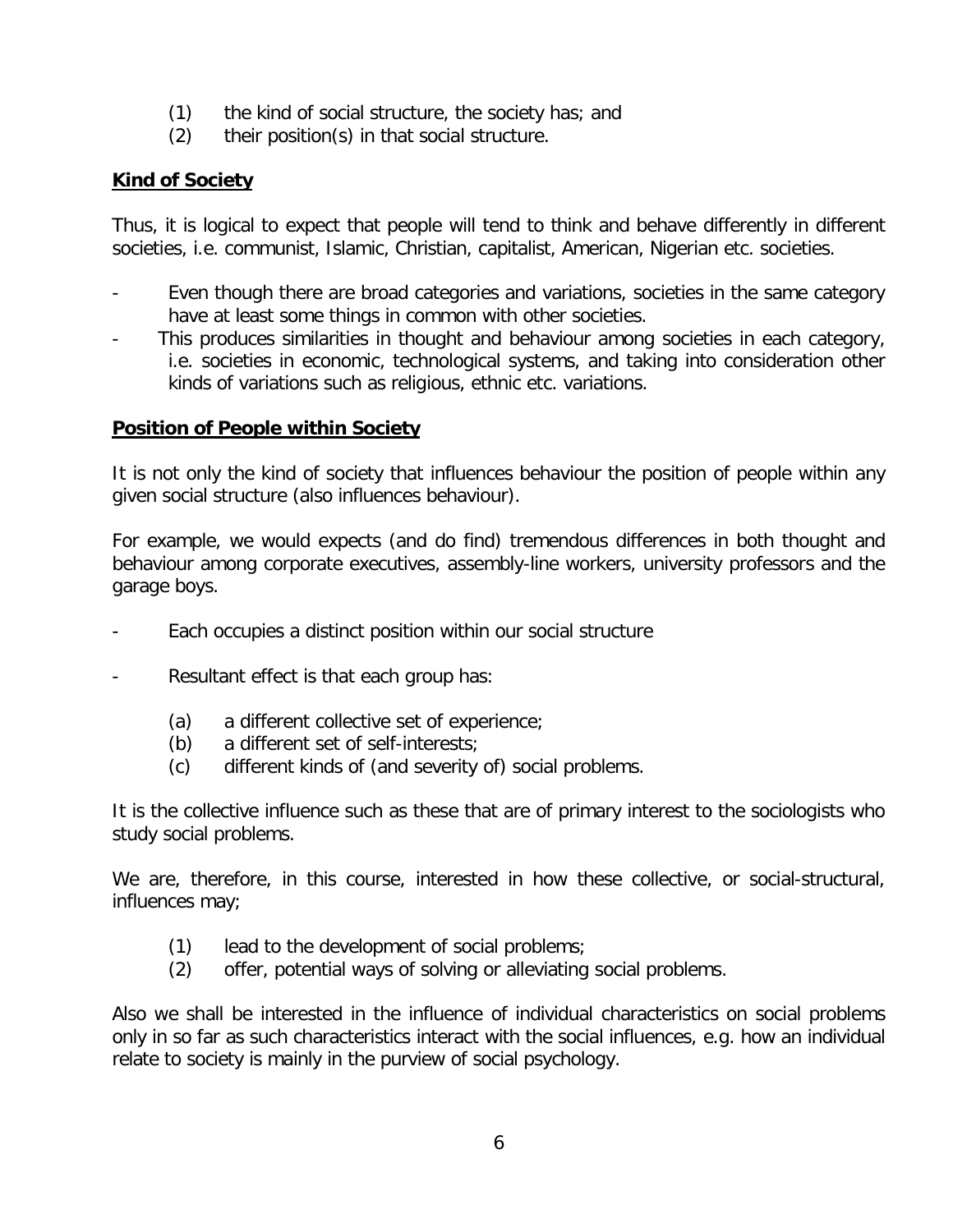Given our earlier definition of social problem, a sociological approach or the approach which we shall adopt in this course seem satisfying.

Recall that social problem is one that affects larger number of people and is societal in origin.

Thus, if a problem is an individual problem, its causes and solutions are appropriately found in the characteristics of the individual affected. In such cases, individual education counselling, training or therapy may be the answer.

However, when a problem is social - that is, when it is widespread in a society or a group the answer cannot be found entirely in individuals.

Rather the causes and solutions lie in the society or in the interaction between that society and a significant number of individuals, when the spate of industrial action or crime rise within a period, something is clearly going on at societal level. In instances, such as these, sociological approach is necessary.

Because sociology knows some important principles of how the world operates, not just as mere conceptualisation, it tells us why things happen in certain ways rather than in others and goes beneath the surface of ordinary belief. For example, it seems to follow that much of everything we do is based on rational thought processes - that is the activities of everyday life, work and business, politics and government administrations.

Further, science and engineering govern our natural dealings with the physical world, economics with the activities of buying and selling, political philosophy and administrative science with the realm of policy decisions and formal organisation. And even on the most personal level, a version of psychology describes individual behaviour as straight forwardly determined by the pursuit of rewards and avoidance of punishment. We are therefore presumed to be rational in any direction we might turn.

Despite all this common sense belief in rationality, however, sociology stands out as a dissenter. One of the central discoveries of sociology is that rationality is limited and appears only under certain conditions. More than that, society itself is ultimately based not upon reasoning or rational agreement but upon a non-rational foundation. Take the issue of contracts for instance.

Every contract is really two contracts.

- (1) Contract that we consciously make to establish a society, form a government, found an organisation, agreement to (i.e. to deliver goods at a certain price).
- (2) The second part is the hidden contract. It is the implicit contract that you and your partners will obey the rules of the first contract.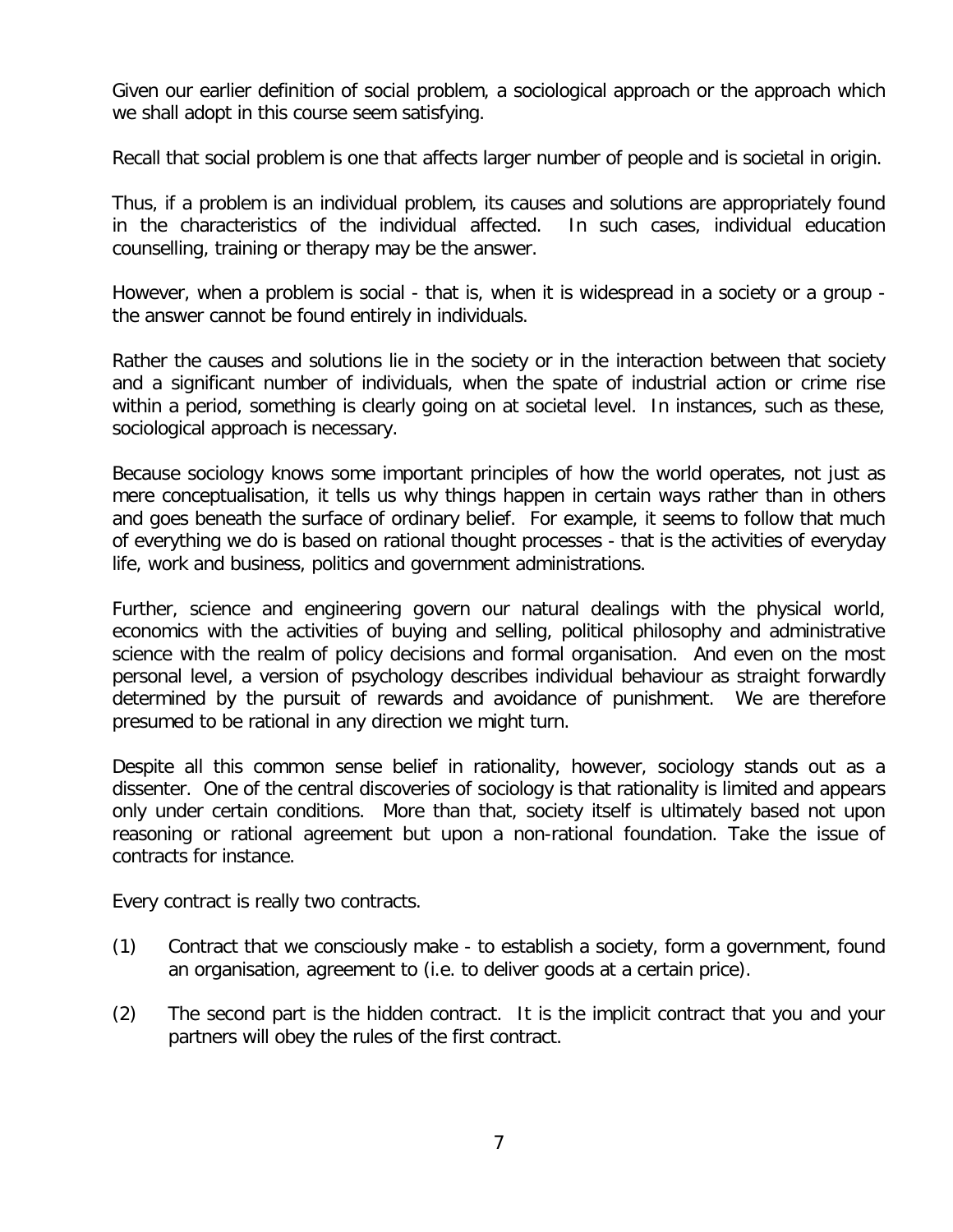What it means is that the realistic business person, every shrewd politician; would be aware of the possibility that someone will cheat. To make it worthwhile to enter into a contract, one must be sure that the other-side will uphold their part of the bargain.

If the above is adhered to, that is, if we assume that people are purely rational individuals, who carefully calculate their possible gains and losses, then it becomes impossible for either side to agree to a contract because each person must consider the following:

what could happen from the other side.

whether to live up to the rules or not/

Suppose you leave up to your side of the bargain, the other cheats?

The bottom line then is, as a rational person, between cheating and keeping your promise, cheating is the more rational strategy. Do not make a mistake in thinking that cheating is a conventional option.

**Sociology** is the study of people in groups. It involves all aspects of human life (art and culture).

**Culture** is a complex whole which includes all the activities of people.

#### **Sociological Perspectives**

Even though sociological approaches involve social structure, they do not all study it in the same way or share basic assumptions about how society works and why it works the way it does.

The approaches make different basic assumptions, ask different questions, and for those reasons often reach different conclusions about "What makes society work".

The three approaches we shall be looking into are:

- (1) Order Perspective
- (2) Conflict Perspective
- (3) Symbolic Interactionist

**Order Perspective:** Known as functionalist or structural functionalist or consensus theory.

- Forms the basis for the systems approach.
- States that society tends to take on whatever form that allows it to work the best. That is no society got to the way, it is by chance. Rather each society takes on the form that it does because somehow, that particular situation, e.g. sharing wife with stranger/guests among Eskimos i.e. settlement in business and the expectation that one be settled or should settle, is the one that makes life comfortable.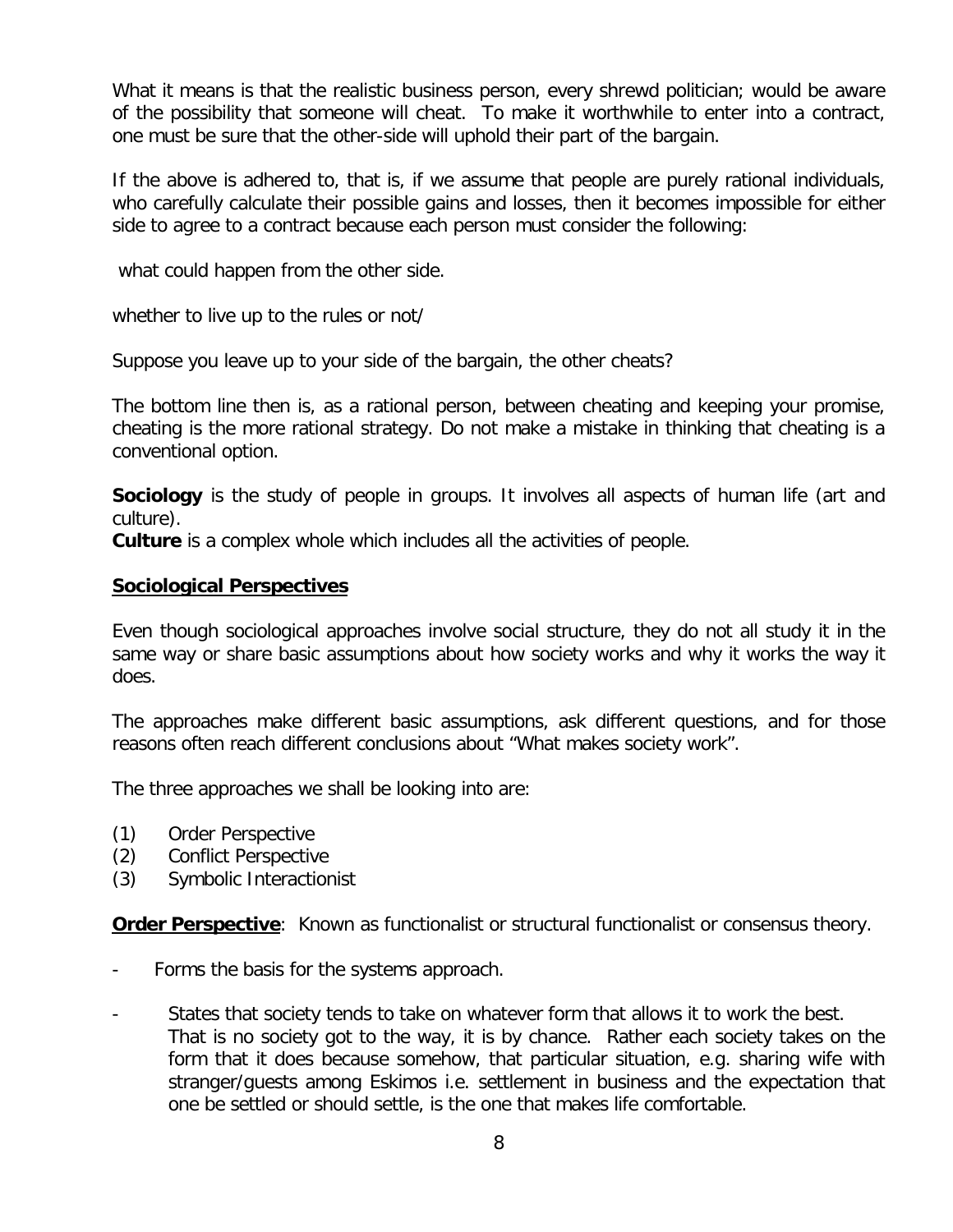This is analogous to a biological organism in which each part contributes to the harmonious integration of the whole. Each social system contributes to social order.

To the functionalists, most social customs and arrangements can be explained in terms of their usefulness to a society or that they simply have functions.

Sometimes uses and functions are obvious and hidden at other times.

Functions could be manifest or latent.

Manifest function - are functions that are very evident and are sometimes publicly stated, e.g. National Service (NYSC).

The manifest function is that it provides personnel for companies and businesses at cheap cost and of course curbs the problem of unemployment for young graduates.

## **The Latent Function**

The latent function of NYSC (National Youth Service Corp) could be to guarantee that every graduate goes through the experience of serving the nation under the NYSC programme and as such is thought to sacrifice for society by learning to be tolerant toward other tribes and religious groups. If the programme is effective, the society is guaranteed a certain level of consensus.

A latent functions can be as real as manifest function, that is when the expected goals is (are) achieved.

An arrangement that functions to meet some need of a society can also have undesirable effect.

These are known as dysfunctional, i.e. when rather than learning to understand the differences of other societies the people develop dislike for that group.

## **Interdependency (Functionalists)**

## **Assumption of the functionalists**

- (1) Interdependent nature of society that is:
	- everything is related, somehow, to everything else.
	- thus a change in one part of the system can have effects in areas that appear to be unrelated
	- the more complex a society, the greater the likelihood that this will become (example of strike of oil tanker drivers) and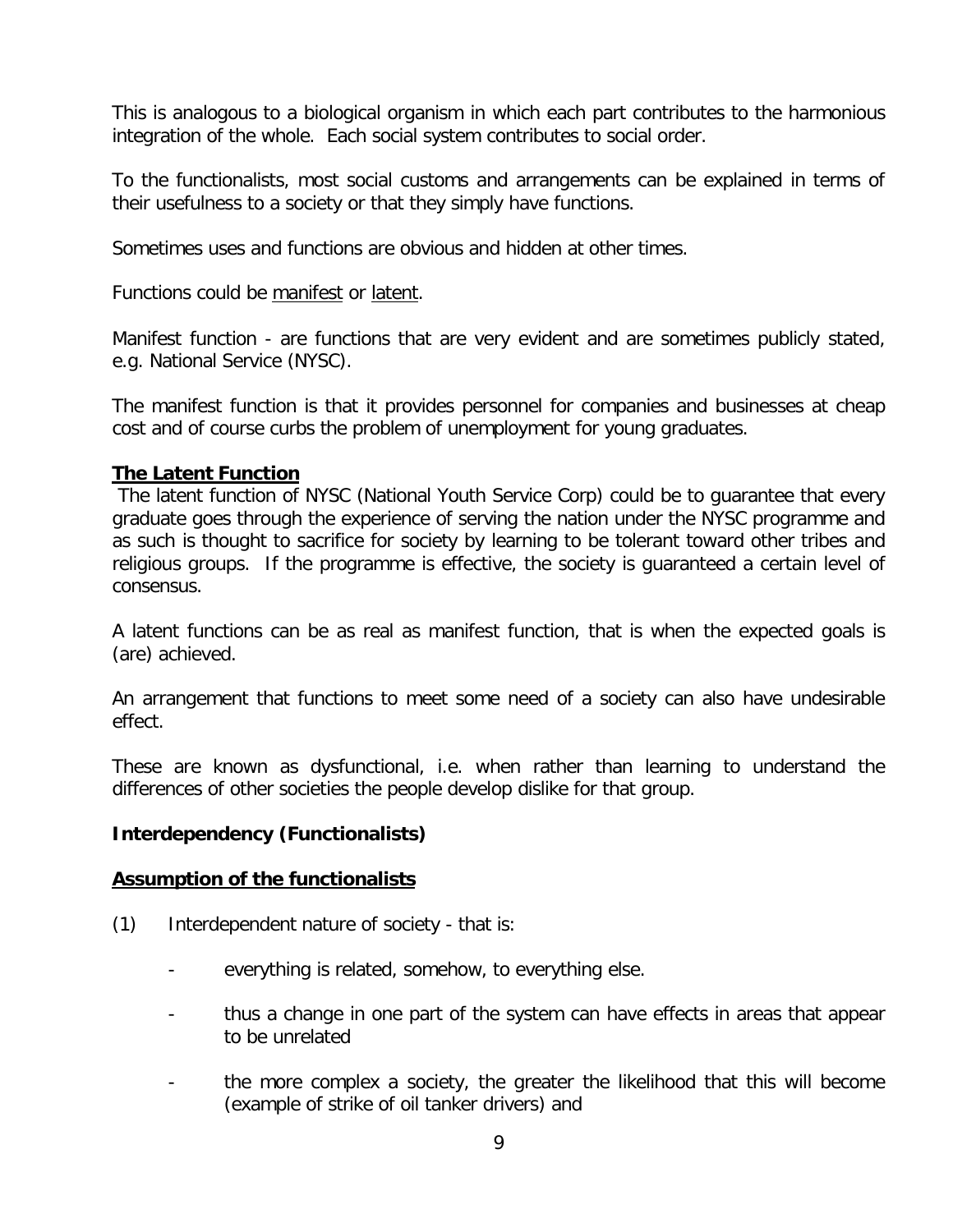- (2) Each part of the system performs a function for the society.
	- what emerges from this is a system of interrelated parts each of which is meeting the same kind of need in the society contributing to the deficiency of the social system, or in some way helping to hold the system together.
- (3) Tendency toward stability.
	- each part is performing a function each part is necessary and will tend to stay together so that the function is fulfilled, except some external forces/conditions create a new need.

Thus, the following tend to be true of social change:

- (1) Social change will occur only in response to some change from outside the social system.
- (2) When social change occurs it will tend to be minimal there will only be enough change to adjust to the new situation.
- (3) Social change tends to ripple through the system, e.g. action reaction/law of conservation of mass.

#### **Consensus and Social Solidarity**

- Society tends toward consensus.
	- \* certain values and beliefs are generally agreed upon.
	- \* necessary because the interdependent nature of society require cooperation
	- \* people cooperate best when they share common values and when each member identifies with the group.
	- \* consensus and solidarity are important parts of any effective society.
	- \* any condition that may cause a breakdown in consensus and social order is a serious threat to society.

## **CONFLICT PERSPECTIVE**

Certain resources in society, such as wealth and power are scarce.

In order words, there is not enough for people to have all that they want.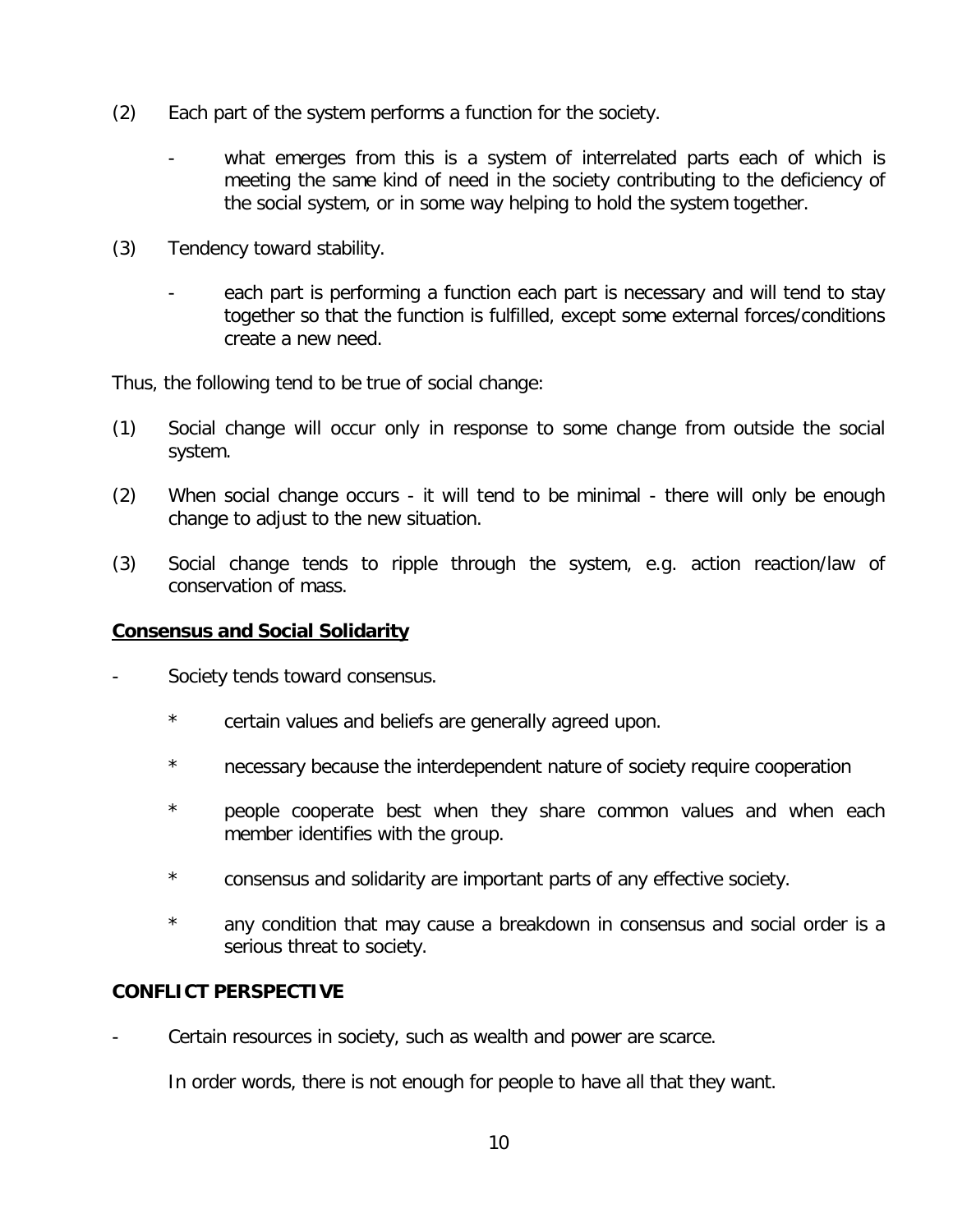- Moreover, scarce resources are unevenly distributed some people have much more than others.
- The above creates conflict of self-interest among various groups in society.
- Interest of the Haves is to keep things as they are.
- Interest of the Have-nots is to have social change in order to increase their share of these scarce resources.

## **Power and Social Structure**

The advantaged people have more of their share of power because they control society.

**False consciousness:** This is when the disadvantaged group in society accepts a belief or ideology that goes against its own interest, serving instead those of the dominant group.

- This is because the most powerful can use power to influence the thinking of other i.e. control of Mass Media, religion, or political control.
- Thus, the dominant group exercises such control over values, beliefs and social practices.

## **Tendency toward conflict and social change**

- Conflict comes from society and brings about social change.
- Conflict not as a result of external influence but from within/inside.

## **The Appearance Order**

Appearance of stability does not always amount to reality of stability may be deceiving.

- could be product of false consciousness
- or the powerful using power to repress descent
- conflict perspective sees society as a combination of groups with conflicting interest
- dominant group shapes society according to self-interest thus leading to a society which is mostly functional to the group.

Thus, to understand any society, one must understand the interest of the dominant group.

However, regardless of group control, different groups in the society continue to have conflicting interests which will sooner or later bring social change.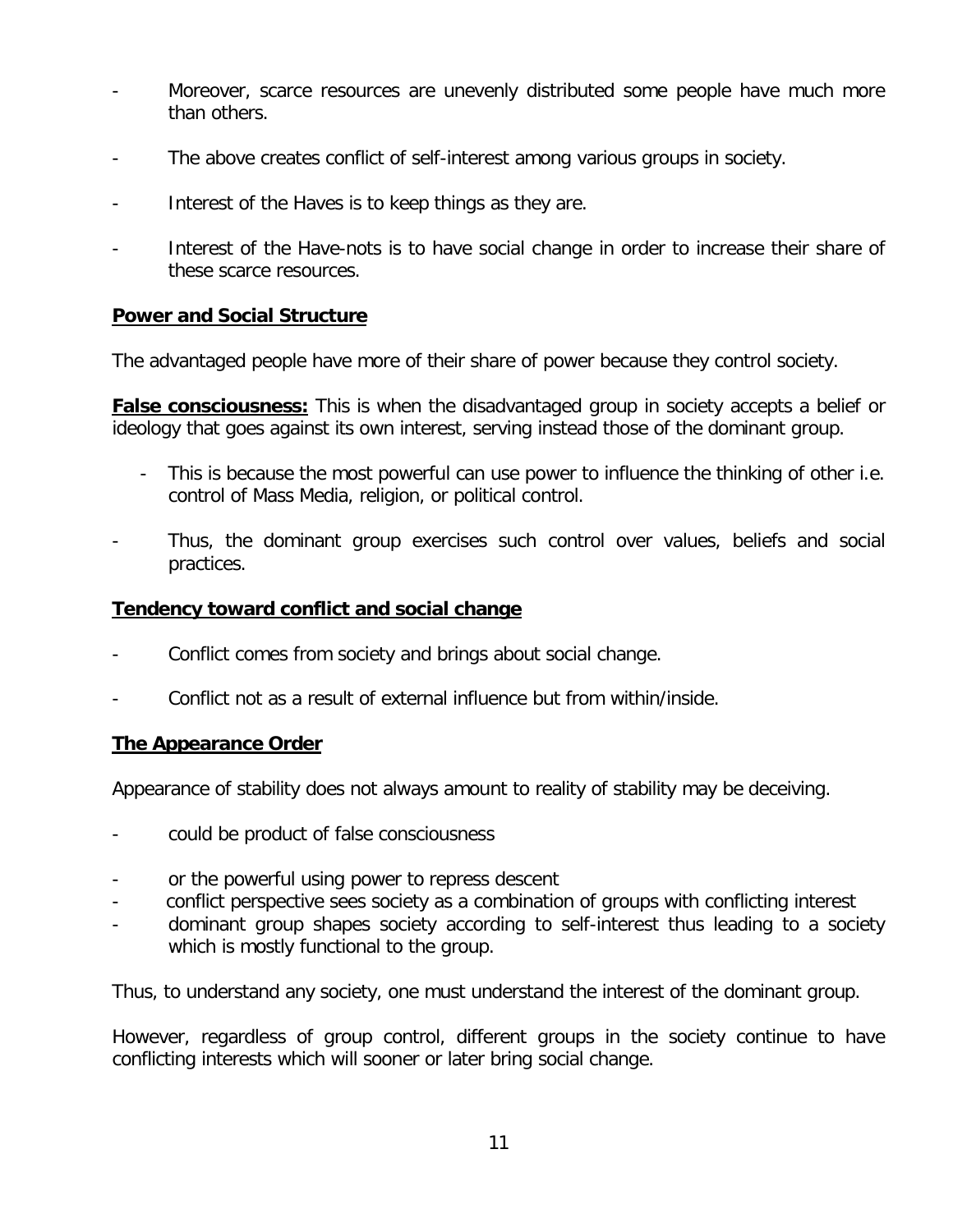## **SYMBOLIC INTERACTION**

American sociological perspective with roots in philosophy of pragmatism. Its a micro-level orientation.

Meaning - living things as attempting to make practical adjustments to their environments/surroundings.

as pragmatists, they see living things as probing and testing their environment. Thus, truth is not absolute but relative to the needs and interests of the organisms.

For example, knowing and acting are intimately linked. We act on the basis of our idea about the world. In short, the reality of the world is not merely something that is "out there" waiting to be discovered by us, but is actively created as we act in, and toward, the world.

It's a framework for building theory that sees society as the product of the everyday interactions of individuals.

Society is nothing more than the reality people construct for themselves as they interact with one another. They live in a world of symbols attaching meaning to virtually everything from words to a wink of an eye.

Reality is simply how we define our surroundings, our duties toward others, and even our identities.

## **PROBLEMS OF INEQUALITY**

Poverty and class inequality

Poverty Refined

Dictionary definitions

- (a) The condition or quality of being poor
- (b) Scantiness of supply
- (c) Absence or scantiness of necessary qualities or elements to make life comfortable

On an absolute scale, being poor involves lack of housing food, medical care, and other necessities of maintaining life.

Absolute poverty - usually defined as the absence of enough money to secure life's necessities.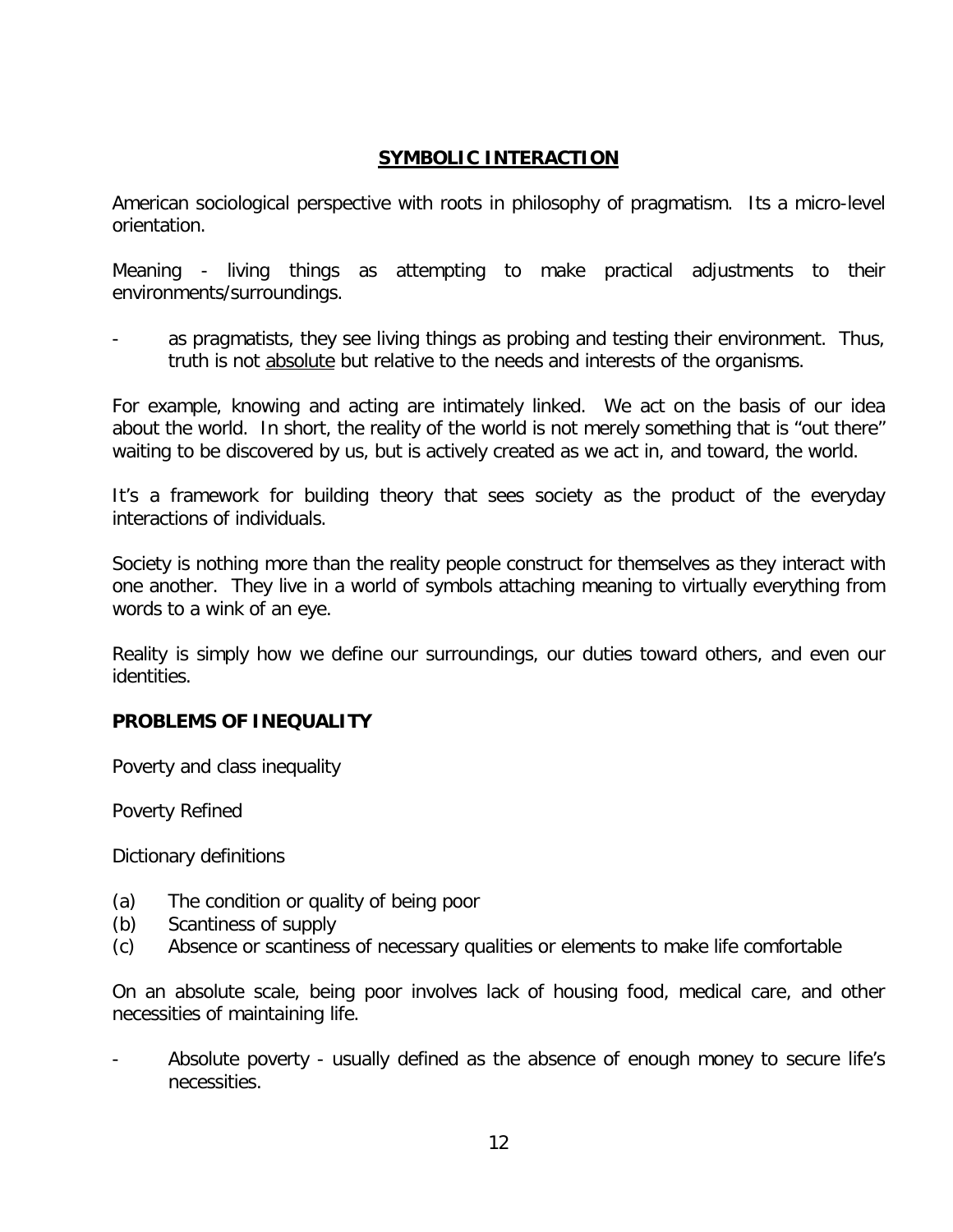- It's annual income below which people are considered poor.
- Relative poverty is measured by comparing the condition of those at the bottom by the standards that exist within a society.
- Thus poverty in the U.S. may not be the same as poverty in Nigeria.
- Thus it allows for changing standards about what are considered to be necessities and what the thoughts about these are.
- And unlike absolute measure which is too static, ignores the general distribution of income in society.
- Thus allows for poverty threshold to be raised as the standard of living in the country rises.
- Example of relative measure of poverty is a comparison of the lowest fifth of the population in terms of income with the other fourth-fifths.
- Such measure of course means that a segment of the population will always poor unless the total income distribution approaches equality.

## **WHO ARE THE POOR?**

The index is hard to define but for purpose of this course, the poor are those who live below the subsistence level.

- Subsistence level can be defined as a level at which individuals are barely able to sustain themselves;
- Lack of potable water supply, electricity, hospital/good medical care

#### **Consequences of Poverty**

Poor people live shorter lives and are ill more of the time than non-poor people.

- their babies are more likely to die in infancy.
	- poverty affects people's lives in many undesirable ways besides.
	- In fact, all aspects of life are influenced for the worse by poverty.
	- Life thus, is a different experience for poor people than it is for the rest of us.

## **Education**

Education is seen as an opportunity which offers everyone the chance for success.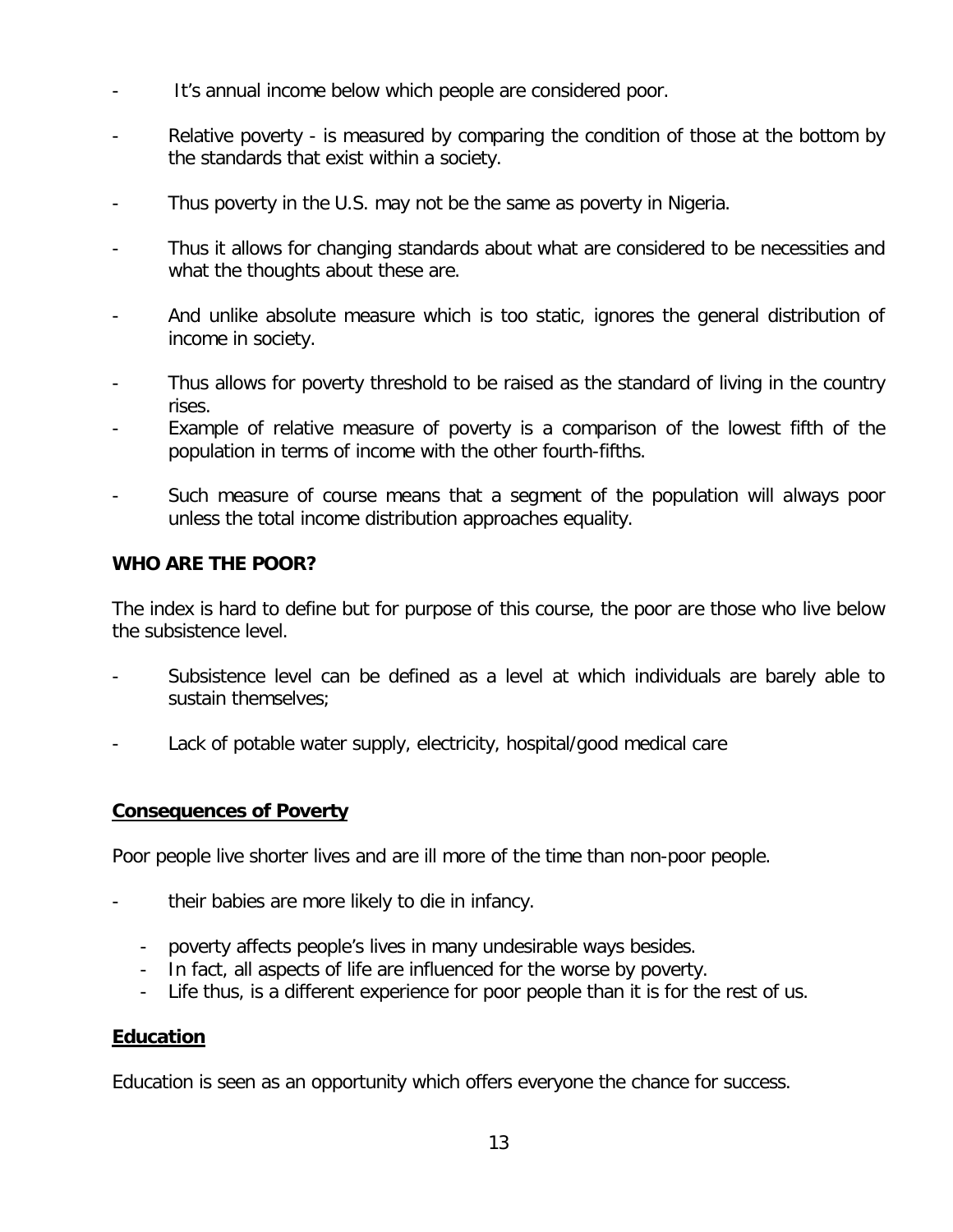It is much more difficult for poor people to get a good education. Thus, children raised in poor families attain considerably lower levels of education than others. They,

- Attend less well-less funded schools
- Frequently expected to fail by their teachers
- have lower intelligence
- Generally get less education and learn less from the education they get.
- Thus increase their chances of being poor themselves when they reach adulthood.
- Explains to some degree why poverty is sometimes passed from generation to generation.

#### **Housing**

Poor people experience problems with both the quality and affordability housing.

- mud houses:
- over-crowding (due to their low incomes, they live in over-crowded houses/rooms);
- affordability is the greatest housing problem of all to the poor;
- increasing housing cost
- earn stagnant and low salaries thus,
- in short, have to pay a very large share of their income, purchasing food, clothing, getting loans.

#### **Homelessness**

These people are likely to be the ones who sleep in markets, under bridges, uncompleted buildings etc.

#### **Criminal Victimisation and Criminal Justice System**

They are more likely to be victimised than others as criminals and are also more likely to be arrested and jailed.

Relates to the type of crime they commit, i.e. commit robbery or burglary to get some money, are more likely to be caught, i.e. time and place likely to be quickly found out and accurately reported to police.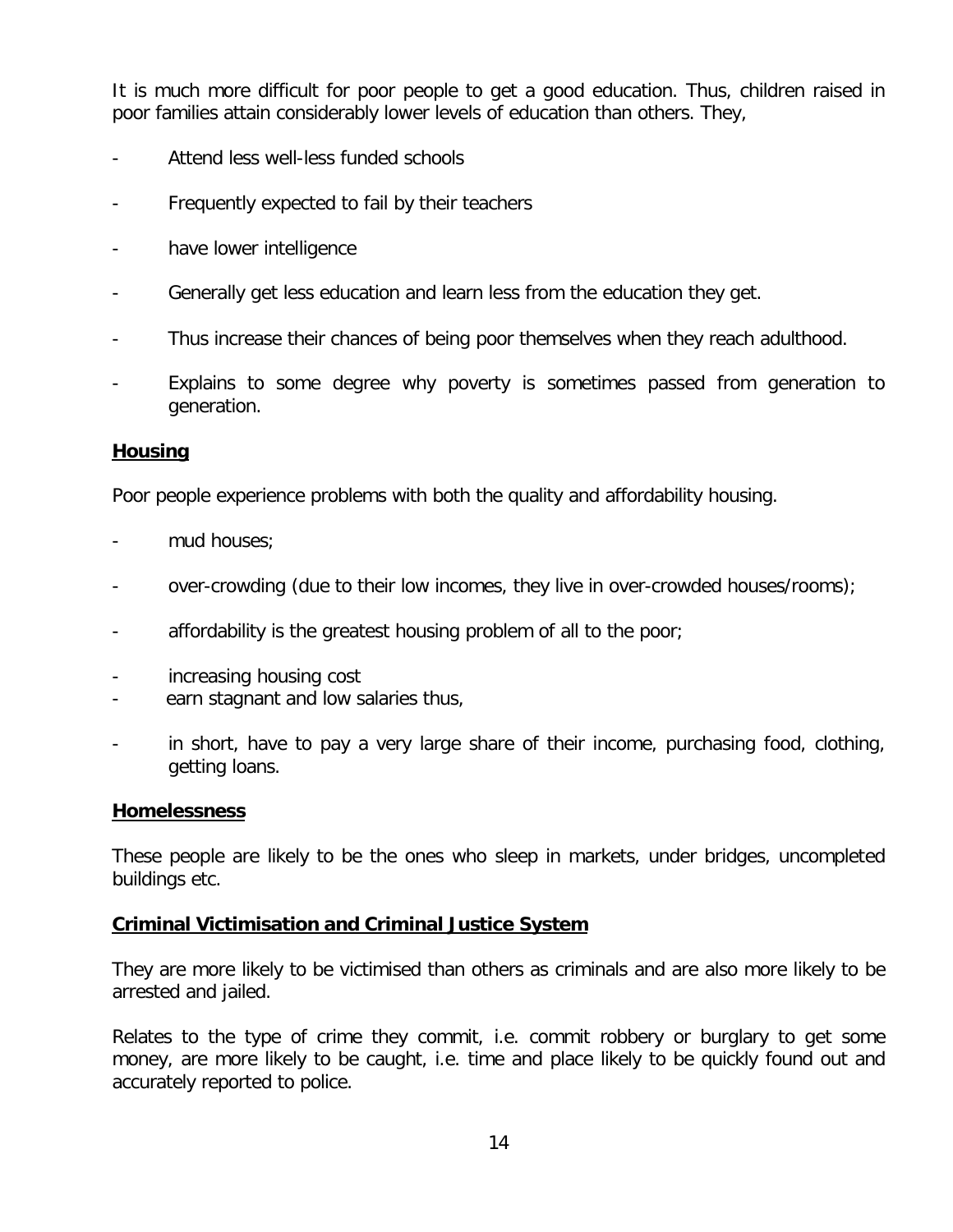On the contrary, the wealthy have access to private space, i.e. take drugs in the confines of their homes.

## **Versus White-Collar Crime and Corporate Crime**

i.e. embezzlement, anti-trust violation, fraud, corruption etc. These are hard to detect acts.

## **Psychological Correlates**

Poverty also has an emotional or psychological side in relation to less-tangible personal happiness, mental health.

People with low incomes have generally higher rates of mental disorders especially the more serious ones such as depression.

- Schizophrenia and personality disorders.
- Appear to be generally less happy than other.
- They are less likely than others to rate themselves as "very happy".
- Are more likely to exhibit their behaviours in public places.

## **OTHER CAUSES OF POVERTY**

## **Short-Term Poverty**

Although growing up in a poor family greatly increases one's risk of experiencing poverty as an adult, it is also important to avoid popular misconceptions about permanent poverty. Some poverty may be due to loss of job, temporary disability, loss of spouse through death, improper financial management.

Usually, poverty due to the above are temporary, that is, with little help they may escape poverty and become self-supporting again.

## **Social Class/Socio-Economic inequality**

**Concepts - Social Class:** refers to a group of people in a society who experience a similar level of living which differs from that of other groups in the same society who have higher or lower levels.

The relevant questions that can emanate from this are:

- Does social class exist in Nigeria?
- Is inequality a social problem?

## **Inequality and the poverty problem**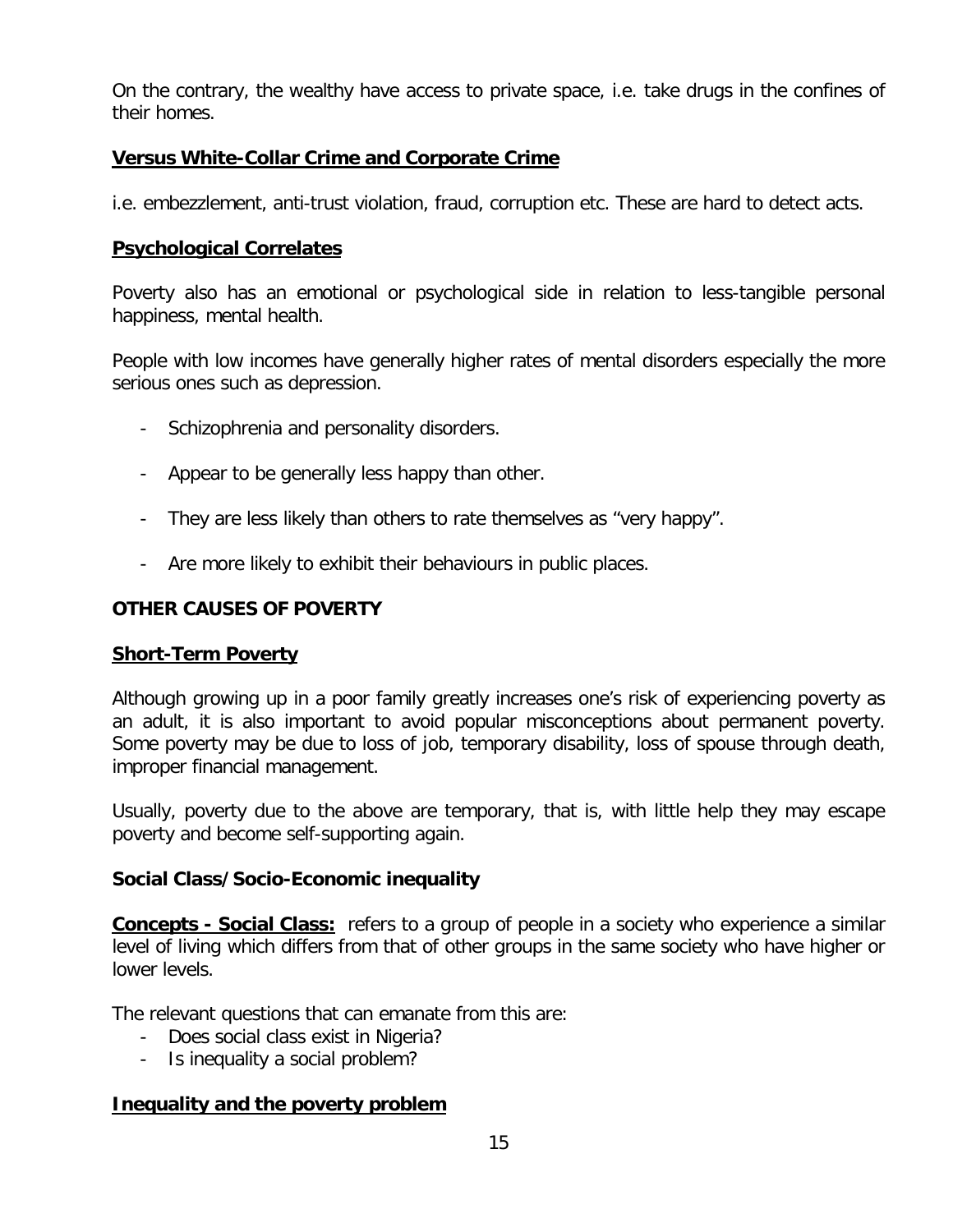First, it is part of the cause of the problem of poverty i.e. if there were less inequality there might well be less poverty.

Poverty in Nigeria arises from poor, unfair, unequal distribution of wealth, income and resources and management.

In other words, there is more than enough to go round. However, some simply have more than they need while others have less.

## **Inequality and the fairness issue**

Economic inequality is a social problems based on the fairness issue.

**Question:** Is it right for one person to have a hundred or more times as much income and wealth as another, particularly in a supposed-to-be egalitarian society were all aspire for the same middle class ideals?

- Inequality should carry some benefit for society, or be closely linked to individual's accomplishments.
- However, this is usually not the case, because:
	- \* so much wealth in our society is inherited rather than earned by the individuals who presently enjoys it;
	- \* get-rich-quick syndrome;
	- \* drugs, settlement, robbery extortion etc.

## **Inequality and social conflict**

- It is an important source of social conflict in our society which inhibit the cooperaton necessary to make the society efficient and productive.
- Much of social conflict in our society is in some way associated with economic inequality.
- It is the core of most labour-management disputes and
- Poor people's protest movements.
- Tribal conflict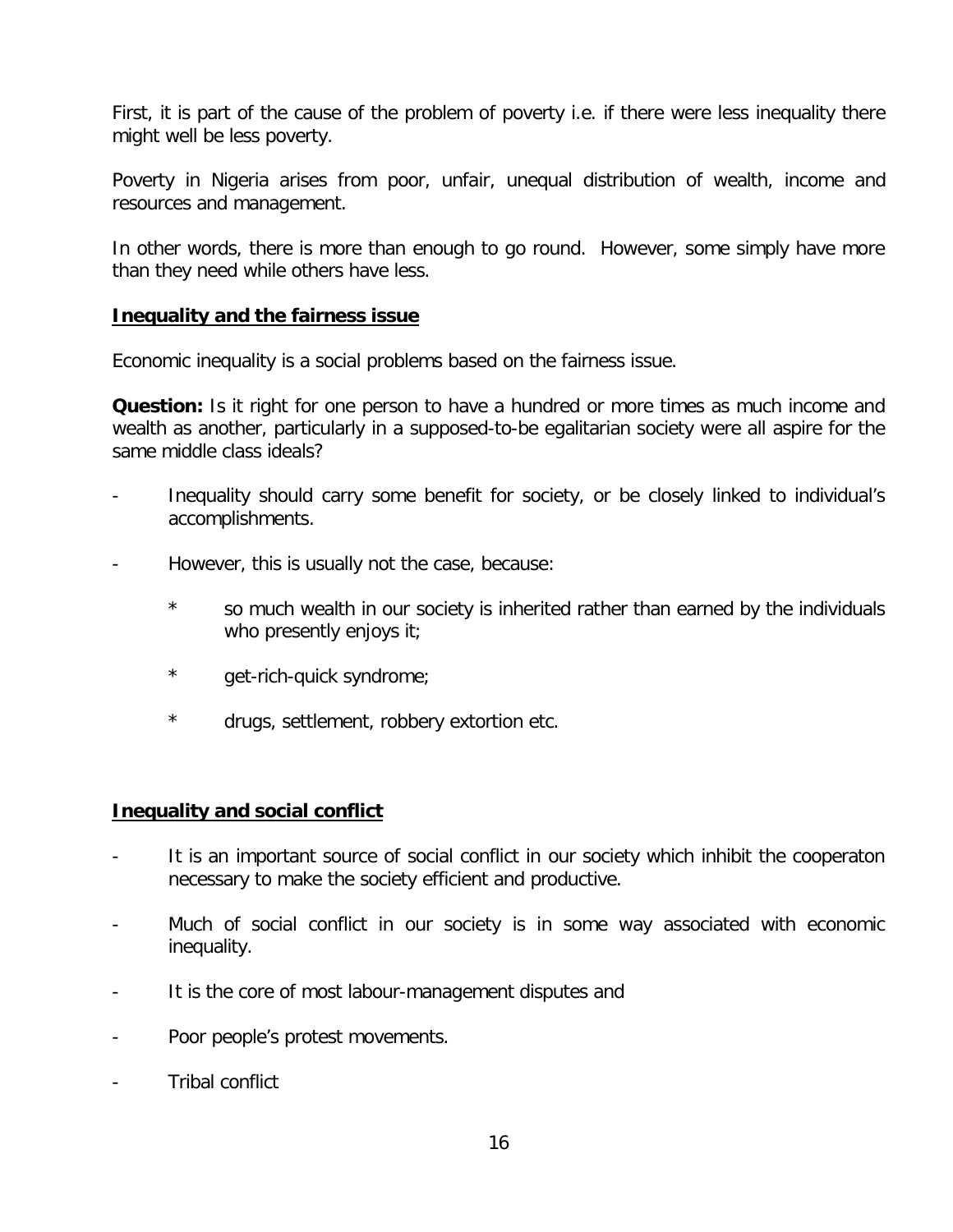- Religion conflict

All the above conflicts whether entirely or partly economic have led at times to serious violence in our society and have contributed enormously as barriers to national unity.

Economic inequality is a social problem because it causes or contributes to the above conflicts and inhibits and cooperation.

## **Income Defined**

It is the total naira value of all that a person receives during some fixed period-usually a year.

Roughly, it is the amount taxable and un-taxable i.e. wages, salaries, profits, interests on investments or businesses, rent benefits, gifts etc.

Wealth - net worth

Unrelated to time period.

- It is the total value of everything that one owns minus one's debts.
	- Includes the value's of all money, real estate, stocks bonds, business assets, possession that a person has less any money he or she owes.
	- It is generally easier to get information about income than it is about wealth.

#### **Functionalist view of Economic Inequality**

#### **Basic Argument**

Economic stratification or inequality exists in all societies it is useful or functional for those societies.

It offers a means of motivating people to be productive (Kingsley Davis and Wibert Moore, 1945).

They argue that:

- (1) Some jobs meet more critical societal needs than others.
- (2) Some require longer and more difficult training than others.
- (3) Often they (jobs) carry considerable responsibility.
- (4) Some are more stressful than others.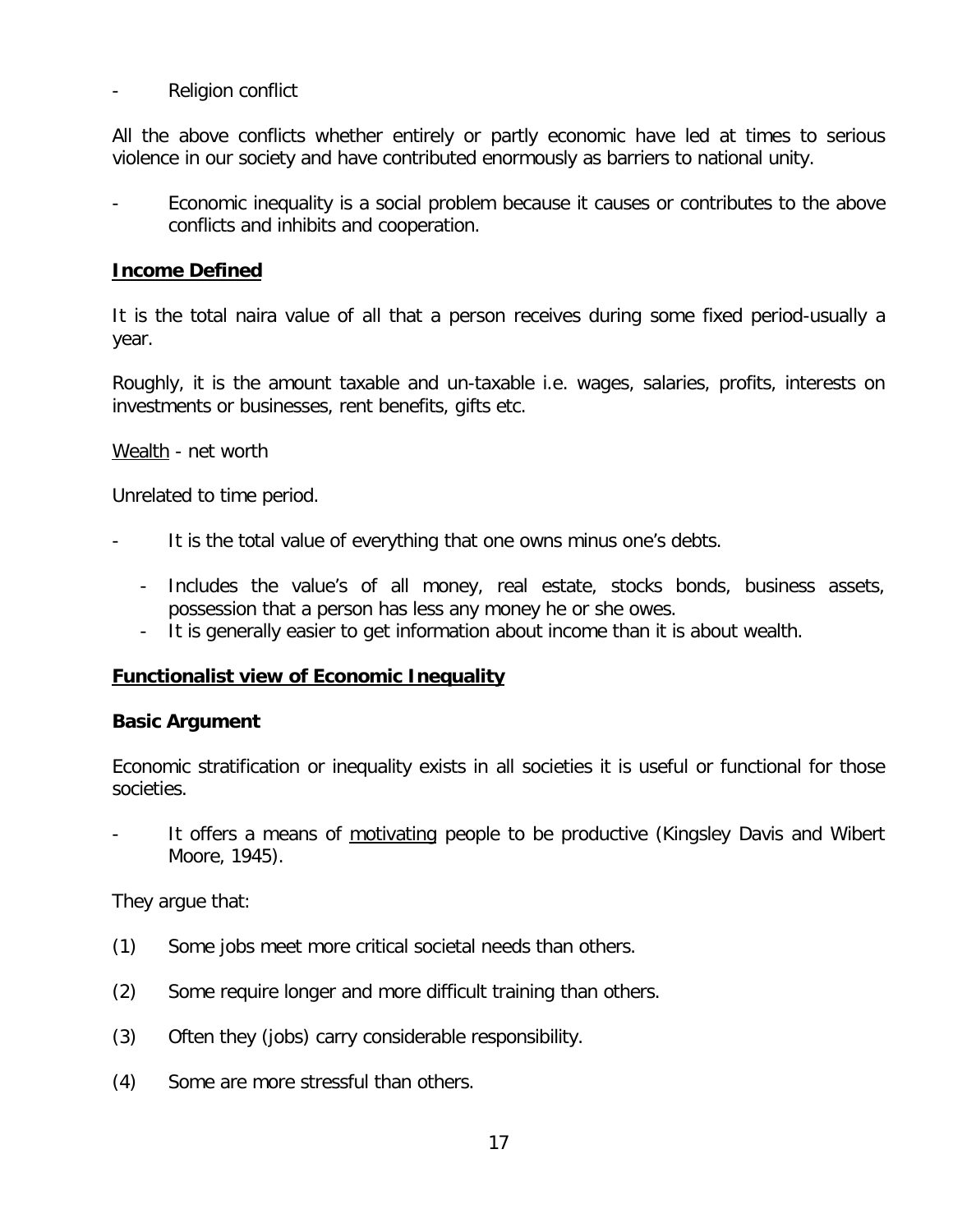(5) Some involve very long hours.

Thus, if the most skilled are to be motivated - to get the necessary training and accept the responsibility these jobs involve, they must be rewarded for it, i.e.

| Professor     | versus | Labourer |
|---------------|--------|----------|
| <b>Doctor</b> | versus | Labourer |

Thus, it is argued that by paying the more skilled better we ensure that those who have the abilities to be lecturer/doctor, etc. choose these professions over being labourer.

## **The Conflict view of Economic Inequality**

Argues that stratification serves not the interests of the society as a whole but rather the interests of the relatively few who own most of the wealth.

Stratification is a reflection of people's power ability to influence the actions of others.

Those who have power, are able to influence the political and economic system in ways that work to their economic advantage - that is why they have wealth and high incomes.

Argues, in effect, that wealth begets wealth.

Thus, the rich get richer, and everyone else stays relatively poor, at least in terms of the wealth (the rich/powerful) they own.

#### **Functionalist and Conflict Assumptions**

Inequality as means of motivating high qualified person to fill difficult and important jobs

Contradiction - most qualified are not admitted to professional schools or do not get jobs for which they are qualified.

## **Prejudice, Discrimination and Ethnicism/Tribalism**

- Prejudice and discrimination are usually so firmly entrenched that people either are often unaware of their presence or rationalise away their existence.
- Independence and treatment of other segments, i.e. used as subordinates.
- Tribal resentment is real, deep and sometimes expensive, but violence is only one consequence of prejudice and discrimination.

Other consequences are physical and social segregation of minorities in such areas as employment, politics and education.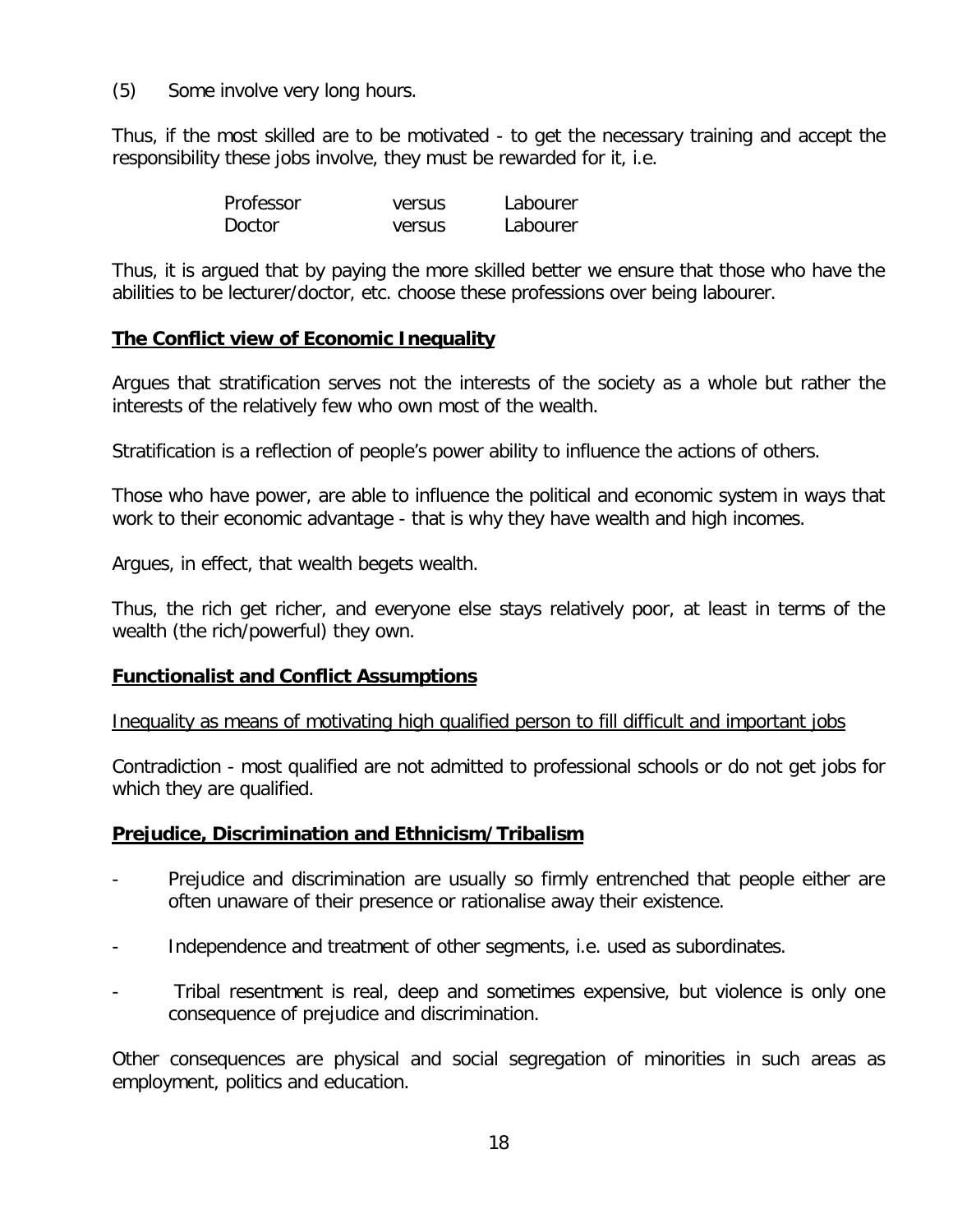Women, the aged, mentally and physically handicapped, ex-convicts are example of the potential victims.

Society usually discriminates against these people.

## **WHAT IS MINORITY?**

Refers to a relatively small number of people (may not be numerically smaller than the majority). That is size alone is not the determinant.

Existence of the minority in society implies the existence of a corresponding dominant group with higher status and greater privileges.

Minority status carries with it the exclusion from full participation in the life of the society.

Minority must:

- possess some distinctive physical or cultural characteristics that can be used to indentify its member from the majority;
- the more evident characteristic which is more physical than is cultural
- if cultural, it can be cancelled through
	- (1) change of name (2) accent or (3) adoption of culture of majority;

However, sex/gender is more difficult to change or conceal.

members of minority are usually denied equal treatment in the society.

## **Prejudice**

- Refers to emotional attitudes that are based on limited personal experience.
- Prejudiced individuals are not open to new information that might change their attitudes.
- Prejudice involves an either/or type of logic i.e. a group is either good or bad and it is assumed that each member of that group possess the same characteristics without, an examination of evidence or facts of the matter.
- It is prejudgement of a group of people before independent evidence or facts of the matter.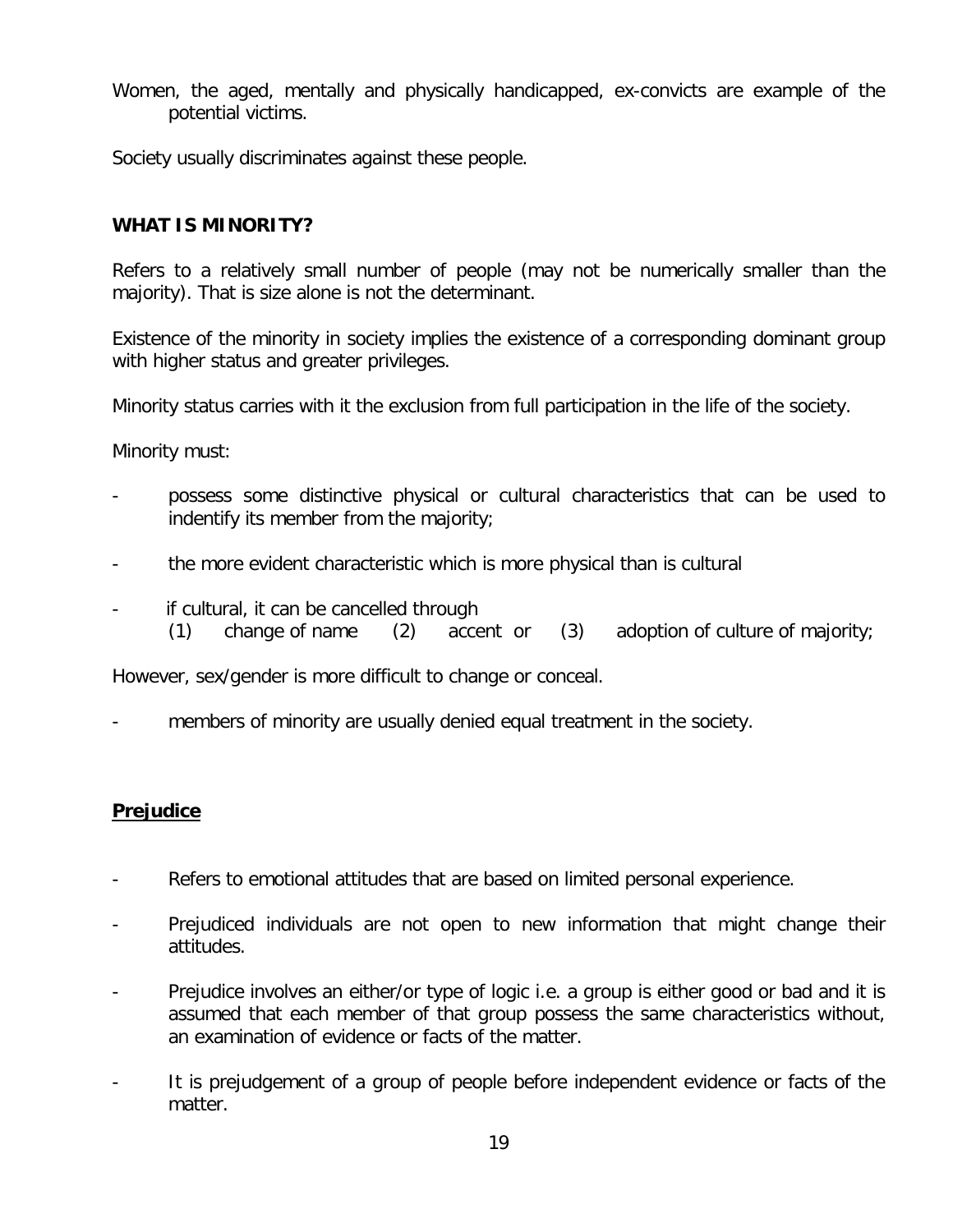- Prejudice is learned primarily through interaction with people who are prejudiced rather than through contact with the group toward whom prejudice is felt.

## **Prejudice Involves**

- Over-generalisation based on biased or insufficient information.
- Usually defended either by citing limited personal experiences with minority group members or by reciting stories told by others about their experiences.
- Because additional information is inadmissible, prejudiced attitudes are not altered either by new personal experiences or by accounts from others.
- Usually contradictory evidence elicits emotional response.

Prejudice is a state of mind. It is a positive attitude, a system of negative conceptions, feelings and action-orientations regarding the members of a particular group.

It involves action whereby members of a particular group are accorded negative treatment on the basis of racial, ethnic/tribal, or religious background.

Any negative attitude has the tendency to somehow, somewhere express itself in action.

Few people are able to keep their dislike or antipathies to themselves.

Thus, if individuals have intense negative attitude or prejudice, there is greater likelihood of these resulting into possible action.

Prejudice refers to attitudes.

When a prejudiced is acted upon, discrimination occurs.

Discrimination refers to the unequal treatment of persons on the basis of their membership in some groups.

## **Reactions/Types of actions as a result of prejudice**

- (1) Anti-locution: Most prejudiced people simply talk about their beliefs with likeminded friends or strangers but do not go further than this.
- (2) Avoidance: With more intense prejudice avoidance of disliked group takes place even at the cost of personal inconveniences. These actors do not inflict harm upon the group he dislikes.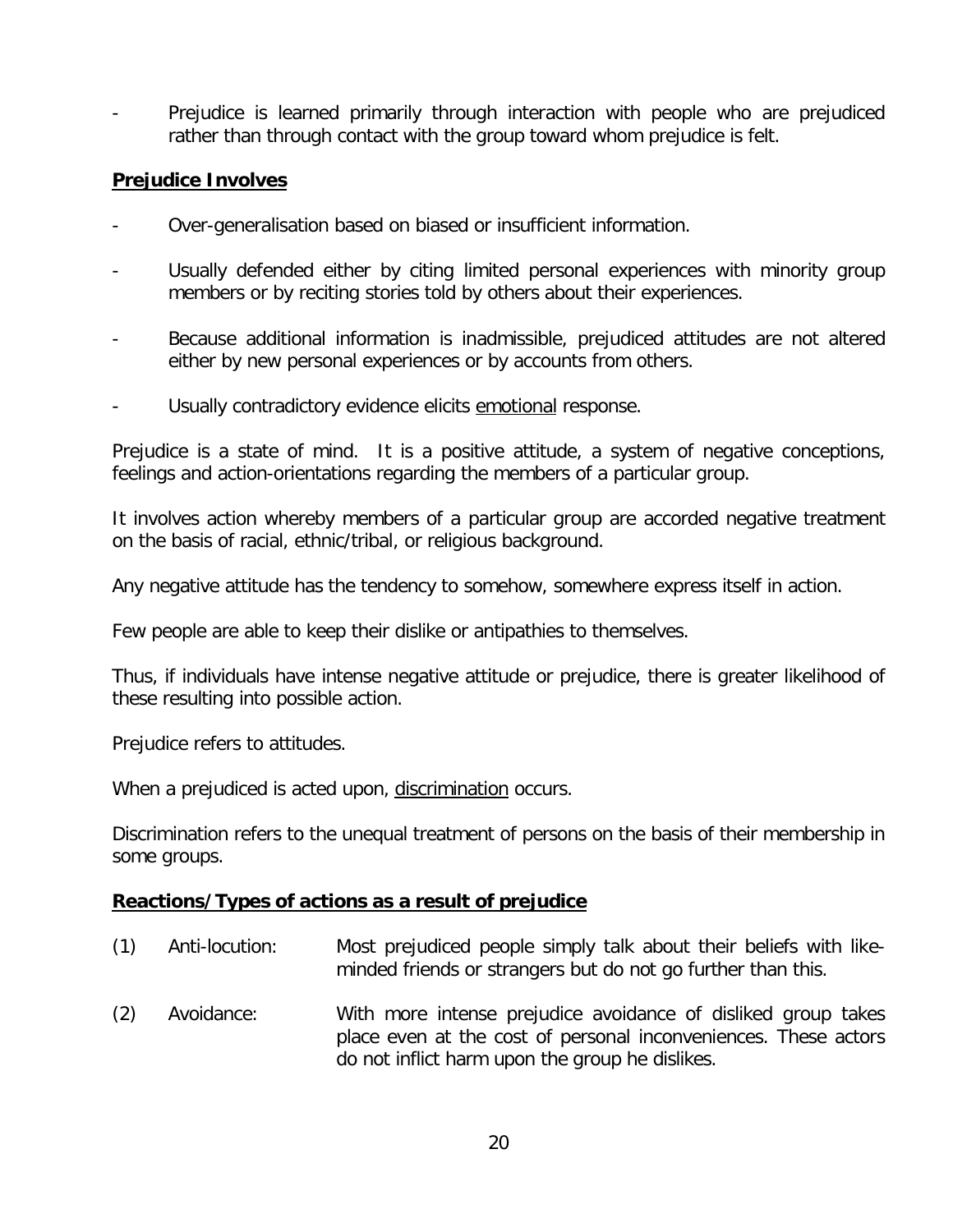- (3) Discrimination: Makes detrimental distinction of an active sort, i.e. undertakes to exclude all members of the group in question from certain employment etc. housing, churches, work.
	- Segregation: An institutionalised form of discrimination forced legally or by common custom.
- (4) Physical Attack: Under conditions of emotion, prejudice may lead to acts of violence or semi-violence. An unwanted person may be forcibly ejected from the neighbourhood or severely threatened to leave in fear.
- (5) Extermination: Lynching, massacres, program, massacre of people mark the ultimate degree of violent expression of prejudice.
- **N.B.:** Prejudice is usually considered the cause of discrimination.

HOWEVER, discrimination can occur without prejudice and vice-versa.

Discrimination may sometimes lead to prejudice, e.g. skilled worker versus unskilled. Unskilled feels threatened for example, the fear of economic threat may lead to unequal treatment of members of the skilled group. For example, a junior officer, who claims to be more knowledgeable about the job than the supervisor (a nurse how claims to be a better medical practitioner than the medical doctor).

## **Stereotype**

- A set of ideas based on distortion, exaggeration, and over simplification applied to all members of a group.
- May be used as a justification for prejudiced attitudes and discrimination.

For example North-South relationship, Ibo/Yoruba

## **Causes of Prejudice and Discrimination**

Prejudice and discrimination against certain groups cannot be accounted for by any single factor:

- the causes are many, complex and inter-related;
- explanations can be classified into 3 broad categories:
	- (a) Psychological
	- (b) Power differential
	- (c) Cultural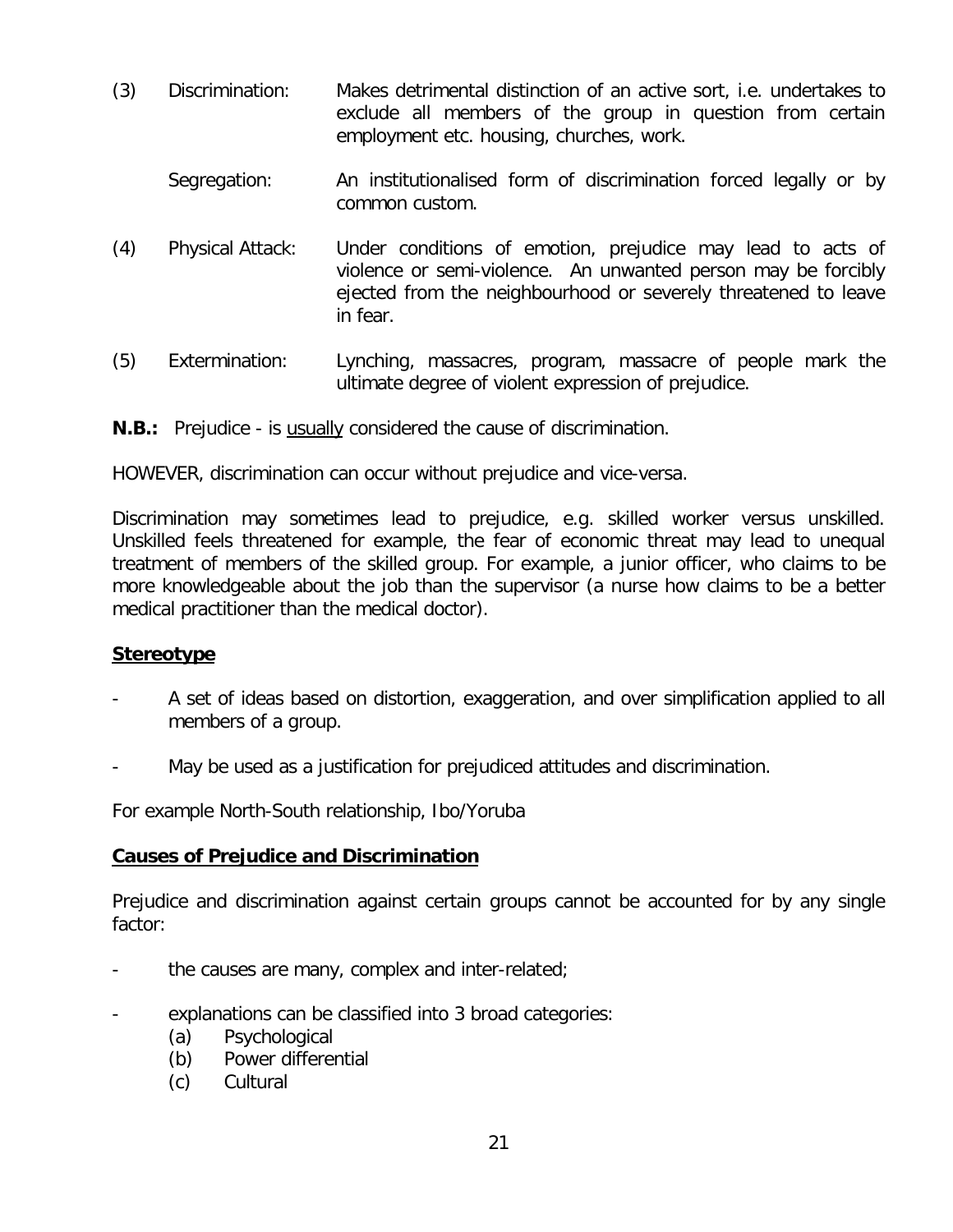## **Psychological Explanation**

- Attention here is focused on the prejudiced person's personality, how it developed, and how it functions in the present.
- Questions that may be asked bother on.
	- (a) what relationship with their parents or with others significant to them;
	- (b) what are their values, attitudes, belief?
	- (c) how high is their self-esteem.

Prominent psychological explanations of prejudice and discrimination are frustration aggression and the authorisation personality.

## **Frustration/Aggression Explanation**

Prejudice and discrimination may be the product of deep-seated hostility and aggression that stem from frustration, i.e. hostility that cannot be directed to the actual source of frustration.

## **Authorisation Personality**

Personality type - authoritarian personality - tends to be more prejudiced than other types characterised by excessive conformity, submissiveness to authority figure, inflexibility repression of impulses/desires, fearfulness and arrogance towards persons or group thought to be inferior.

## **Differential Power Explanation**

Traces the existence of prejudice and discrimination to group interests rather than to personality needs.

Majority may use prejudice and discrimination as weapons of power in the domination of a subordinate group.

May be motivated by the desire to gain or increase its control over scarce goods and services.

**Socio-cultural explanations** - human behaviour and attitude are patterned by culture norms inform us as to what we should do or should not do and guide inter-group relations.

**SCAPEGOAT THEORY –** based the idea/belief that somebody or group must be accountable for social misconduct and actual identification of the culprits. For example, the Osu system in Igbo land.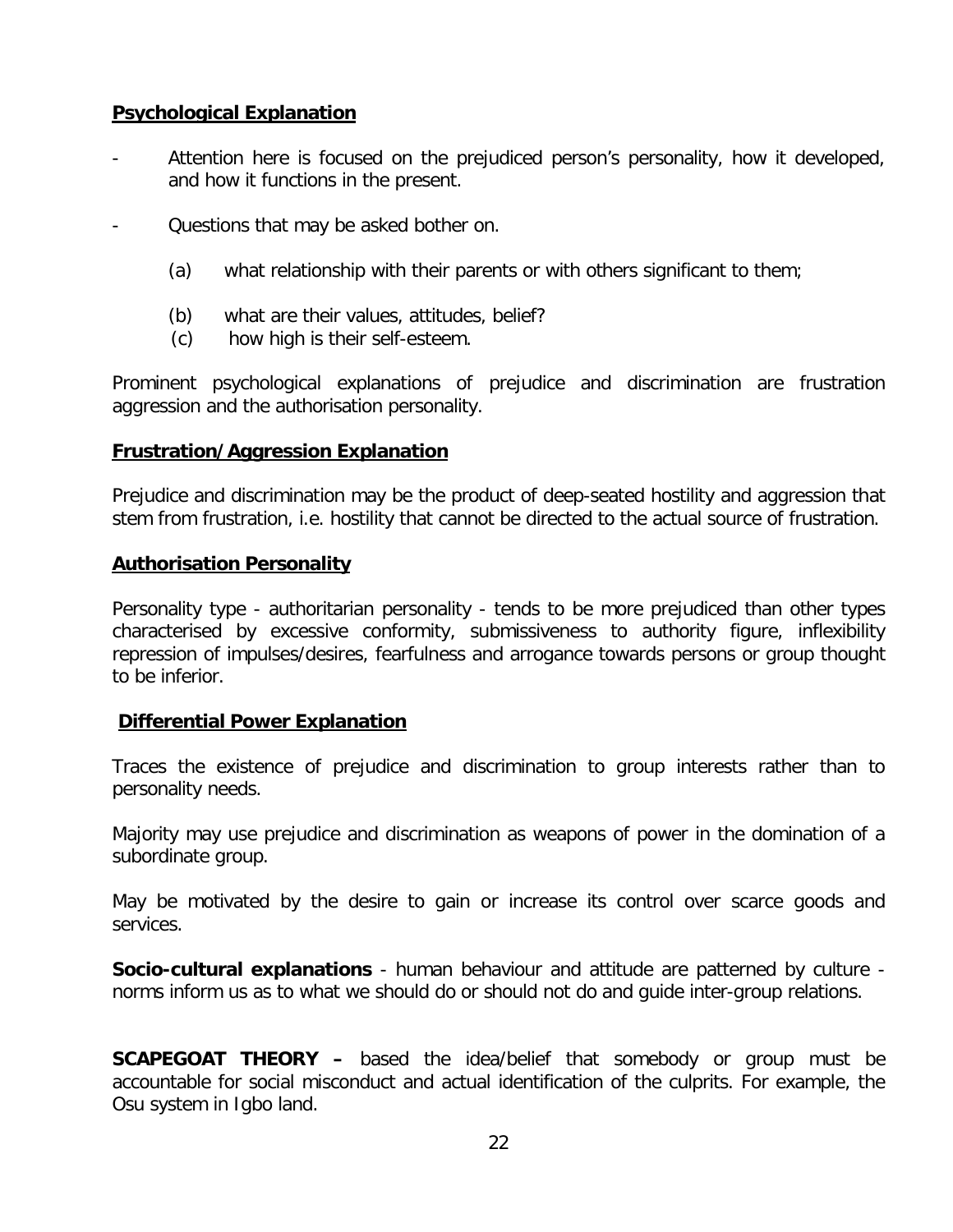## **Institutional Discrimination**

This type of discrimination consists of practices within our social institutions that tend to cause or perpetrate ethnic or tribal inequality.

It is sometimes conscious and deliberate, i.e. apartheid in South Africa.

## **Conflict/Functionalist social structural.**

Conflict - the cause of ethnic inequality is not to be found in prejudice or even society's tendency toward ethnocentrism. It occurs because someone has an interest in establishing or maintaining it.

## **Social Structural Roots of Discrimination**

Four elements in the concept of social structure.

- (1) Social positions that make up society.
- (2) The expectations, rewards, material, good attached to positions.
- (3) The various relationships among these positions.
- (4) The groups of people who share common position in society.

These influence some societies such that:

- (1) Some are more prejudice and discriminating than others.
- (2) In any given society, some group of people are more prejudiced and/or discriminating than others.

Ultimate reason for these lie in the social structure, positions, rewards etc.

## **DEVIANCE, COLLECTIVE BEHAVIOUR AND SUBSTANCE ABUSE**

Much of human behaviour is guided by the cultural patterns, of a society. Traditions, customs and cultural norms guide individual and groups of people in their interactions with others.

#### **Conformity and Social Control**

Remarkable sameness of behaviour from one person to another.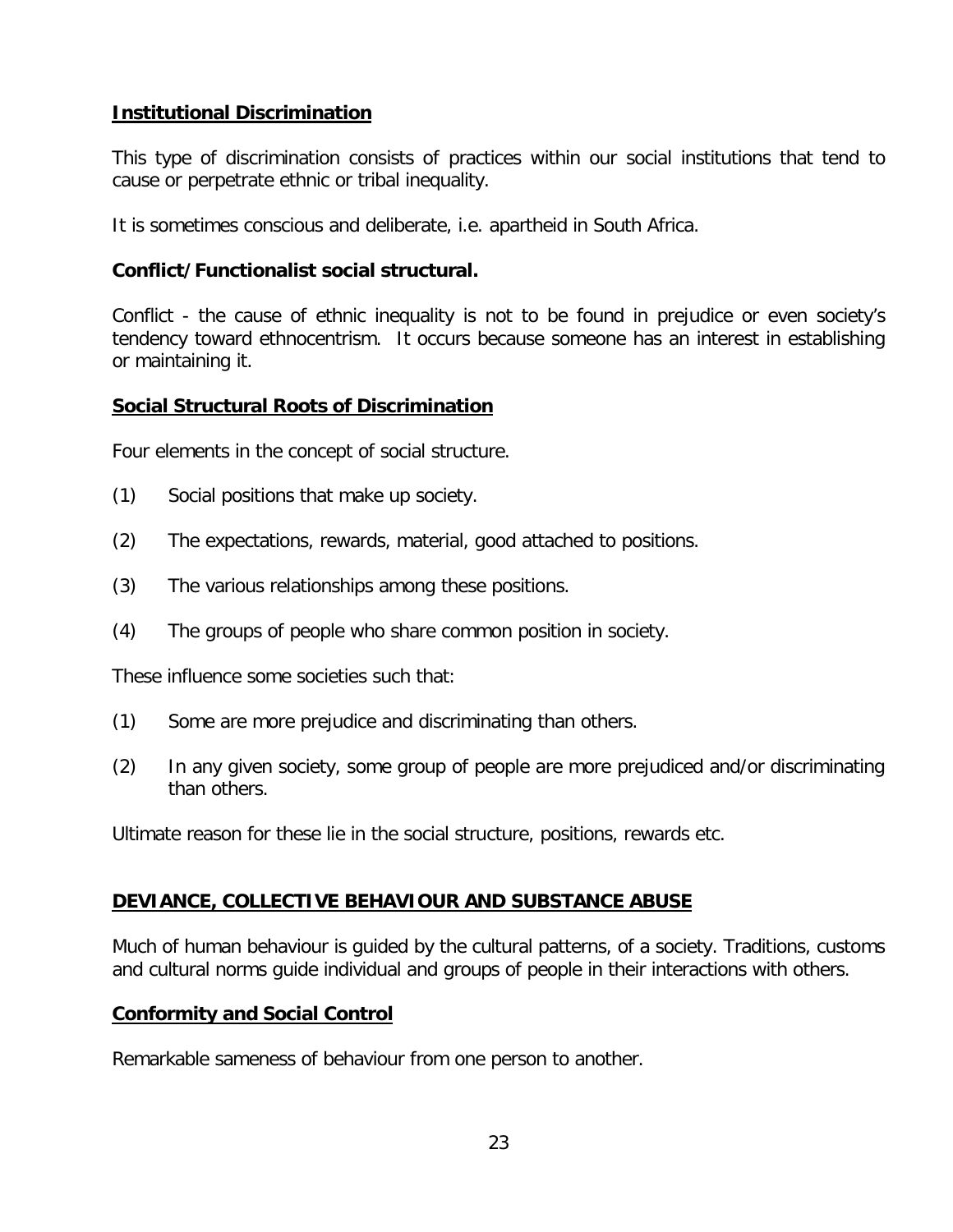Shock in personal experience that another person of another social class, religion or political group behaves just like your group. Persuasion is beneath the surface much like ourselves.

True that other animal species have behaviours typical to specific species, i.e. lions are ferocious, cattle are docile, ants and bees are industrious.

These are biological and generalisations about typical or average behaviour, i.e. some lions may be tamed and some cattle may be wild, but these are exceptional traits in each species.

Instinctive biological equipment of each species guarantee that behaviour vary only within limits set by these instincts - no whale will ever fly and no eagle will swim under water.

## **Social Control**

As presented above, human behaviour is not closely limited by instinctive tendencies.

Concept of Universal "human nature" to which the behaviour of each member of human species must conform is non-existent culturally.

- Does not hinder the fact that human behaviour is constrained by the tendency toward uniformity. For example:
- people within the same region speak the same language, eat the same food, dress similarly, have similar religions and political ideas, which have little to do with instinctive tendencies.
- that is, where-ever people live together, they have set ideas about values or right and proper forms of human behaviour.
- **- The above conformity to the social type and social values is social control, that is:**

the pressure that people can exert on others compels them to behave in line with social expectations.

- **Reference Group:** A group of people who have influence over the person because of his sensitivity to this group's approval, e.g. person's behaviour tend to conform to the expectations of peers.
- their is always the pressure to conform to values of fellow students.
- Oftentimes, these values emphasise popularity at the expense of academic activities i.e. giving undue emphasis to athletic prowess over academic

Why do people conform to the expectations of others?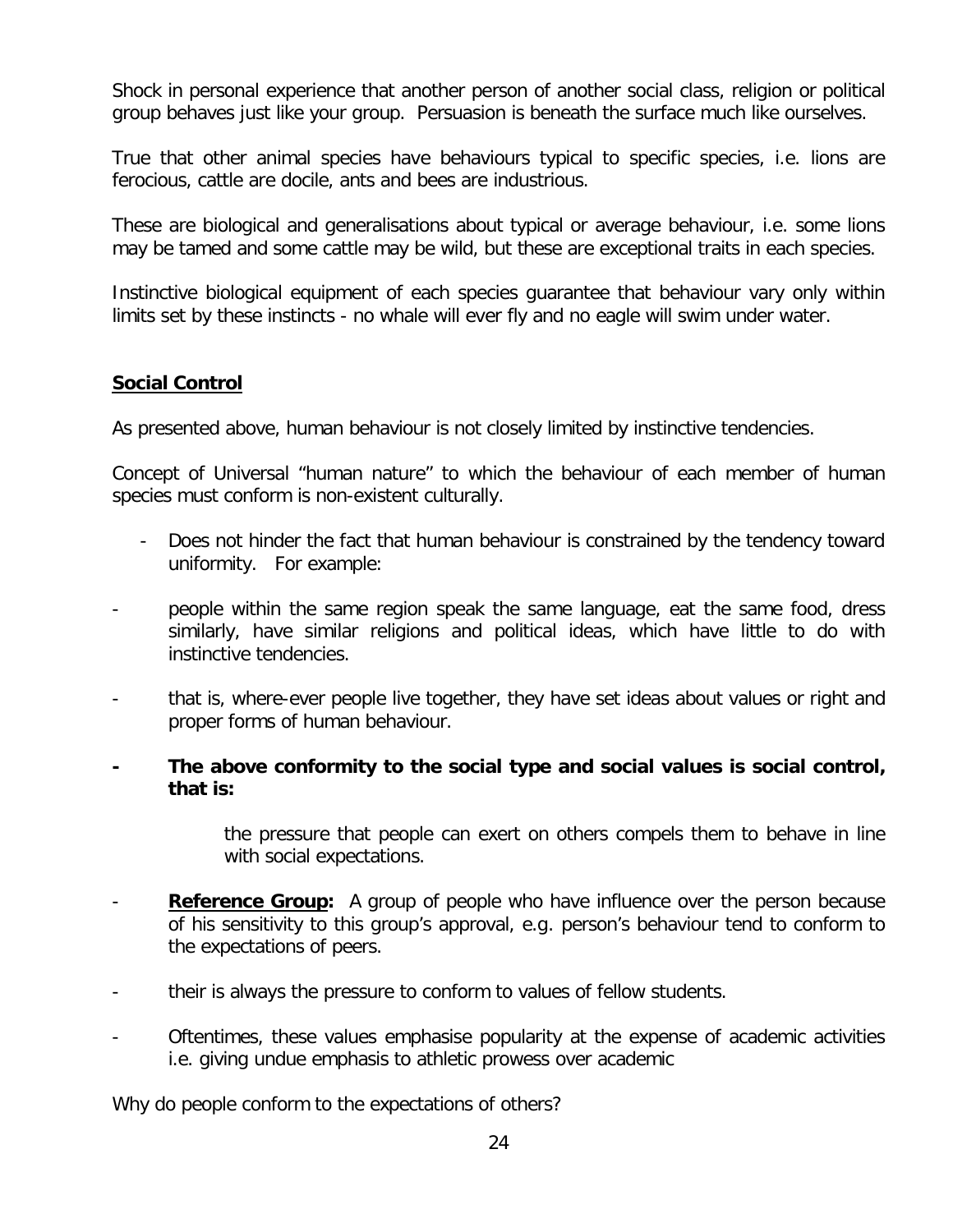Explanation:

From the point of view of the individual, society is an entity which is exterior to the individual and which continually constrains his behaviour.

Analogous to child - parent - siblings, nursery school peers, relationships. The actors learn that others expect conformity to the rules and regulations that sustain a social order. For example,

- A pre-existing set of social arrangements demanding conformity: i.e. joining a club or occupying an office.
- Whenever there are social expectations that the individual's behaviour will fit into the social organisation, there are mechanisms to constrain the behaviour and make it costly of energy to be exceptional.

Imitation: human behaviour may be seen as fundamentally imitative in character.

- People conform to prevailing ways because they never see anything else and it is expensive of energy to act in ways for which there are no models for imitation.
- Everybody imitate (including adult).

## **Reward and Punishment**

Hedonism –the concept that human behaviour is motivated by tendencies toward pleasure seeking and pain-avoidance. These tendencies are unique to human beings because they seem to anticipate these experiences before they occur and to plan ways and means to attain pleasure and avoid pain. Even though other animals experience pain and pleasure, you cannot promise to give a dog the best bone in order for it to comply with your dictates. However, mummy can promise to buy the expensive handset for you if you get As in yor courses this semester.

- In short, only human beings are truly susceptible to the influence of promises and threats.

## **Direct Interpersonal Controls**

The need to be well-liked:

- Liking to be liked in the sight of our fellows and the propensity to get ourselves noticed and noticed favourably, by our kind.
- Thus, the person who is least involved emotionally in the relationship may be in the best position to dominate the others.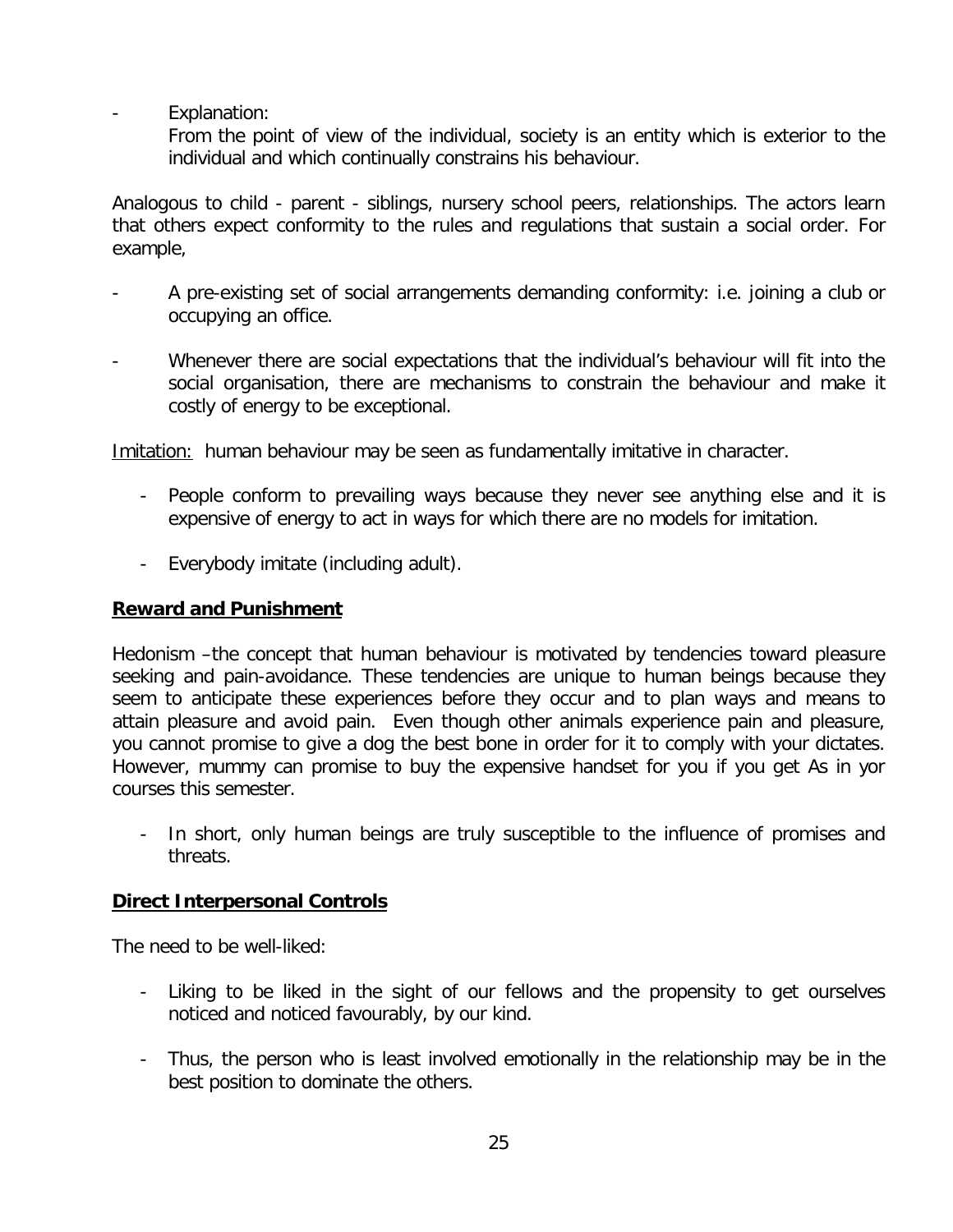## **Normative Controls**

This is another factor in behaviour that is determined by pain-pleasure balance.

- Factor of legitimacy of the expectations that are fulfilled or frustrated.
- That is people sometimes treat others well not because they want to do so or because they expect something in return for their kindness, but because this treatment is sometimes right to receive and it is their obligation to give, i.e. a wife is entitled to economic support by the husband who derives satisfaction by giving to her.

Also society has normative expectations for people's behaviour and will bring sanctions (punishments and rewards) to bear to encourage conformity to those expectations.

## **General and Specialised**

Norms differ:

- (1) In the degree of generality and in the scope of coverage.
- (2) Some are expectations are for all persons by virtue of their membership in a society. For example thou shalt and thou shalt not of social expectations refer to any and all members of a society.
- (3) Some expectations are only for certain categories of people such as students, presidential candidates. Generally, children are dependent on adults but not adults as dependants.
- Differential norms tend to be general in that all people hold to their differentiated expectations. Professors and students share the expectations that lecturers will behave in one way and students in another.
- Moral obligations may be enforced by the communities/general expectation that professionals will conduct themselves according to its stipulations, i.e. code of ethnic for lecturers/student relationship.

## **Folkways and Mores**

Norms - is the standard of expected behaviour or shared expectations for behaviour.

- implicit
- explicit
- assumptive norms
- statistical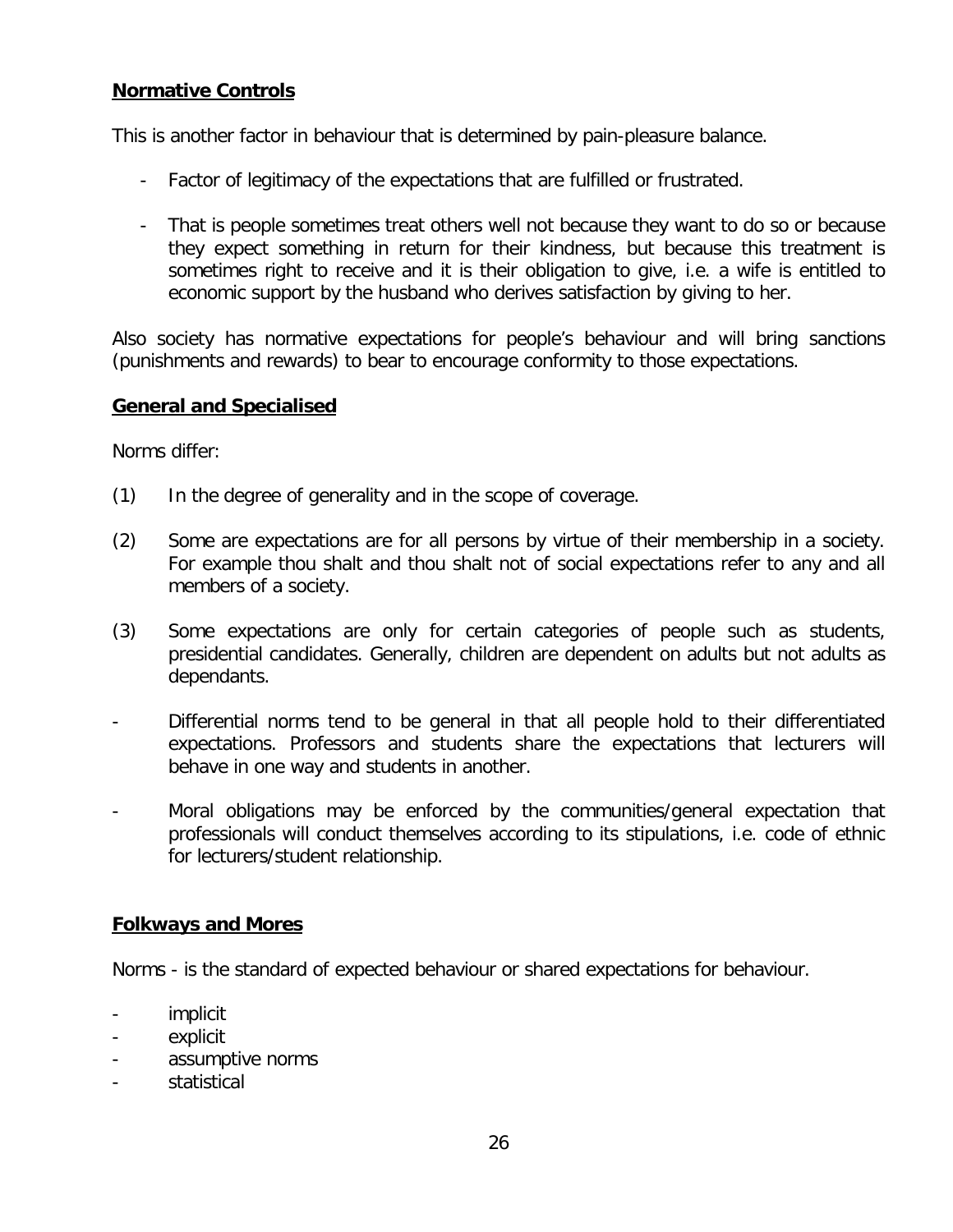Mathematical average or what is most frequently or typically done.

- Folkways refer to the less severely sanctioned norms.
- Mores refer to those norms which represent "doctrines" of group welfare. The violation of which are seen as harmful in some basic way to the society.

## **Origins of Norms**

- Ways by which people manage or deal with the problems of day-to-day life and existence with others - involves challenges as how to relate compatibly to friends, acquaintances business associates, peer groups, how to make a living/maintain a family etc.
- **Customs** are those norms that grow up spontaneously as the result of the living together of a group of people and that are diffusely interacting - that is sanction is administered by members of society at large.
- **Laws** are those norms that are enacted as the result of formal discussion and deliberation and that are enforced by such specific agencies of law enforcement, i.e. police, court, etc.
	- **Civil Law -** deals with dispute between people or groups such as argument between a landlord and tenant over the provision of apartment lease.
- **- Socialisation:** The process through which the values, norms of the society get acquired or learned by individuals/groups in society.
	- **Enthnocentrism:** the idea or feeling that you culture or way of life is superior to those of others. It usually leads to prejudice/discrimination.

**Cultural relativism:** judging or evaluating people from their cultural point of view. - - That is not passing value judgement.

What do the following mean? Culture shock and reverse culture shock.

Criminal law – refers to public safety and well-being and defines the behaviours that constitute a crime.

Crime - a behaviour that violates criminal law and is punishable by time, jail or

## **Deviant Behaviour**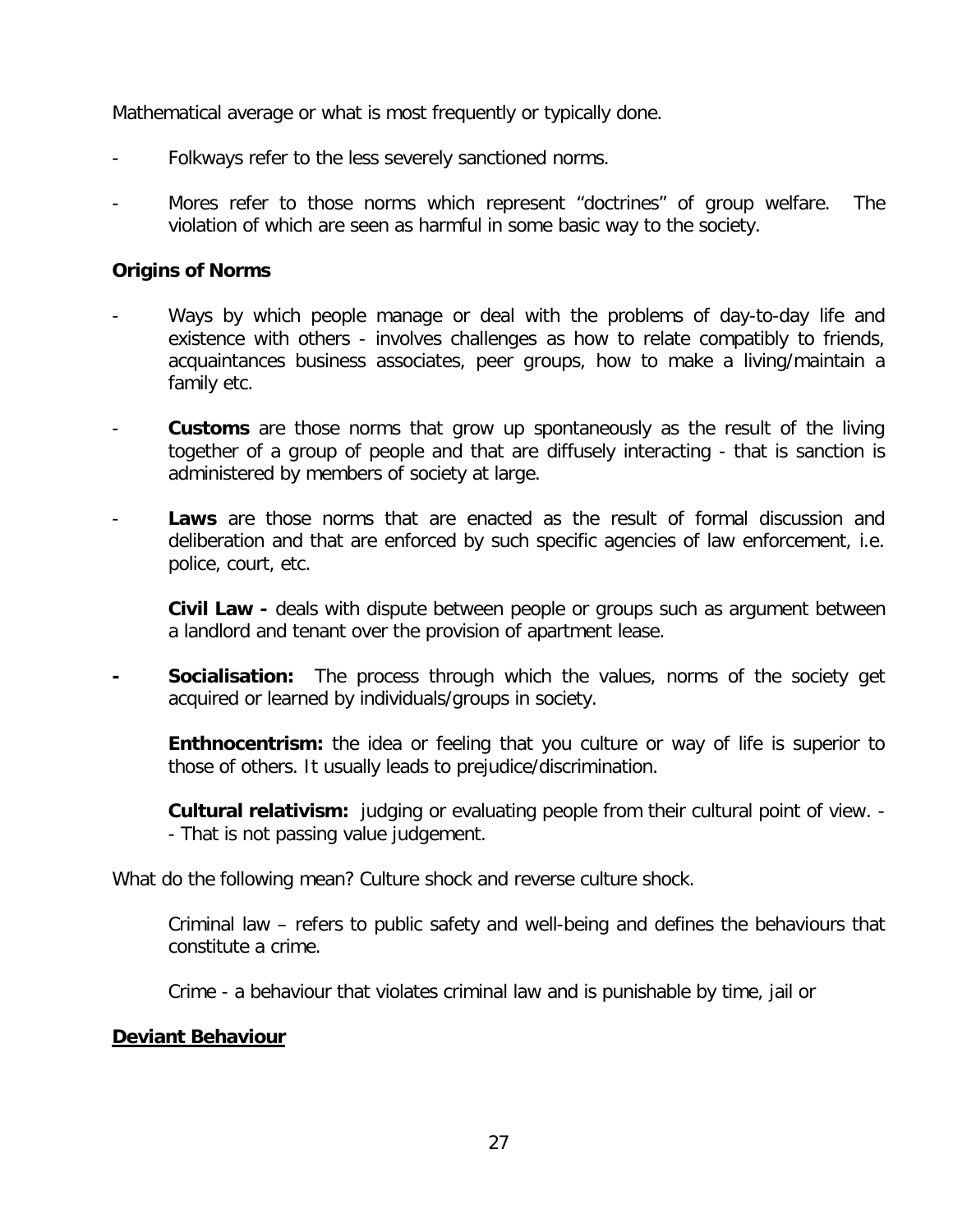When behaviour of people falls short of ideal notions of what that behaviour should be, some interesting things tend to happen to the actors. The behaviour is usually "deviant" and the actors classified as deviants.

The behaviour in question may be tolerated, especially when it does not affect the activities of other people or if deviant can convince others of "good reasons" for the behaviour.

## **Note that:**

- deviance is that behaviour which does not conform to social expectations.
- Sociologists do not condemn behaviour as harmful or bad.
- Deviance could be a violation of social expectations that are in fact unwise, unjust i.e. civil disobedience.
- **Primary and secondary deviance**

Primary - or initial acts or deviance Secondary - acts committed as a result of societal reaction to primary deviance.

Symbolic interactionism - self fulfilling prophecy.

- (1) Why are some behaviours considered deviant and some others not?
- (2) Who determines what is deviant?
- (3) Whose interests are served by some people as deviant and others not?

#### **Tolerance of Deviance**

Public tolerance of certain deviance, i.e. African time.

## **Expectations of Deviance**

Behaviour of people is disapproved of if it adheres rigidly to the ideal, i.e. a perfectionist tends to make others uncomfortable in comparison with themselves. A lady is likely to be disparaged as being too neat if she spends a lot of time dressing herself up. Straight A students generally have problems interacting with their colleagues in school in that they are usually considered to be proud/showing off their brilliance.

Thus for persons to be well-integrated into social relations must they demonstrate not only respectability that they measure up well to ideal standards but must demonstrate and acceptable amount of approachability.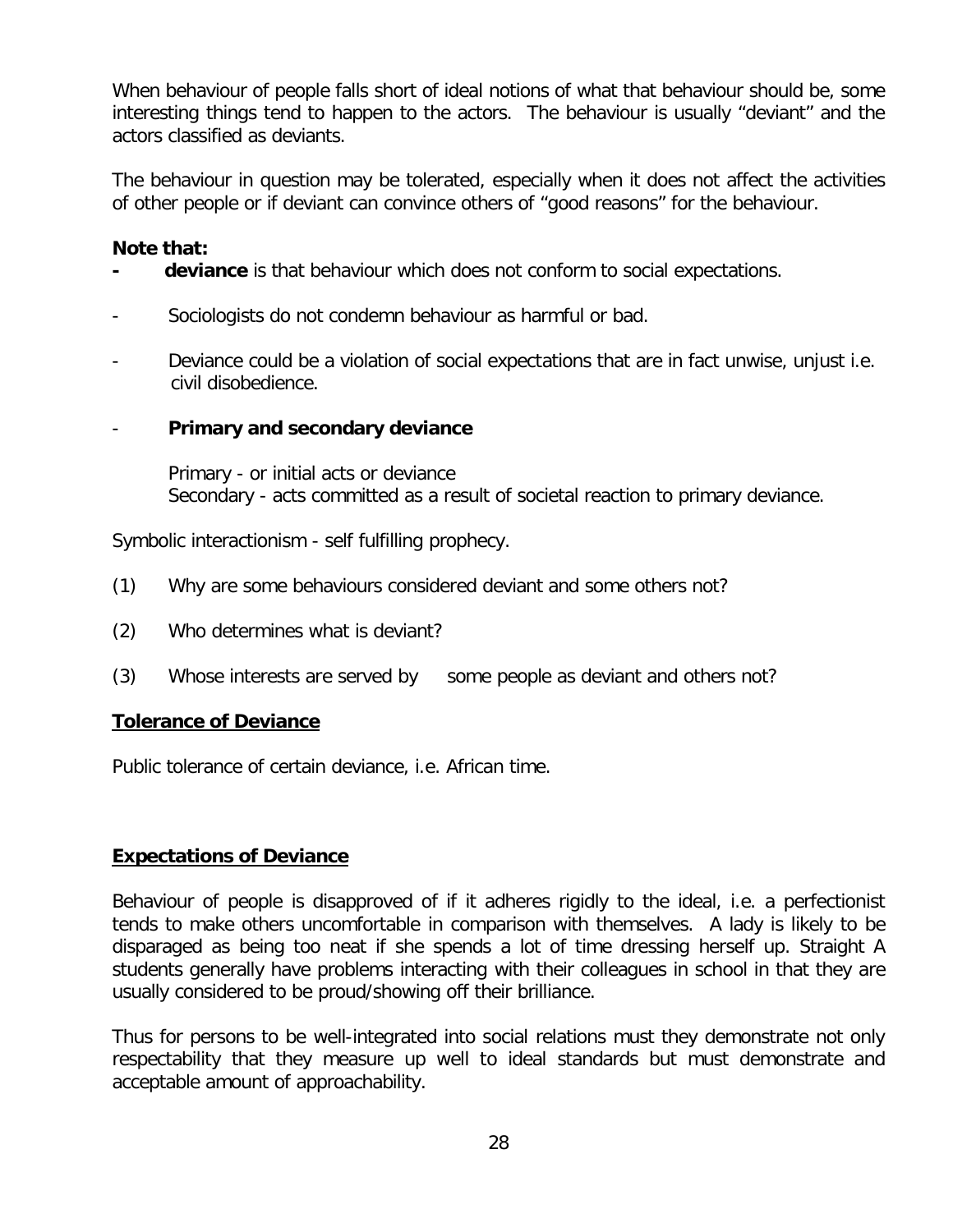## **CONFLICT OF NORM**

Labelling a given act as deviant is relative to the standards of the people doing the labelling that is, what is approved behaviour in one perspective may be disapproved of in another.

Behaviour that is seen as chronically deviant by certain group in the society, may in fact, conform to the expectations of another group.

## **Overlooking of Deviance**

Is deviance the act of deviance or the fact of being caught in the act.

A great deal of deviance may be tolerated so long as it is done quietly and without calling the deviance to the attention of those responsible for administering sanctions, i.e. unmarried adults are 'not children' thus their personal sexual relationships are their own affairs so long as they do not openly flaunt these behaviours.

#### **Justification for Deviance**

Moral disapproval of deviance is tempered by neutralisation.

Although certain acts are technically violations of norms the violation may be seen as fully justifiable by the situation.

Take cognisance of the circumstances i.e. self-defence.

## **Sources of Deviant Behaviour**

Deviance is an inherently social act:

Social fact or any kind should be explained by other social facts

**- Anomie approach:** Conditions may be so frustrating to some people that they are driven in desperation to deviant ways of behaviour.

Anomie is a state of dissatisfaction arising from a sense of discrepancy between the aspirations of a person and the means that he has available to realise these ambitions; i.e. in harsh economic times peoples' aspirations also rise higher than in earlier times and are likely to be disappointed with constituted authorities.

the concept of it's not how you play the game but whether you win or lose that is really important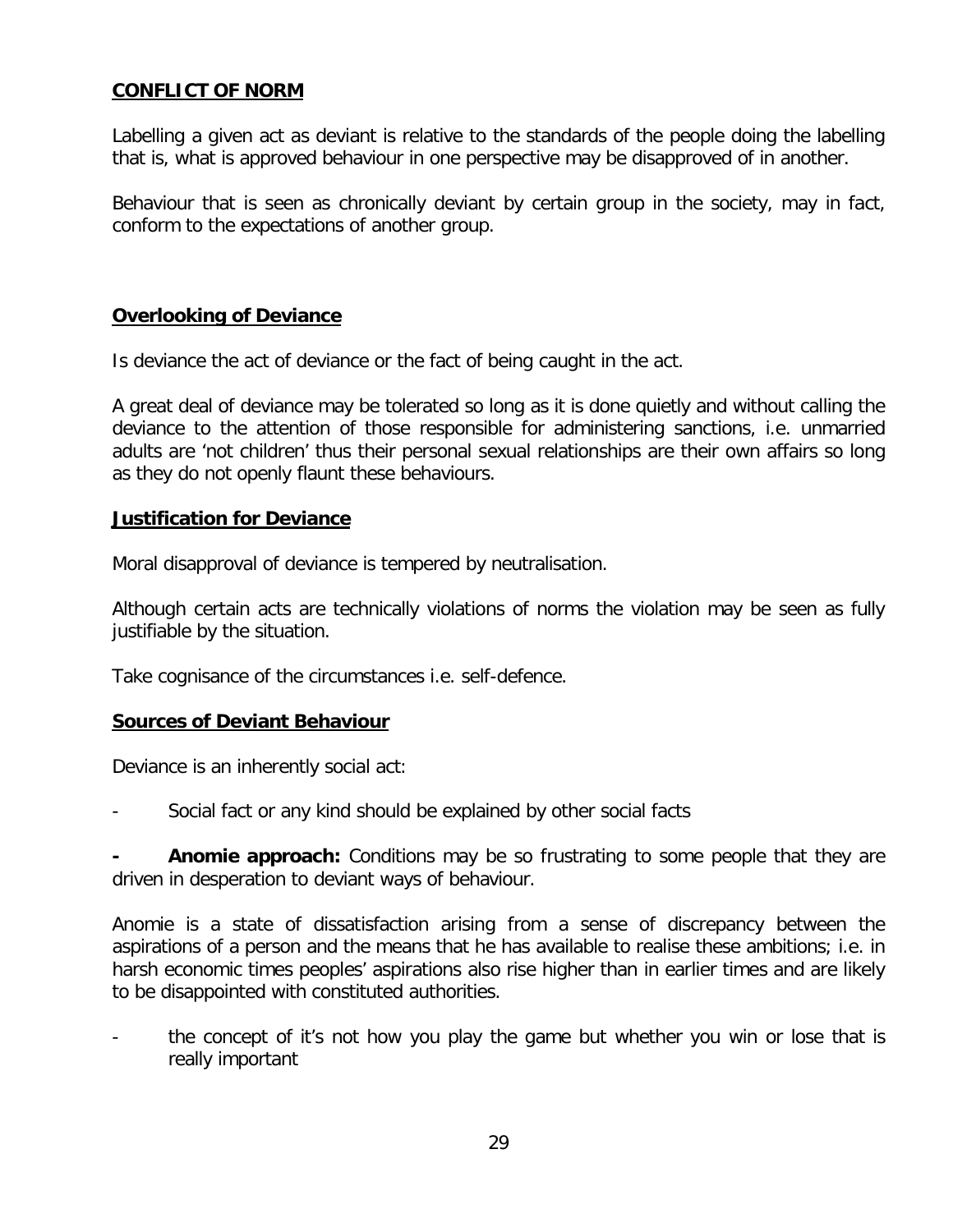- Given this emphasis on success, people are frequently tempted to cheat a little if necessary to achieve their ambition.

## **Subculture Approach**

Sees deviant behaviour a normal behaviour both psychologically and socially.

Normal - because it conforms to the behaviour of a sub-culture in which the deviant lives and from which he draws group support for his deviant activity.

## **Social - response approach**

Deviance is not quality of the act that the person commits, but rather a consequence of the application by others of rules and sanctions to an "offender", i.e. the deviant is the person to whom the label has been successfully applied.

## **Labelling Theory/Societal Response Approach**

- Primary deviance to be explained and elaborated upon.
- Symbolic inter-activism theory offers some important insights into how men and women are taught to fill different roles in society.
- Posits that (key concept) communication makes a big difference in behaviour that's people act on the basis of message they receive from others, and how they understand those messages.
- Concept of cooking class self.
- Image that each of us develops according to the message we receive from others.
- We think and behave according to our understanding of those messages i.e. if a young girl is told that she is pretty repeatedly, she will come to believe that:
	- (1) she is in fact pretty;
	- (2) being pretty is an important thing in the life.

Similarly, if she is told that she is not good in certain things, such as math, she will come to believe that she is not good at such things, and would be better off working at things she can be successful at. Product is a young lady/woman who devotes a lot of attention to her appearance and regards being pretty as a key to success in life, and who is intimidated by anything involving numbers. In the real sense, there is little or no evidence of differences in what young girls and boys do, but the older they become, the greater the differences in the areas in which boys and girls are likely or expected to excel.

In summary, primary deviance does not affect people's self-concept or interfere with their ability to function in socially acceptable roles. For example, juveniles and university students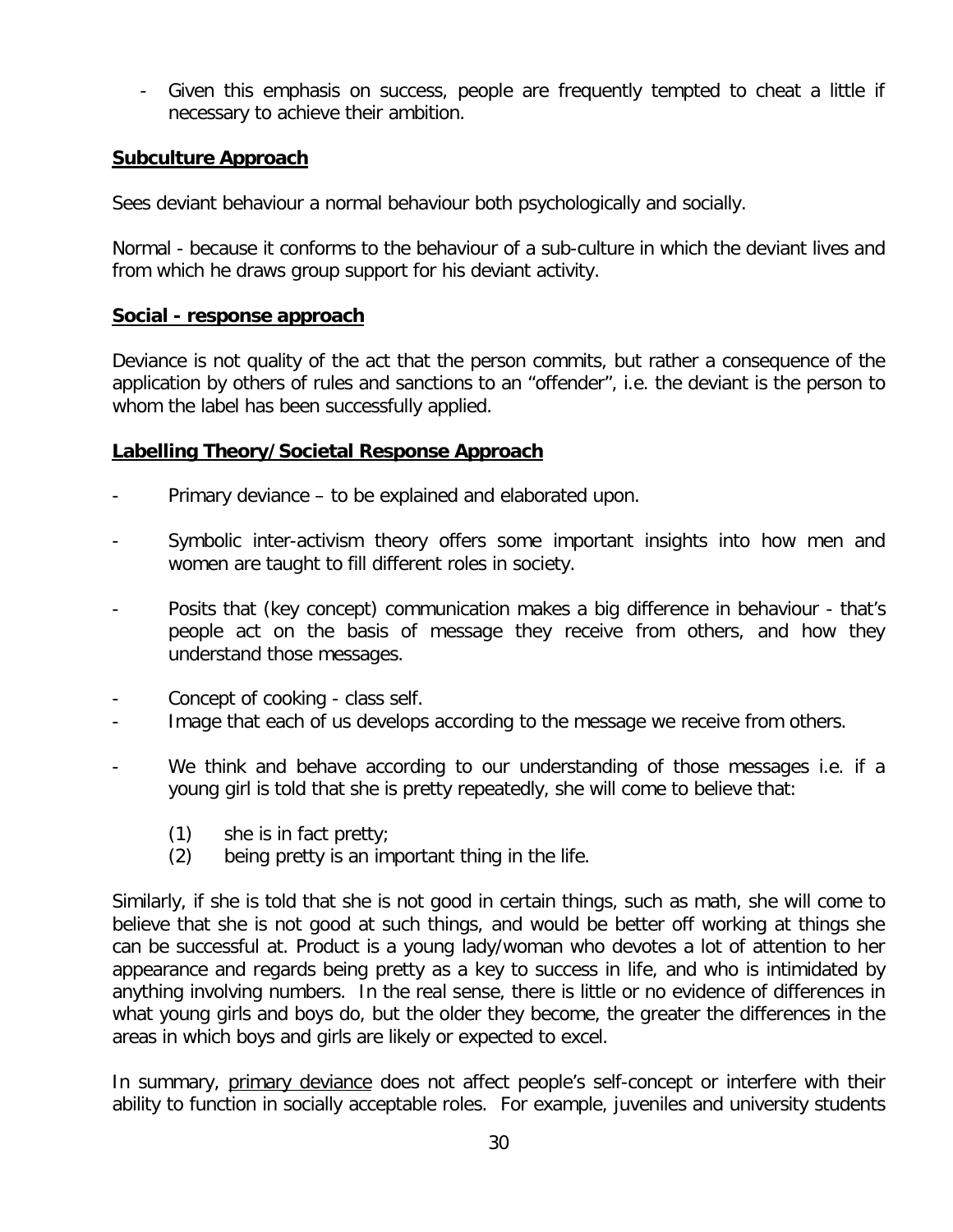engage in behaviours which they discontinue as they grow older or leave school. This type of behaviour is classified as "crime of passage". The fact is that they have not internalised the acts or become committed to delinquent career, and very importantly have not been regarded by others as delinquents or bad people.

Secondary deviance involves internalisation and acceptance of deviance as a way by the actors. Those that have been successfully labelled develop deviant identification from being isolated, disapproved of.

Thus, the rather baseless messages that young boys and girls are given by their parents, schools, peers, and the media end up as Self-filing prophesy.

That is they create differences that they expect, but that were not there to begin with.

## **Functions of Deviance**

- (1) Re-invigorates: the collective conscience of a people
	- the violation of a norm gives people the occasion to reassert the importance of the norm i.e.
- (2) Provides the impetus for social change, i.e. an innovator in all times and places is likely to be treated as deviant.
- (3) Scapegoating.

## **Dysfunctions**

An act of deviance may be seen as the failure of persons to make appropriate contributions in functional areas, i.e. in the family. Such as when a well thought activity produces an un wanted result.

#### **Collective Behaviour**

- Relatively unorganised or unstructured forms of human social behaviour.
- Leadership is less established or legitimated as authority.
- The mood of the mob perhaps determines the characteristic of its leadership more than any established rights of individuals to provide this leadership.
- People acting in crowds differ from the way they would act as individuals.
- Individuals forming part of a crowd acquire, solely from numerical considerations, a sentiment of invisible power which allows them to yield to instincts which had they been alone, would have been kept under restraint.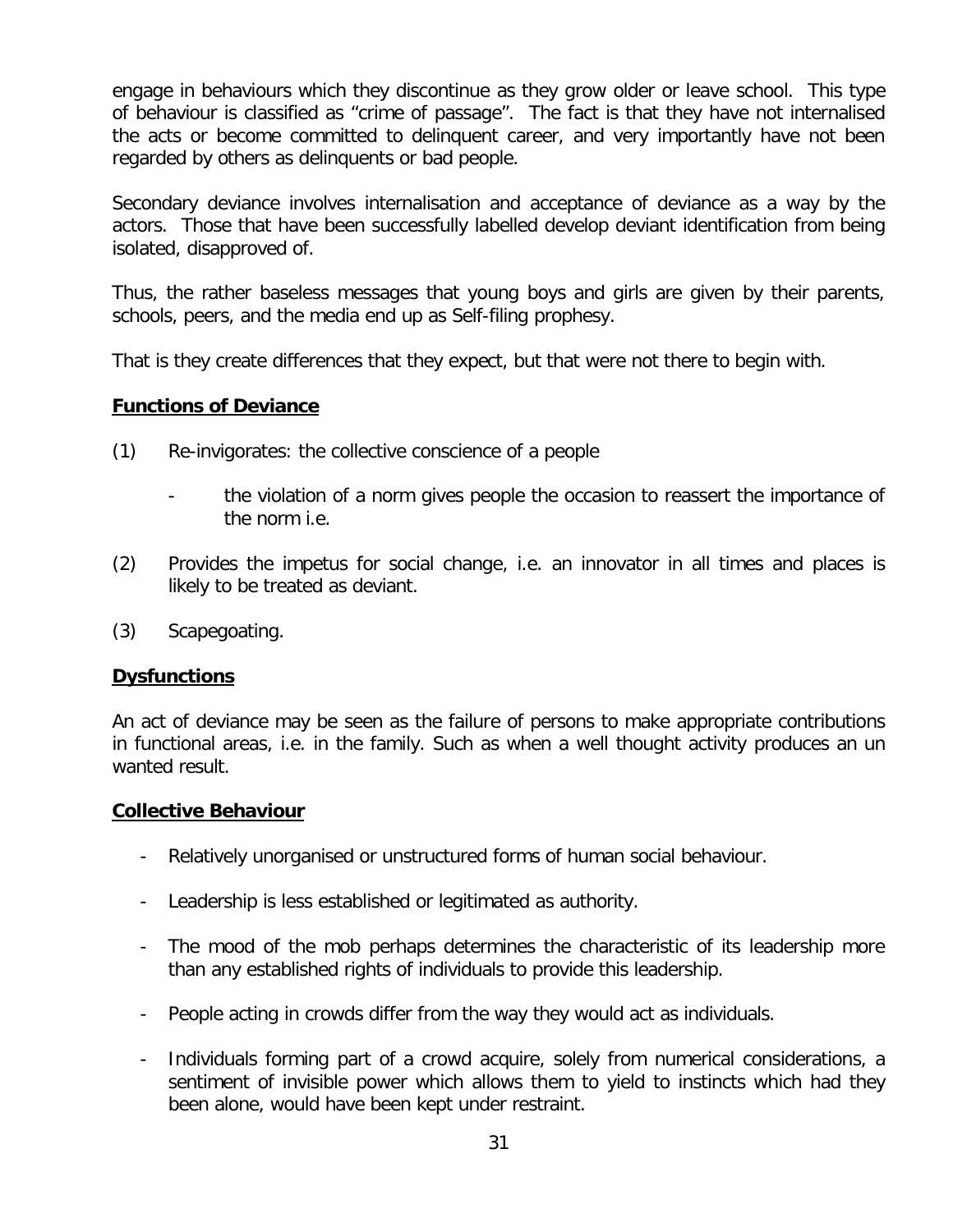- Observations are that crowd behaviours are intellectually and morally inferior.
- People lack of fail to use resources to correct their misconceptions.
- Riots and mob actions represent more violent forms of collective behaviour.
- There may be elements of deliberation and planning and even a measure of fun associated with armed violence.

## **DRUG ABUSE**

Drug - any substance, other than food, that when taken into the body alters the body's structure or function whether for:

- medical use
- recreational use
- most experts agree that medicinal use and recreational use of drugs do not constitute abuse
- for medicinal use many drugs have saved millions of lives and contributed to good health
- hence drug abuse must be distinguished from such abuse as the legitimate use of drugs
- recreational uses of at least some drugs is permissible i.e.:
	- \* occasionally taking a glass of wine (with dinner);
	- \* or moderate use of such for its taste;
	- \* as part of social activity

For mild effect, i.e. relaxation with a glass of wine or coffee.

- However, there is no clear consensus on just where recreational use ends and abuse starts.
- Drug abuse in general is defined as the use of drugs in a way that is harmful to the self or others.
- Problem with the definition of drug abuse is that experts do not agree on what type of use is harmful and what is not.
- All would classify drunkenness and heroine addition as abuse.
- But some would classify any illegal drug as abuse, while others will argue that some illegal drugs such as marijuana are no more harmful and less so than some legal ones, such as alcohol and nicotine in tobacco.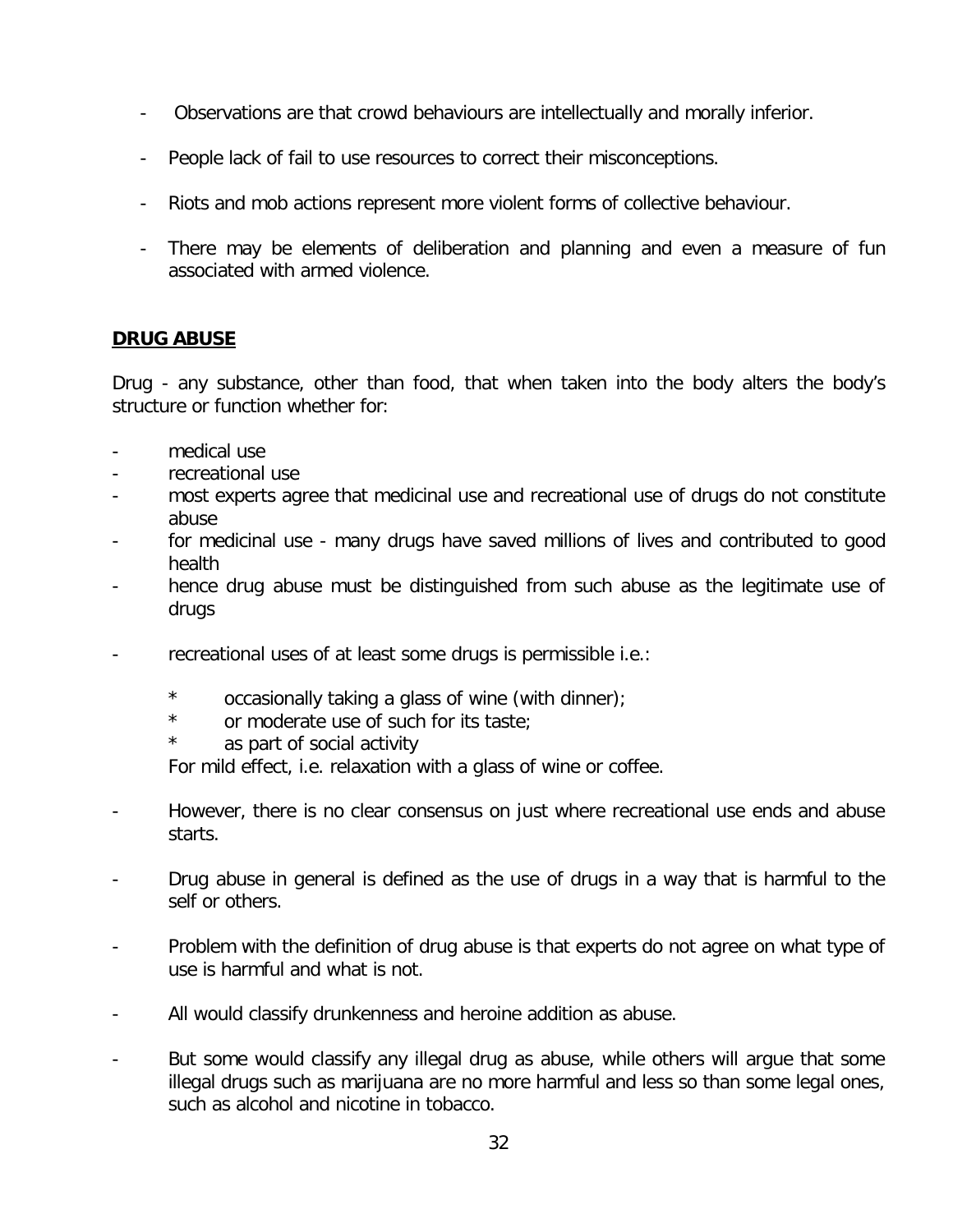- Thus, some experts argue that how one uses a drug may be more important than what drug one uses.
- There is a big difference between infrequent recreational use of marijuana and the person who can't get through the day without smoking a joint every 3 or 4 hours.
- Although the boundaries are not so clear drug use can be broken down into 3 general classes:
	- (1) legitimate medicinal use;
	- (2) recreational use that does not constitute abuse (possible only for some drugs); and
	- (3) abuse any use of drugs that results in harm to self or others.
- It includes any use that results in psychological or physical dependence a feeling, either sensory or emotional, that one has to have the substance.
- It involves drugs that are psychoactive. These are drugs that in some way alter the user's senses, mood or behaviour.
- Physical effects are often predictable but psychological, behavioural and emotional effects can be highly unpredictable and often vary from individual to individual and from one circumstance to another in the same individual.

## **Types of Dependence**

- (1) Physical dependence/addition
- (2) Psychological dependence.

Physical dependence – the actor experiences physical symptoms if he/she stops receiving the drug.

The symptom is called withdrawal symptoms – range from mild irritation to pain, convulsions, hallucinations and even death.

A user is not truly addicted until he/she reaches a point where the primary motivation for taking it is to avoid some/such unpleasant symptoms.

The users who never experience such feelings or who fail to associate them with the drug ingested, avoid addiction/or do not get addicted. For example users of alcohol, barbiturates, some tranquilizers and opiates such as heroin.

## **Psychological Dependence**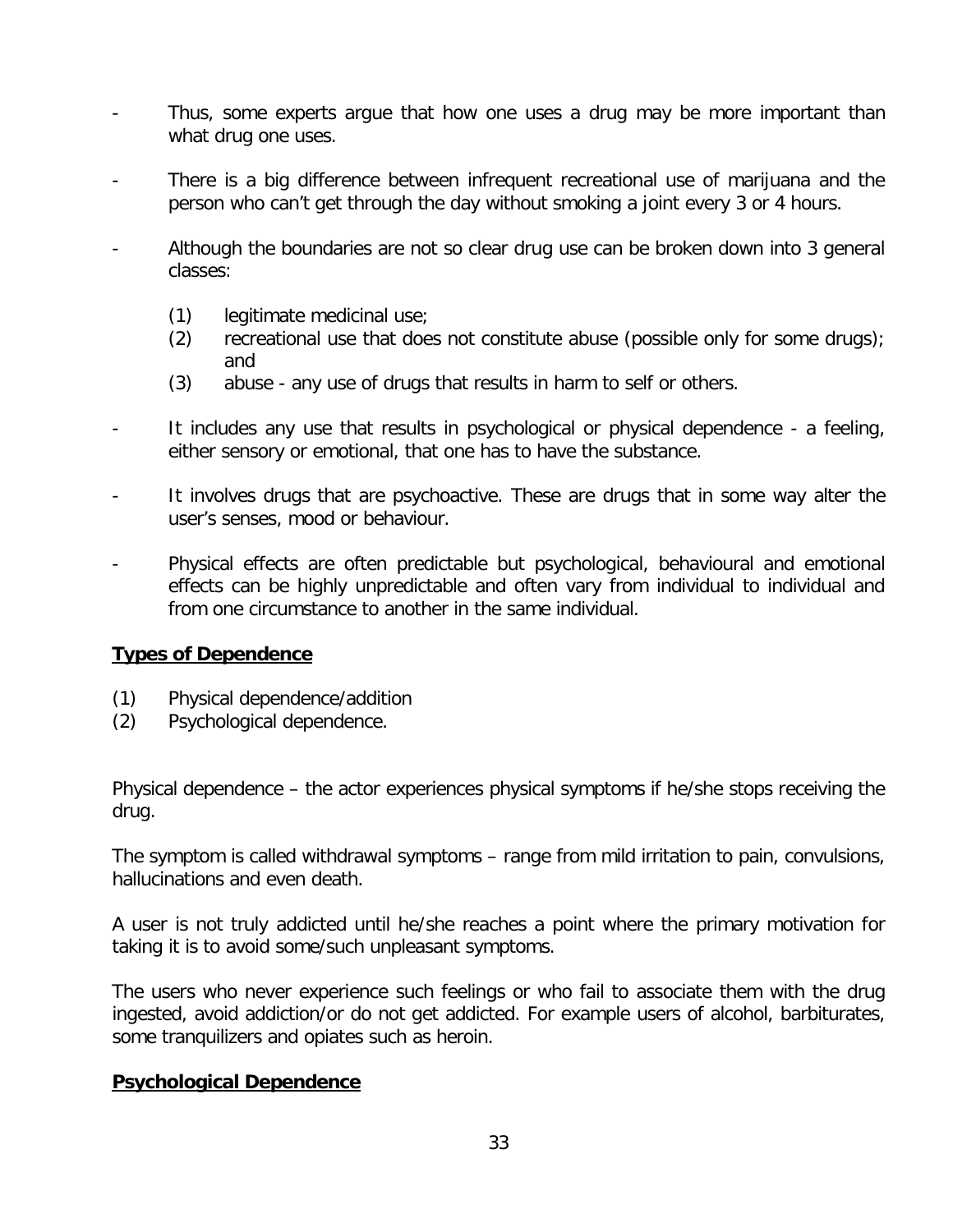Drugs that do not have withdraw symptoms (physical may elicit psychological dependence, i.e. marijuana, tobacco and some hallucinogens.

Psychological dependence can be extremely hard to overcome in some cases just as in physical dependence.

## **Drug Abused**

Over-the-counter drugs

Prescription drugs

Hard drugs

- (a) Alcohol
- (b) Tobacco
- (c) Indian hemp/marijuana
- (d) Cocaine
- (e) Heroine

The last three (c), (d) and (e) are usually classified as hard drugs

- relate the use of tobacco, alcohol and marijuana with the last three
- note that the use of any of the 3 common drugs alcohol, tobacco and Indian hemp appears to do little to increase the likelihood of using the harder drugs;

## **Why people abuse drugs**

- **Biological**
- **Inheritance**

## **Psychological**

- Personality disorder addiction
- Cultural Transmission/Learning Process

## **Social System**

Functionalist approach to social analysis treats units, groups, communities, societies, etc. as social systems

- these are groups of persons who interact and influence other each other on permanent basis.
- Units in that their components are organized in terms of the system properties of integration and equilibrium.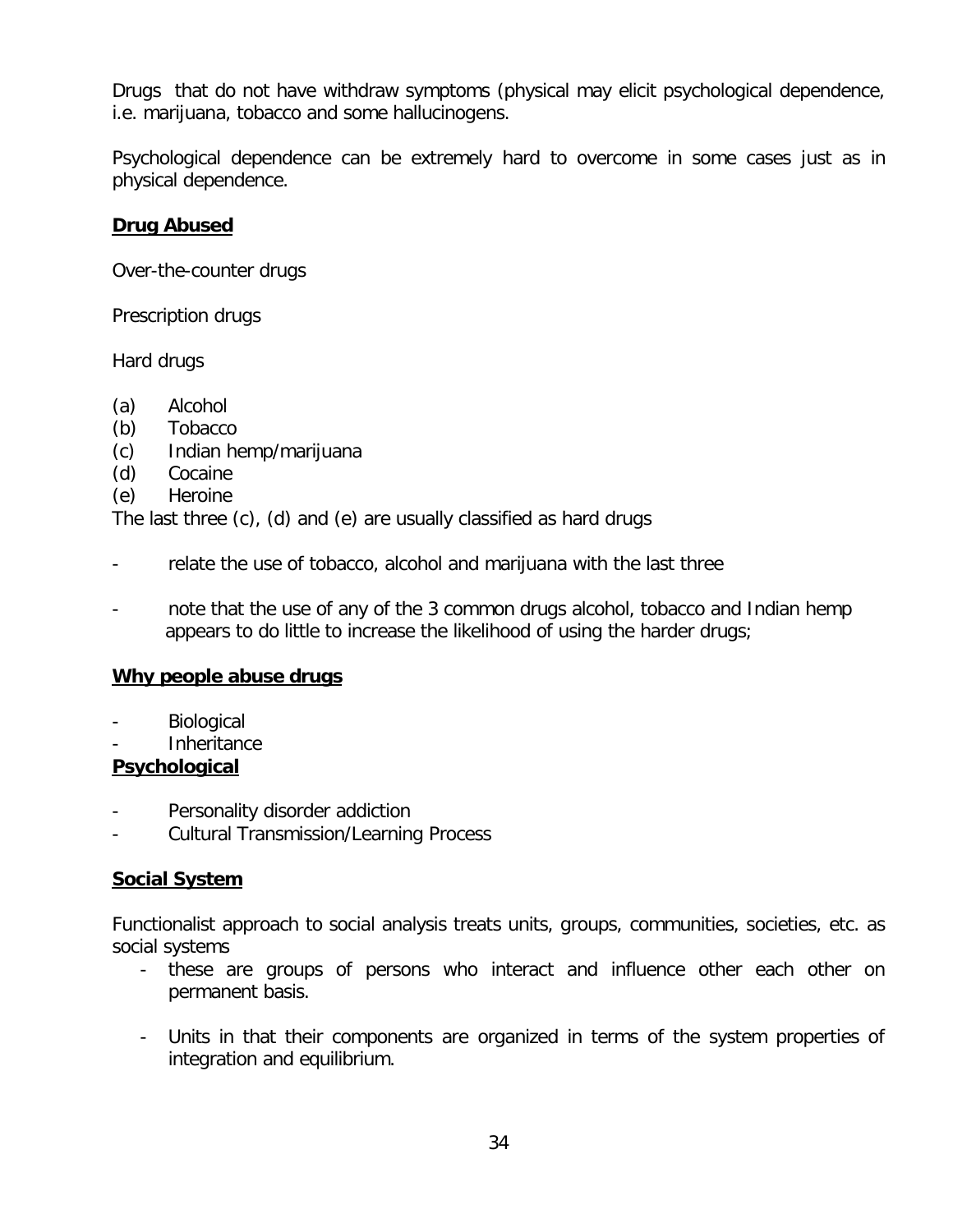- Treats any system whether physical, biological or social as having parts such as the organs of a body, molecules of a compound, etc.
- Integration means there is some relationship among those parts and between parts and the whole system.
- Believes that variability in one part is a function of variability of function in other parts.
- So also is the maintenance system.

## Social needs:

- (a) Adaptations requires that ways be found to produce the general facilities required for accomplishment of systems goals.
- (b) Goal attainment i.e. whether to expand income or to repair roads.
- (c) Pattern maintenance need for society to maintain properly motivated individuals.
- pattern maintenance mechanisms are those which produce individuals with basic values that prevailing culture emphasizes
- integration need for a system to have mediating body, i.e. policy to formulate laws and enforce them.
- legal judicial procedures for settling disputes and maintaining order.

From the above, a social system can be defined as a group of persons who interact and influence on another on a permanent basis.

- Composed of inter-dependent statuses and roles.
- Existence of power structure and pattern of sanction, formal and informal.
- Culturally defined objectives, norms and values
- Have facilities.

## **Major Process of a Social System**

- Communication
- Decision making process of reading alternatives
- Socialization stating norms and values of the system
- Social Control limiting and regulating actions and behaviours of members.
- Socio-cultural or systemic linkages
- Boundary maintenance

## **Social Movements**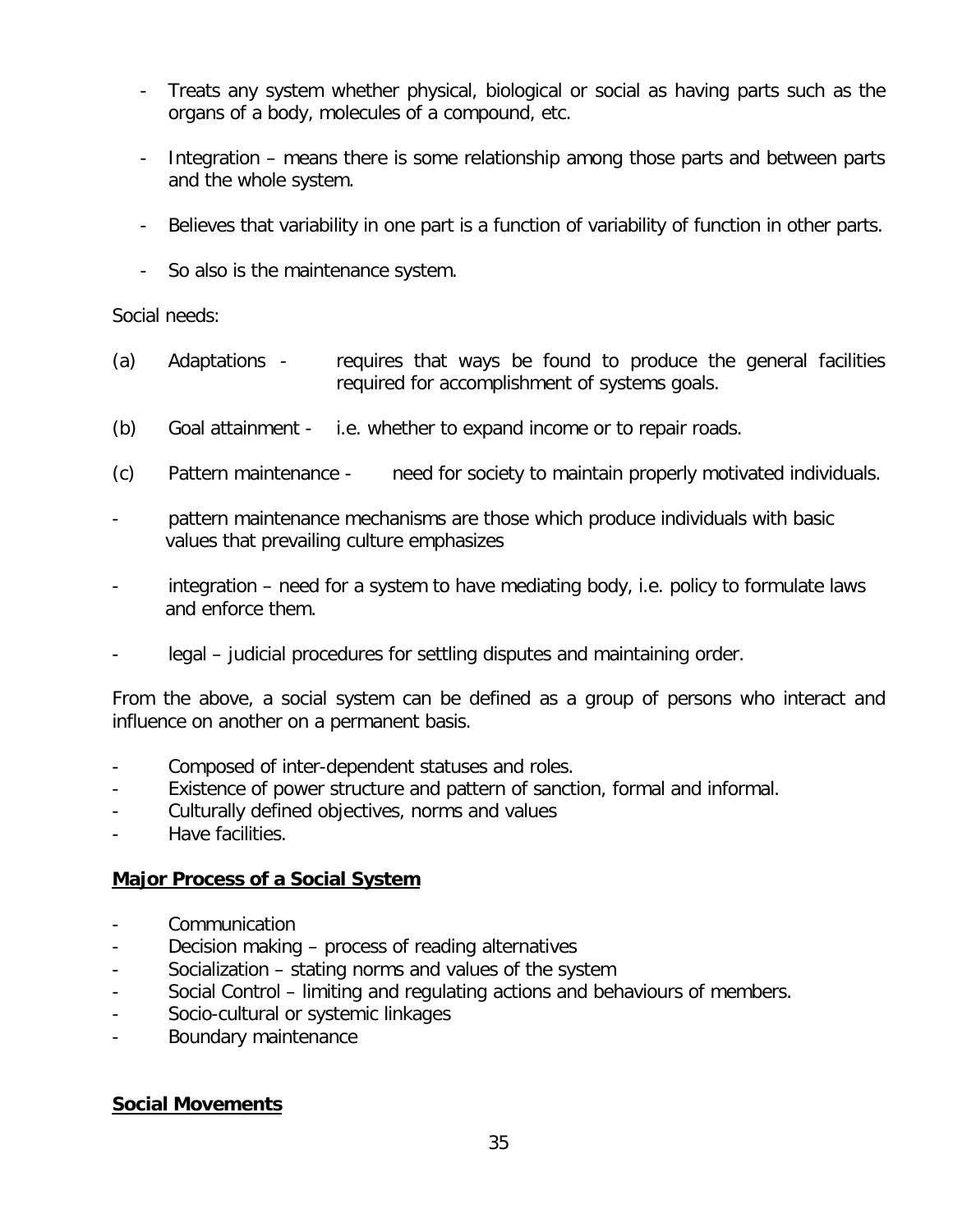An organized group of individuals with a common purpose to either promote or resist change through collective action.

Social movements involve socially shared activities and beliefs directed toward the demand for change in some aspect of the social order.

Some social movements seem to be aimed at arresting of forestalling social changes rather than its promotion based on fear of change of status quo, preference for the good old days that are now, unfortunately, gone.

- (1) There is effort by members to reject the social order.
- (2) Some remove themselves from active involvement in the "social order" and substitute a "purified" form of life in which only members of the movement participate.

## **Definition**

A social movement is a joint activity of a number of people who reject certain aspects of the social order (or changes in that order) and who express this rejection in efforts either to change this social order (or to prevent changes through the use of routine or extra-ordinary means to remove themselves from this rejected social order.

It has three targets:

- (a) Prevailing cultural values of society
- (b) Prevailing forms of the basis social institutions
- (c) The prevailing system of social stratification

Method employed:

- (1) Can withdraw
- (2) Eliminate the conditions

**Occultism:** more private, oriented toward and inward experience than public.

- Talks of controlled encounter with the ultimate. Basically an internal quest through a fascinating, enchanted and marvelous world.
- The occult provides its adherents with alternative rationality, life styles, belief systems in many cases that are different from conventional beliefs of moral order.
	- It re-introduces enchantment, mysticism and romanticism into men's world view. In a sense, it is truly "outside" modern society.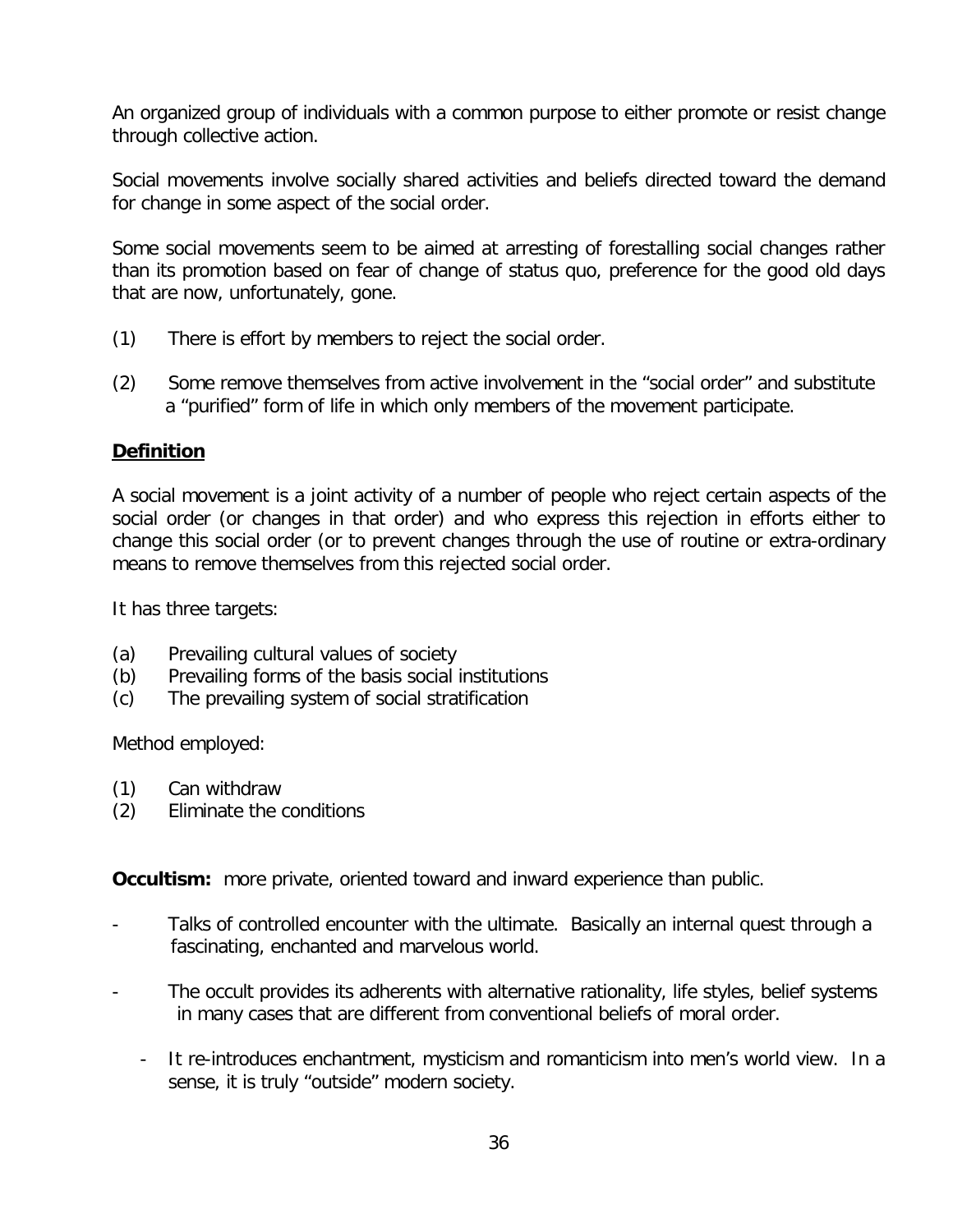## **PROBLEMS OF FAMILY**

The family of today is different from what it was 25-40 years ago. For example,

- (1) Family is smaller
- (2) Relationships between husband and wife are more equal, with less specialised roles.
- (3) Wife is much more likely to be employed outside the home.
- (4) People are marrying at a later age.
- (5) People are having children at an older age
- (6) Young adults are much less likely to live with their parents
- (7) Live in family of orientation consisting of father, mother and children.

More separation occurs in the family today. For example, the following can be observed

- (a) Changes in the economic meaning of the family.
- (b) Women liberation movements: NOWS, Women-in-law, Business.
- (c) Increased participation by women in the labour-force
- (d) Legal changes making divorces easier
- (e) To a lesser extent greater social acceptability of divorce and single parenthood.
	- More equal husband-wife relations, more women employed.
	- Women in work force make family a more socially equal institution
	- Change can be threatening in the husbands
	- Interaction with children is less, i.e. Day-Care (crèche).

## **Conflict View**

Changes in the family - represent a trend toward greater personal choice and equality between sexes:

- people get married out of choice
- get out of bad marriages
- greater sexual freedom
- changes are good
- the problems are mainly of adjustment

## **Functionalist**

Society's institutions must be stable, if they are to perform the critical task and functions that enable the society to work smoothly.

role of family on socialization, i.e. mother teaches kids social norms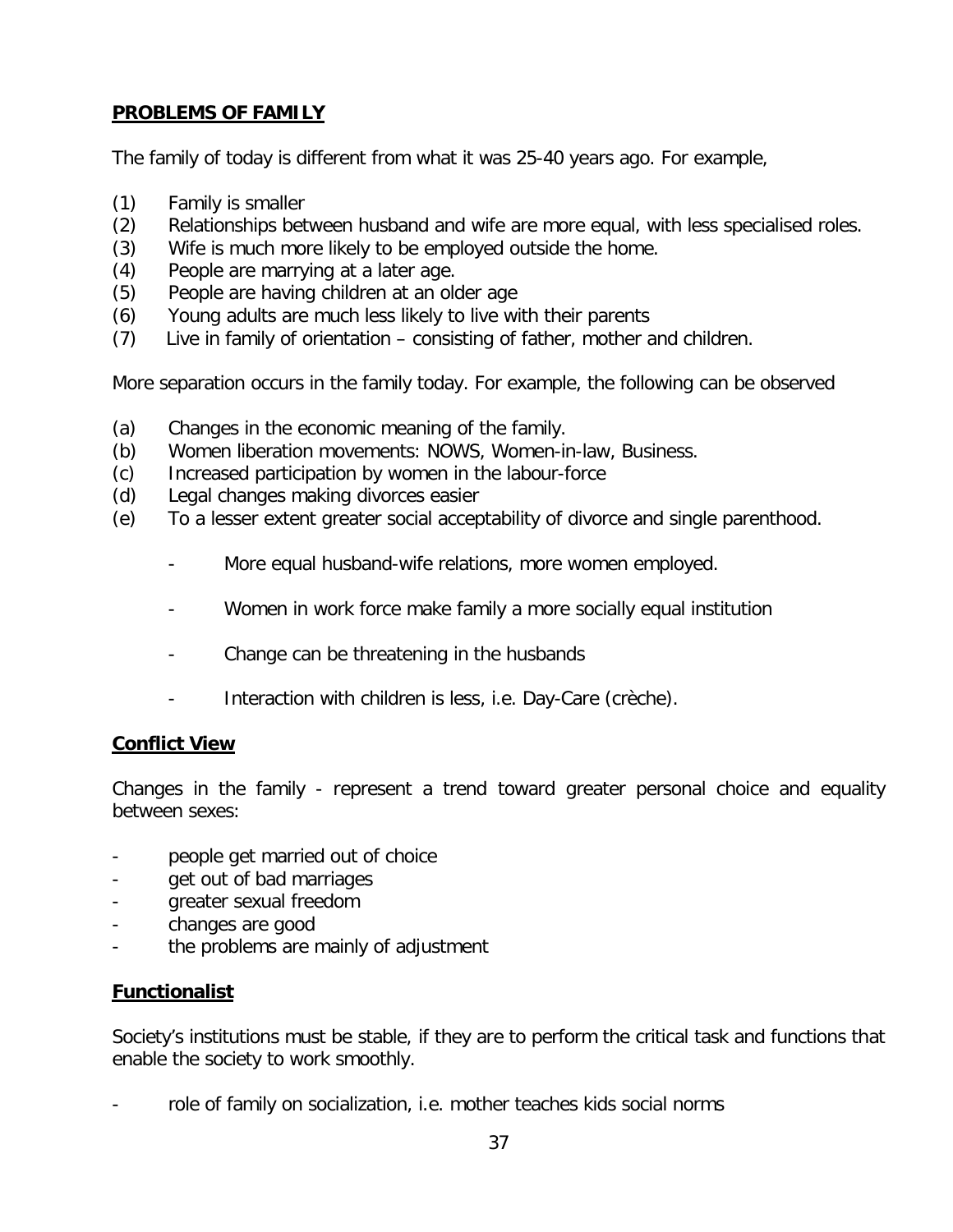- search for personal fulfilment has hurt the family
- deprivation of children, leads to anomies, less supervision, etc. drug abuse, juvenile delinquency
- leads to violence in family which leads to violent children or with psychological problem.
	- Family counselling is the solution.

## **PROBLEMS OF EFFICIENCY AND PRODUCTIVITY**

- Inefficiency and lagging productivity
- Pie should be shared among the population
- But what happens is that an individual takes  $\frac{1}{2}$  and the rest (say 20 others) share the other half.
- Then the rest will get about  $\frac{1}{40}$  of cake.
- The size of pie left determine the size of piece each gets.

Another factor which determines size of pie is:

- The size of the cake. If cake is big the  $1/40th}$  of the pie will give you bigger meal than it will, if the pie is small.
- Issue of efficiency and productivity have to do with how big the pie is thus:
- how much can a given society produce to be divided up among that society
- the more efficient and productive society then the larger is the cake
- society has a given amount of human and other resources called inputs
- if it is efficient and productive, it will produce a lot of inputs that can be shared
- if inefficient, then it cannot.

Productivity - amount of output that is produced relative to input.

## **Consequences of Lagging Productivity**

If productivity declines, the average standard of living has to fall.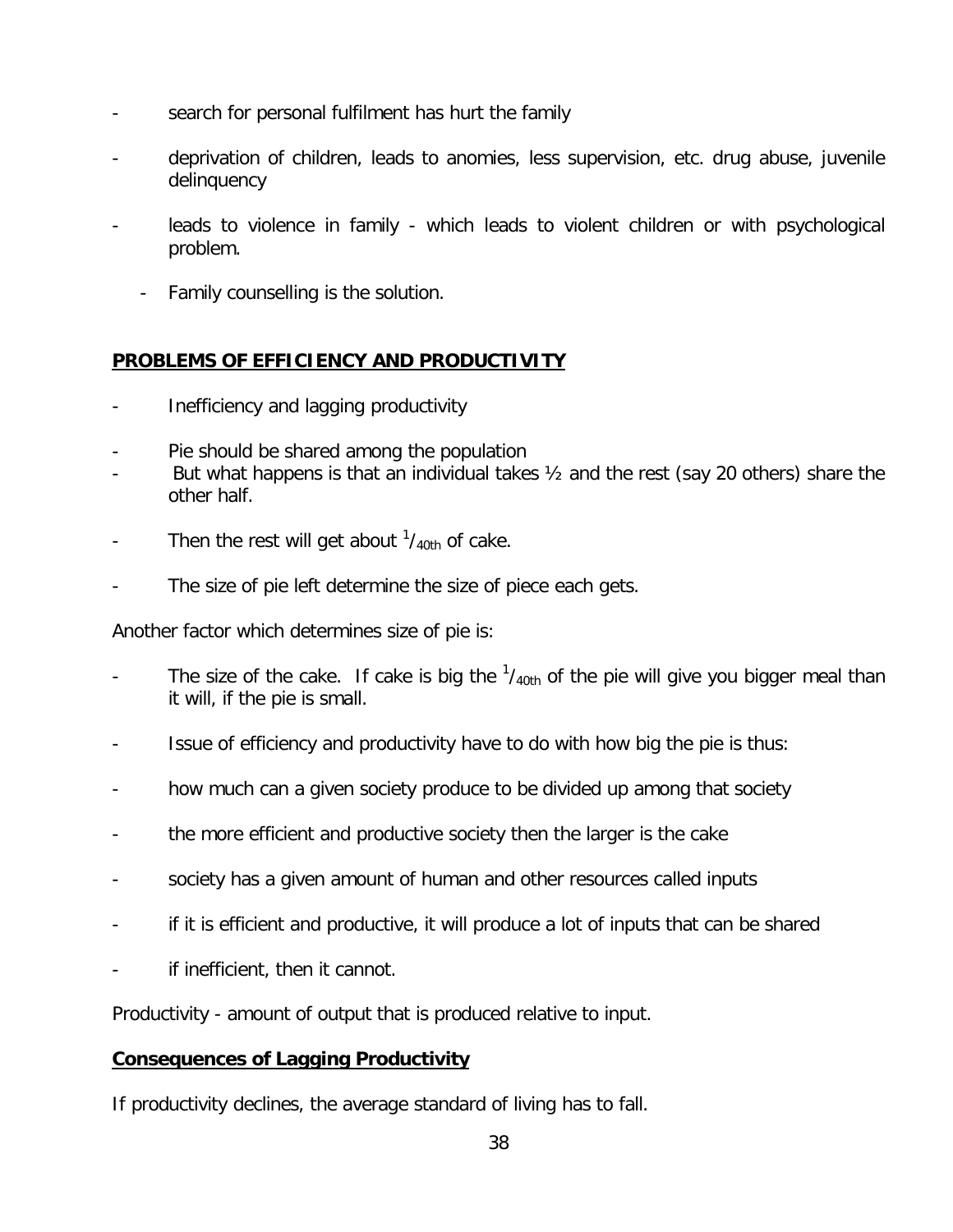If it produces less with the resources it has, it will have less to go round.

Salary today is probably ten times what it was say 10 years ago but adjusting for inflation, the purchasing power has decreased.

The actual Naira wages went up, but inflation went up faster so that in terms of purchasing power, wages actually fell.

## **Why is Nigeria's Productivity Growth Lagging**

- (1) Lack of national commitment to productivity.
- (2) Lack of effective incentives for workers to be productive.
- (3) Heavy spending by the government that does not result in productive activity.
- (4) Large Federal deficits which also cause shortage in funds for investments.
- (5) Inefficient bureaucracies both government and private.
- (6) Growth in administration and services not linked to productivity.
- (6) Reduced quality of public education resulting in poor job skills.
- (7) Lack of accountability.

## **EDUCATION AND SOCIAL PROBLEMS**

People are quick to turn to education when they look for solutions to social problems. For example, it is often said that "education is the answer".

This is a clear indication that people generally have faith that more and better education can offer answer to many of our problems.

But questions are now being asked about the ability of the educational system (institution) to provide answers to the myriads of problems confronting society today.

Some question if the educational system actually provides job opportunities for the majority. It is claimed that rather the system makes it harder for the poor and disadvantaged to get ahead. Others argue that the system is no longer working very well for anyone since the standards have fallen drastically over the years. Another example has to do with the rising rate of examination malpractice.

## **The Order Perspective and Social Problems**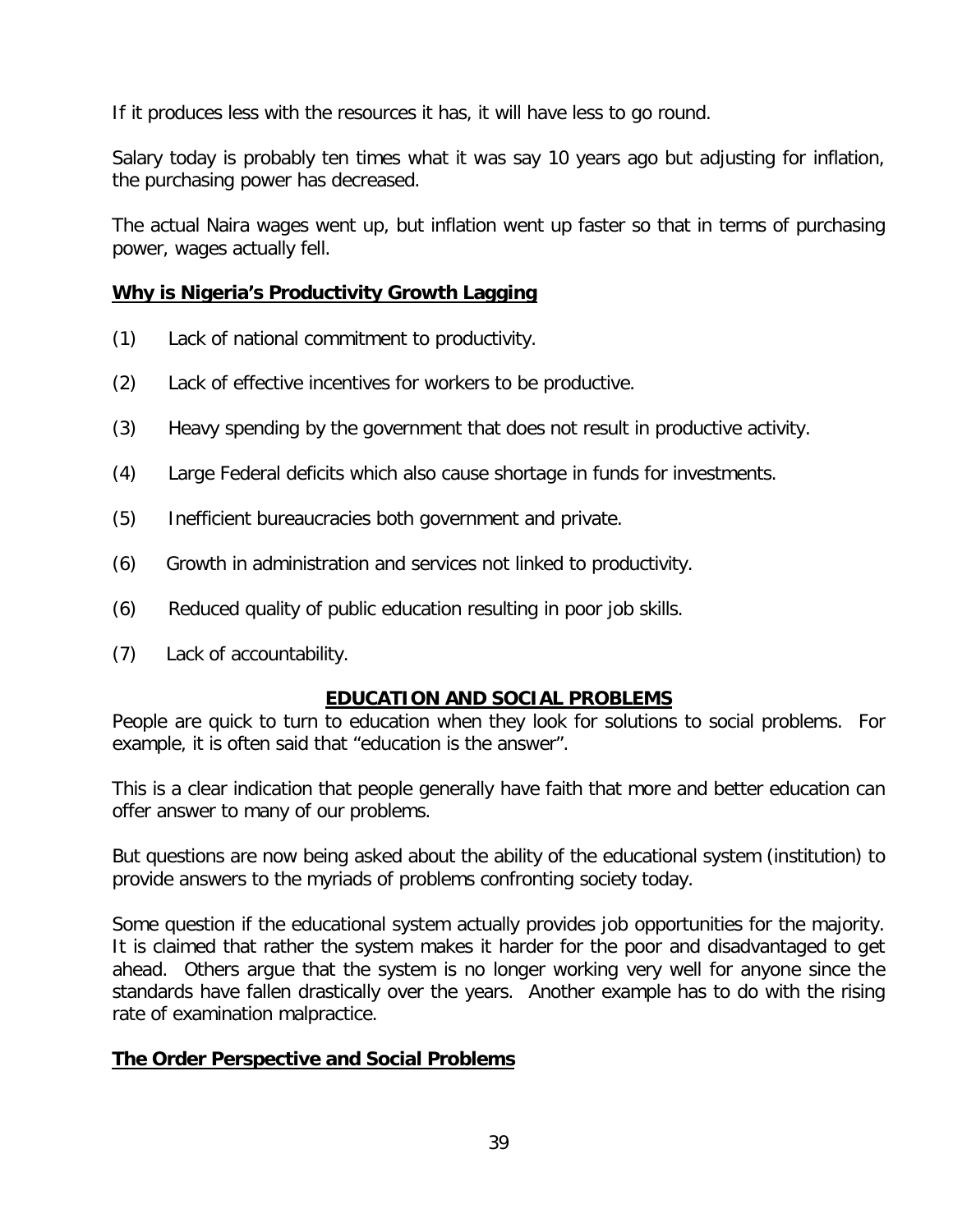The popular view is that education is the avenue for mobility (upward) - this means that it offers the poorest the means to learn what they need to gain better life. The idea is that if people could get education, they could escape from poverty and its implications.

Recall that one assumption held by the functionalist is that unequal income exists because certain more difficult jobs require more training than others. Thus, to ensure that the most capable people do such jobs they should be paid more.

Another assumption is that the educational system selects and advances people according to their capability and accomplishments. Thus, if it does not do this, the system could not allocate the most capable people to the most demanding jobs.

In short, the educational system must be meritocracy – that is, work to advance people according to what they achieve and not be influenced by anything else.

In its eyes, the educational system rewards and advance people on the basis of Achieved Statuses not ascribed status.

It goes further:

- (a) to show that the educational system is expected to provide the mechanism for social mobility wherein all those who have the same abilities and motivations have the same chance/opportunity for success;
- (b) another important theme for the functionalists is that educational is seen as an important mechanism for socialisation. It socialises people in the values of the society.

This follows that the transmission of key social values from generation to generation in a key function of the educational system - since society needs:

- (1) consensus/order for cooperation to be possible;
- (2) it ensures that the values that emerge in the society are the ones that will best meet its needs.

## **THE CONFLICT PERSPECTIVE**

The conflict perspective argues that the educational system prevents mobility in that it is only the children of the wealthy and the upper-middle-class parents who generally get more and better education than the children of the working class and poor parents.

Argues that social economic class is associated with:

(1) the grades in school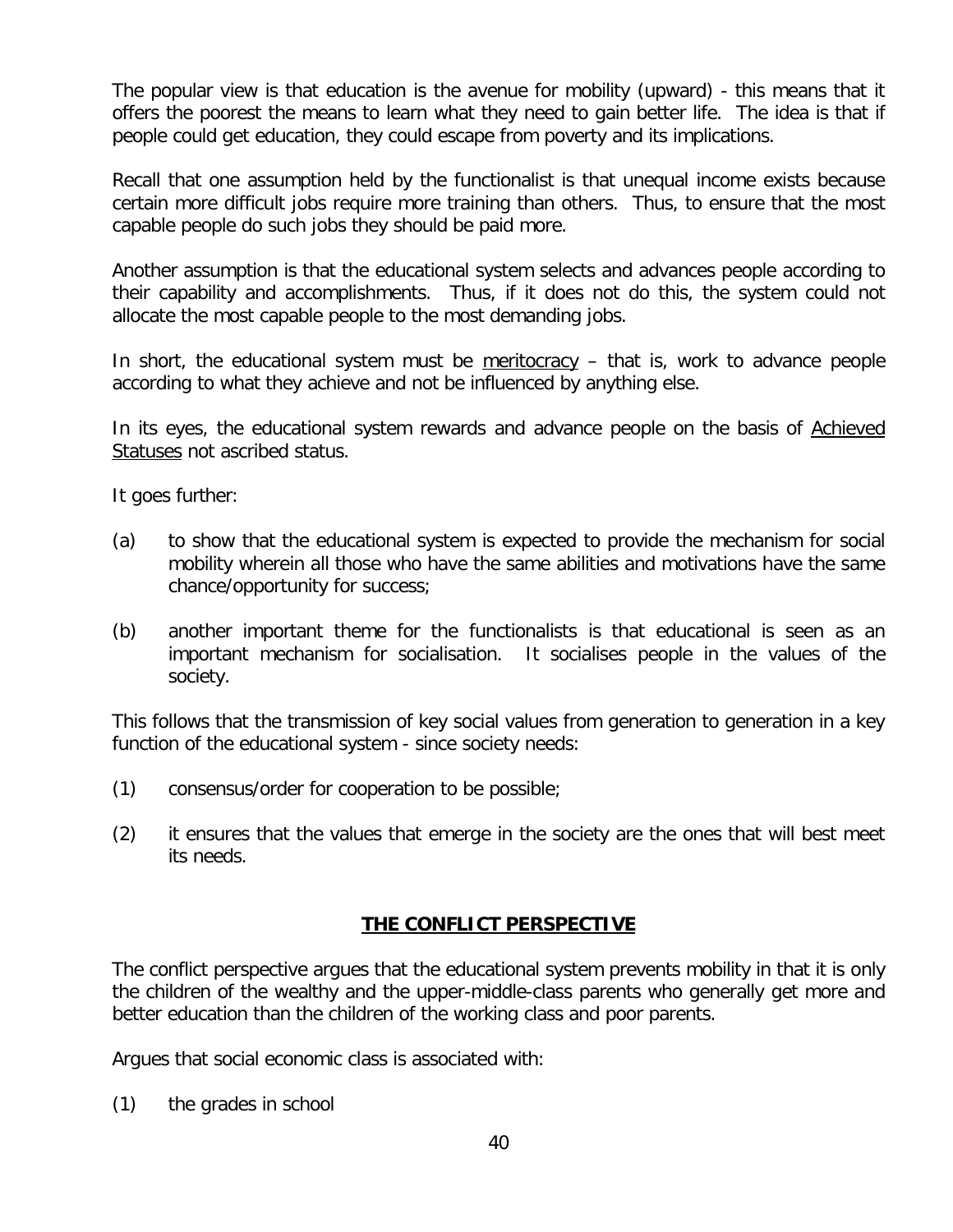- (2) the amount of education children get
- (3) the quality of school that children attend.

While agreeing with the functionalist view that those who get more and better education get more demanding and paying jobs, they point out that those who get those jobs usually come from the middle and upper classes. In contrast, children from the poorer socio-economic backgrounds usually get more limited and poorer education which ensures that they end up in statuses that are similar to those of their parents.

Thus, for the conflict view, the way the education system is set up, does not offer much does not offer much opportunity for mobility.

Both the functionalist and the conflict theorists agree that education teaches societal values but disagree about

- (1) the values taught
- (2) the consensus of such teaching

The conflict view questions the values taught:

- says its the values of the dominant social class that are taught;
- disagrees about the meaning of consensus says the dominant values in a society are largely those of the socially dominant groups - thus they do not reflect or represent or serve the interests of the society as a whole. In short, they serve the interest of the dominant group and what those with power in the society want them to learn. Moreover, the value-teaching aspect is more of Indoctrination.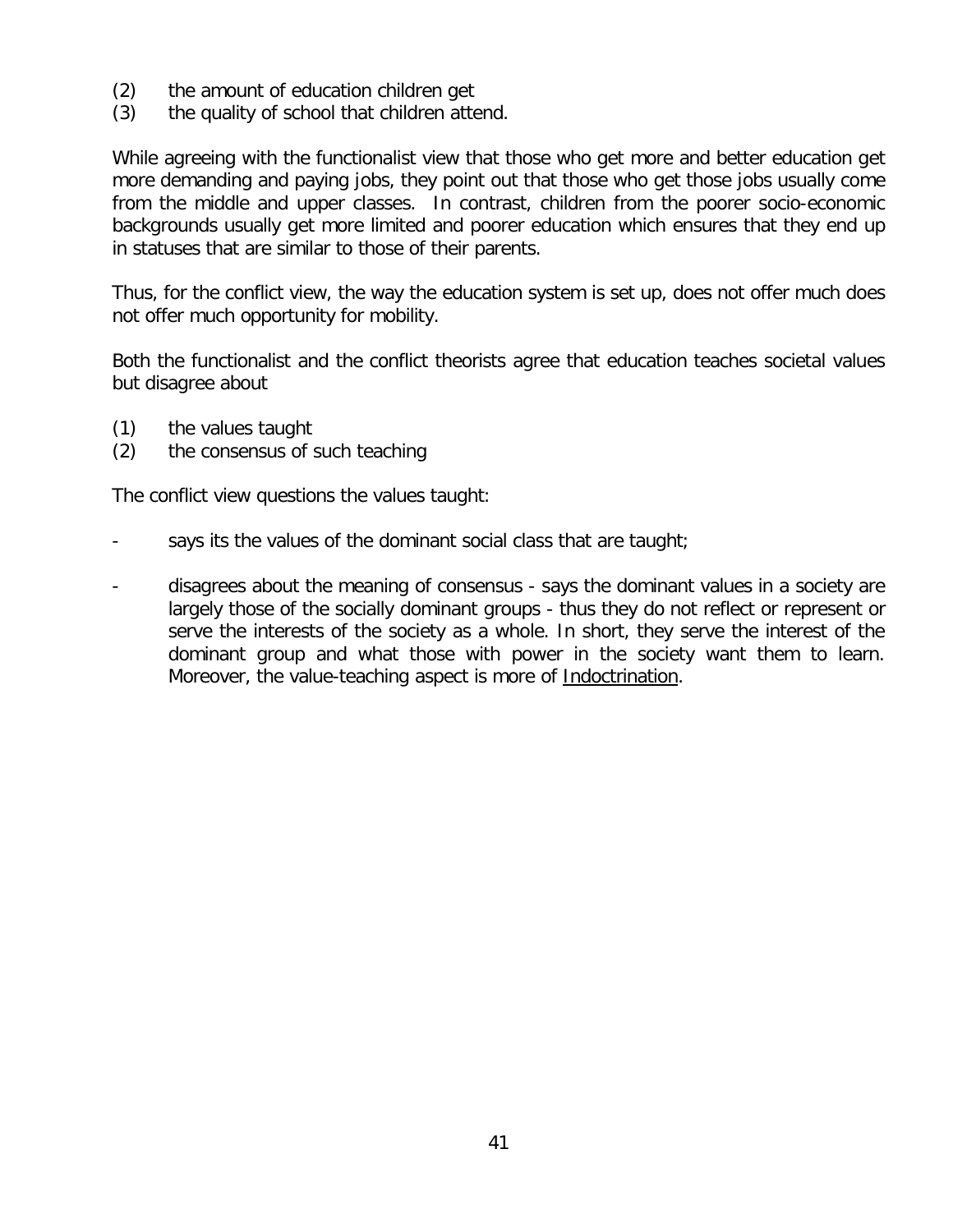## **NATURE AND ORIGIN OF SOCIOLOGY**

Human beings are born into and spend their entire lives within groups. As such human beings can be described as social animals who are dependent upon others for the satisfaction of their needs. Starting from infant to childhood to adulthood, groups give meaning and support to individuals.

Sociology stresses:

- (1) human interaction
- (2) the groups which people form
- (3) and the relationships which occur
- (4) with groups

Sociology is not concerned with the study of human beings as an "isolated" individual; rather, it is concerned with the study of people in the group or social context.

The major goal of sociological inquiry is therefore that of the explanation and understanding of human social behaviour or interaction as well as the results of human interactions.

Sociologically, much of human behaviour is learned through interaction with others. It is through human interaction that man the biological animal becomes a human social animal.

In short, it is through relations with others that the individual derives values, attitudes, beliefs and standards of behaviour.

Thus, much of behaviour can only be explained in terms of relationships with others and what has been learned from others.

Thus, human behaviours are tied to the idea that social interactions among individuals cause or at least greatly influence human behaviour.

Human interaction is a social concept in that it necessarily involves two or more people/persons relating to and influencing one another.

Sociological study is thus focused upon:

- (1) the nature of human group life
- (2) and the products of group living

#### **Symbolic Interactionist View**

The symbolic interactionist view is traced to the Scottish philosophers of the eighteenth century who noted that people evaluate their conduct by comparing themselves with others.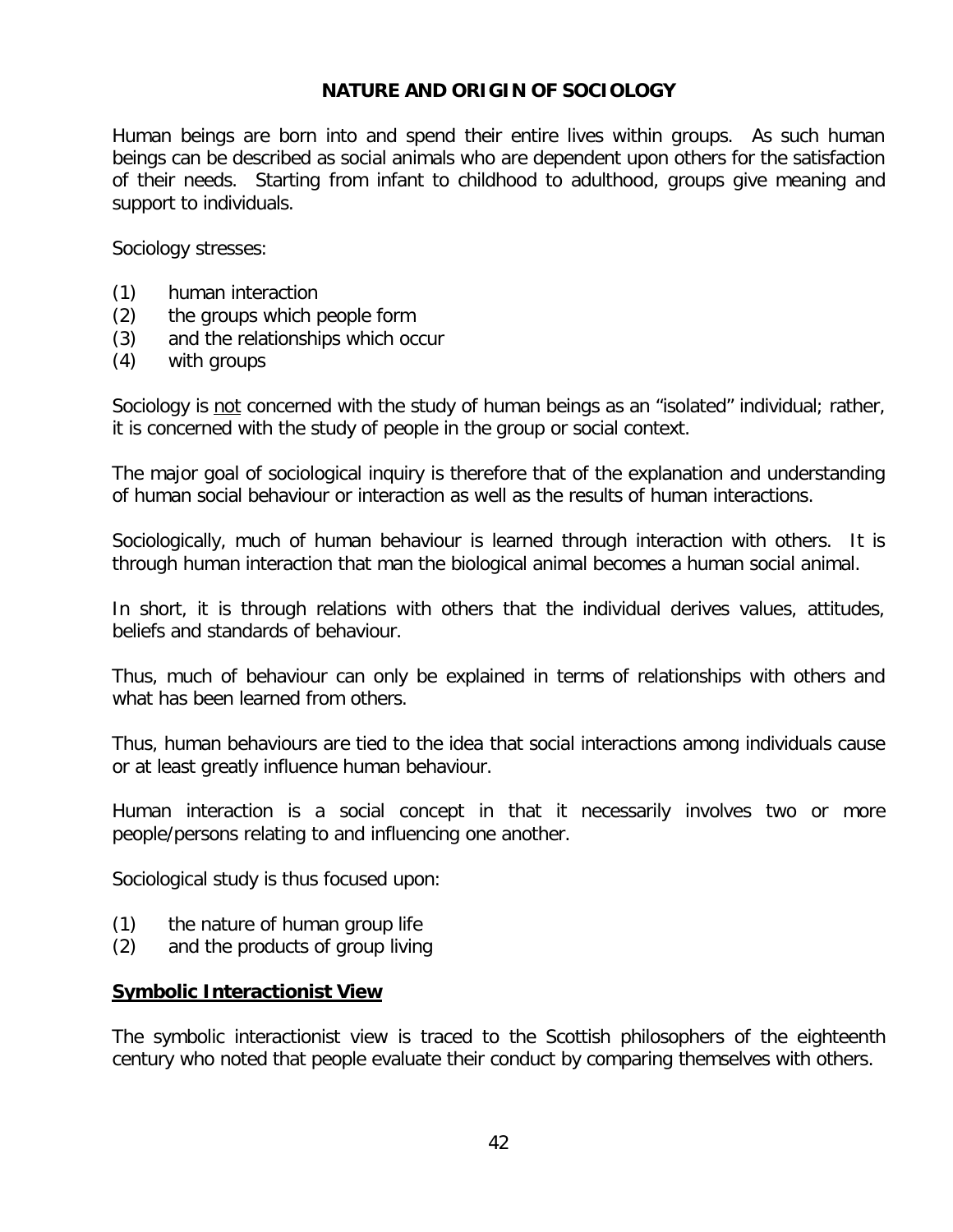## **Symbols and Everyday Life**

Symbolic interaction studies how people use symbols to establish meaning, develop their views of the world and communicate with one another.

Believes that without symbols, our social life will be no more sophisticated than that of animals.

For example, without symbols we would have no aunts or uncles, employers or lecturers or even brothers or sisters.

Strange? Symbols define for us what relationships are. Even though there would still be reproduction, but there would be no symbols to tell us how we are related and to whom. Also we would not know to whom we owe respect and obligations, or from whom to expect privilege. For example, if you think of somebody as you aunt or uncle, you behave in certain ways, but if you think of that person as your girlfriend or boyfriend, you behave quite differently. It is symbol that tells you how you are related to others and how you should act toward them.

Apart from allowing relationships to exist, symbols also allow society to exist.

- No symbol, no coordination of our actions with those of other people.
- No plans for a future date, times and place
- Unable to specify time, materials, size or goals.
- Unable to build bridges and highways
- No moves or musical instruments
- No hospitals, government or religion
- No classroom nobody either

In fact, symbolic interactionist analyse how our behaviours depend on the ways we define ourselves and others by studying face-to-face interactions, looking at how people work out their relationships and make sense out of life and their place in it.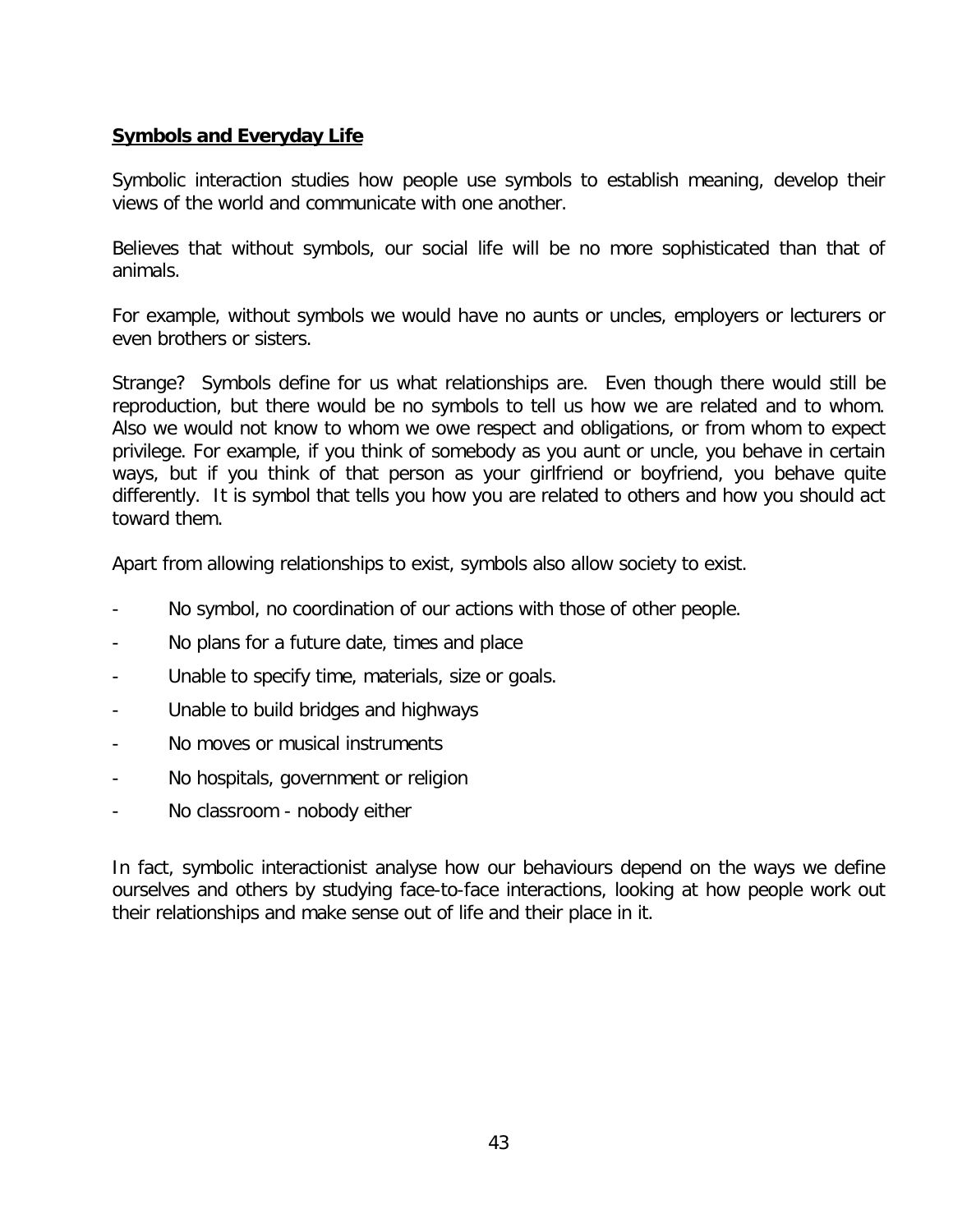## **POLITICAL ECONOMY**

Functionalist assumes that people generally agree on most important societal concerns freedom and security and that government should fulfil these important issues.

Government serves to socialise people to be good citizens, regulates economy so that it operates effectively and provide necessary services for citizens i.e.

- (1) government maintains law and order
- (2) plans society and coordinates other institutions
- (3) meets social needs
- (4) handles welfare

When people do not agree on specific issues or concerns, the functionalists say that divergent viewpoints lead to political pluralism - that is when competing interests or viewpoints arise, government arbitrates. Thus power is widely dispersed throughout many competing interest groups in our political system.

#### **Conflict**

Believes that democracy is an ideal, not a reality in our society today because the government primarily benefits the wealthy and the politically powerful (especially the business elites).

In short, the politically powerful, economic and political elites use the power of government to impose their will on the masses.

According to the elite model, power in the political system in concentrated in the hands of a small group, whereas the masses are relatively powerless.

That is:

- (1) Elites possess the greatest wealth, education status and other resources and make the most important decisions in society.
- (2) Elites generally agree on the basic values and goals for the society.
- (3) Power is highly concentrated at the top of the pyramid-shaped social hierarchy, and those at the top set public policy for everyone.
- (4) Public policy reflects the values and preferences of the elite, not those of the ordinary people.
- (5) Elites use the media to shape the political attitude of the ordinary people.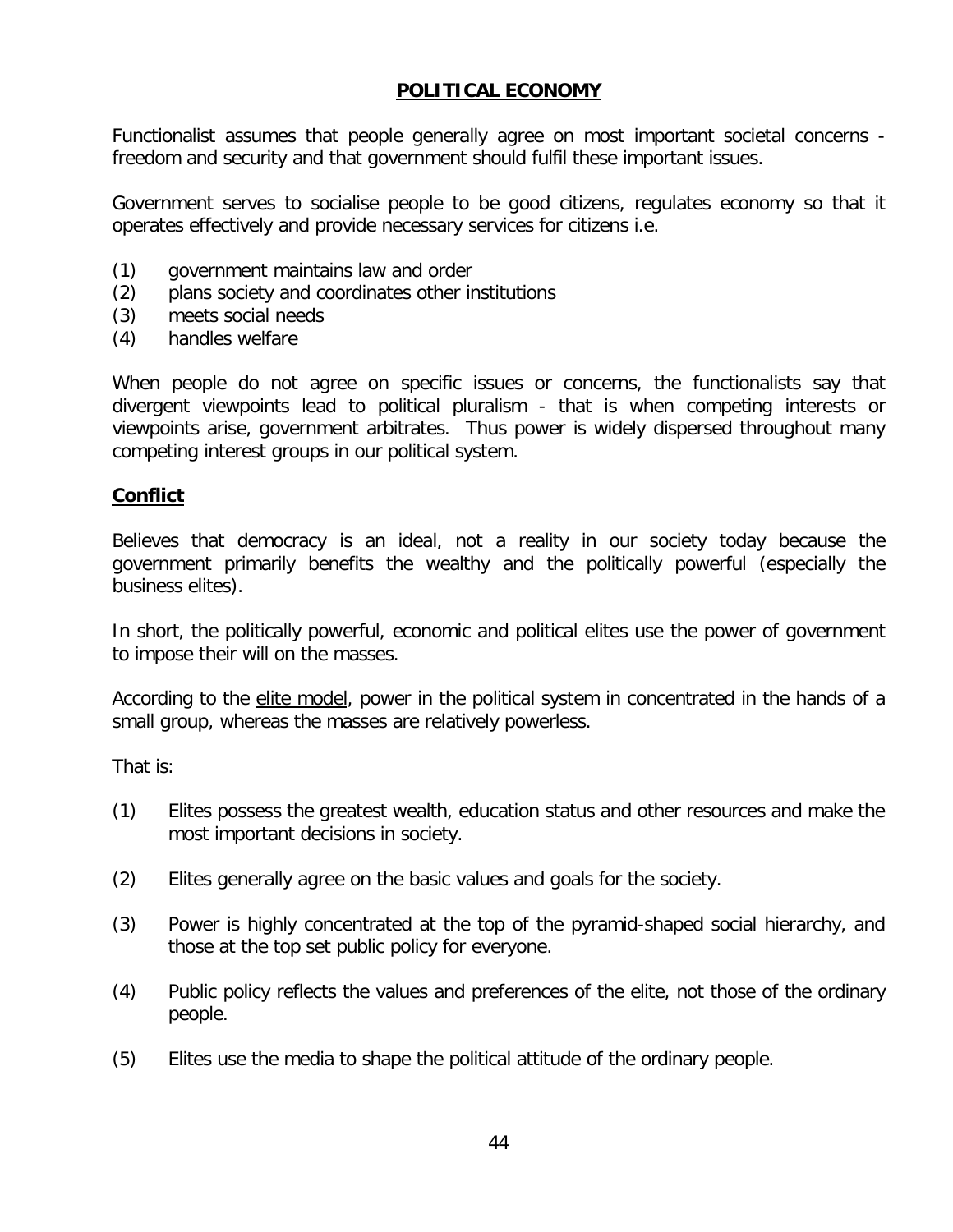The corporate rich, the highest paid CEO of major comparations are the most powerful because they have the unique ability to use their vast economic resources to influence political power. Also, the next most powerful level is occupied by Senate, special interest groups and local opinion leaders. The lowest of the pyramid in occupied by ordinary people and the unorganised masses who are relatively powerless and materials for economic and political exploitations.

Individuals in the power elite have similar class backgrounds and interests and interact on a regular basis. They tend to shift back and forth between and among the business, government and the military sectors. Thus, it is not unusual for people who have served in the president's cabinet to become directors of major corporations that do business with the government, for powerful business people to serve in cabinet, or for former military leaders to become important business people. Through such political and economic alliances, people in the power elite can influence many important decisions, including how tax money will be spent and to whom lucrative subsidies and joint contracts will awarded.

## **Solution**

- (1) Some analysts feel that the only way to overcome problems in politics and the economy is to change the system.
- (2) Curb the abuses of capitalism and the market economy and thereby reducing the power of the political and economic elites.

In short, government, not the market forces should look after the interest of the common man/woman.

## **Symbolic Interactionis Perspectives and Education**

Functionalist examine the relationship between the functions of education and problems in schools and the conflict theorists focus on how education perpetuates inequality, symbolic interactionists study classroom dynamics and how practices such as labelling affect students' self concept and aspiration.

They believe that education is an integral part of socialisation. Through formal structure of schools and interpersonal relationships with peers and teachers, students develop a concept of self that lasts long beyond their schooling. Overall, social interaction in school can be either positive or negative. When students learn, develop and function effectively, their experience is positive.

Negative labels lead to self fulfilling prophesies.

## **EDUCATION AND SOCIAL PROBLEMS**

Poor children attend poorly funded schools usually in poor neighbourhoods.